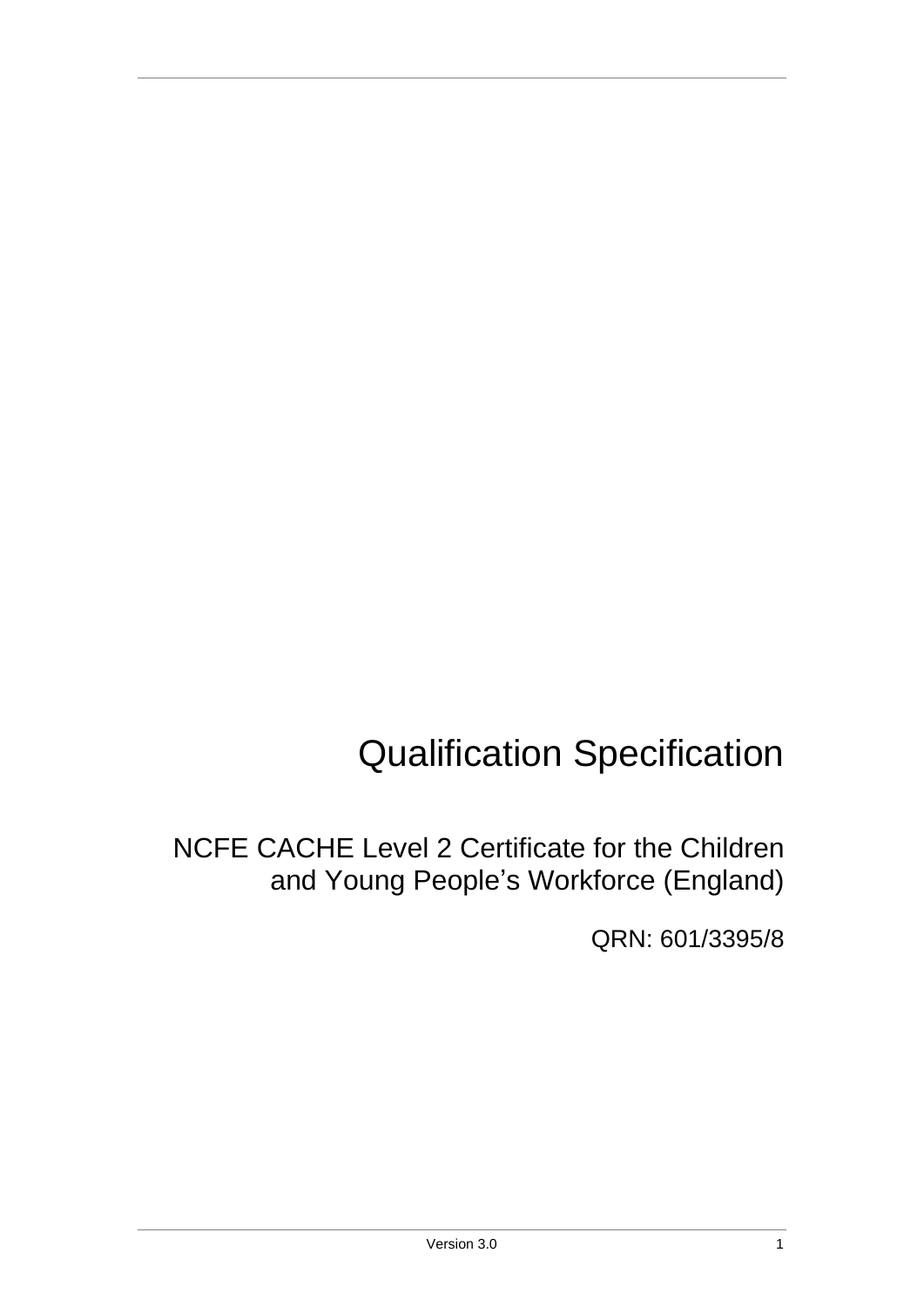## **NCFE © Copyright 2017 All rights reserved worldwide.**

CACHE; Council for Awards in Care, Health and Education; and NNEB are registered trademarks owned by NCFE.

Reproduction by **approved** Centres is permissible for internal use under the following conditions:

We have provided this Qualification Specification in Microsoft Word format to enable Centres to use its content more flexibly within their own course materials. You may copy and paste any material from this document; however, we do not accept any liability for any incomplete or inaccurate copying and subsequent use of this information. The use of PDF versions of our support materials on our website will ensure that correct and up-to-date information is provided to learners.

Any photographs in this publication are either our exclusive property or used under licence from a third party. They are protected under copyright law and cannot be reproduced, copied or manipulated in any form. This includes the use of any image or part of an image in individual or group projects and assessment materials. All images have a signed model release.

#### **Qualification reference number:**

NCFE CACHE Level 2 Certificate for the Children and Young People's Workforce (England) 601/3395/8

#### **Publication date**

Version 1.0 June 2014 Version 2.0 February 2016 Version 3.0 November 2017

#### **Publisher**

Registered Office: NCFE Q6 Quorum Business Park Benton Lane Newcastle upon Tyne NE12 8BT Registered Company No: 02896700 (England and Wales) Registered Charity No: 1034808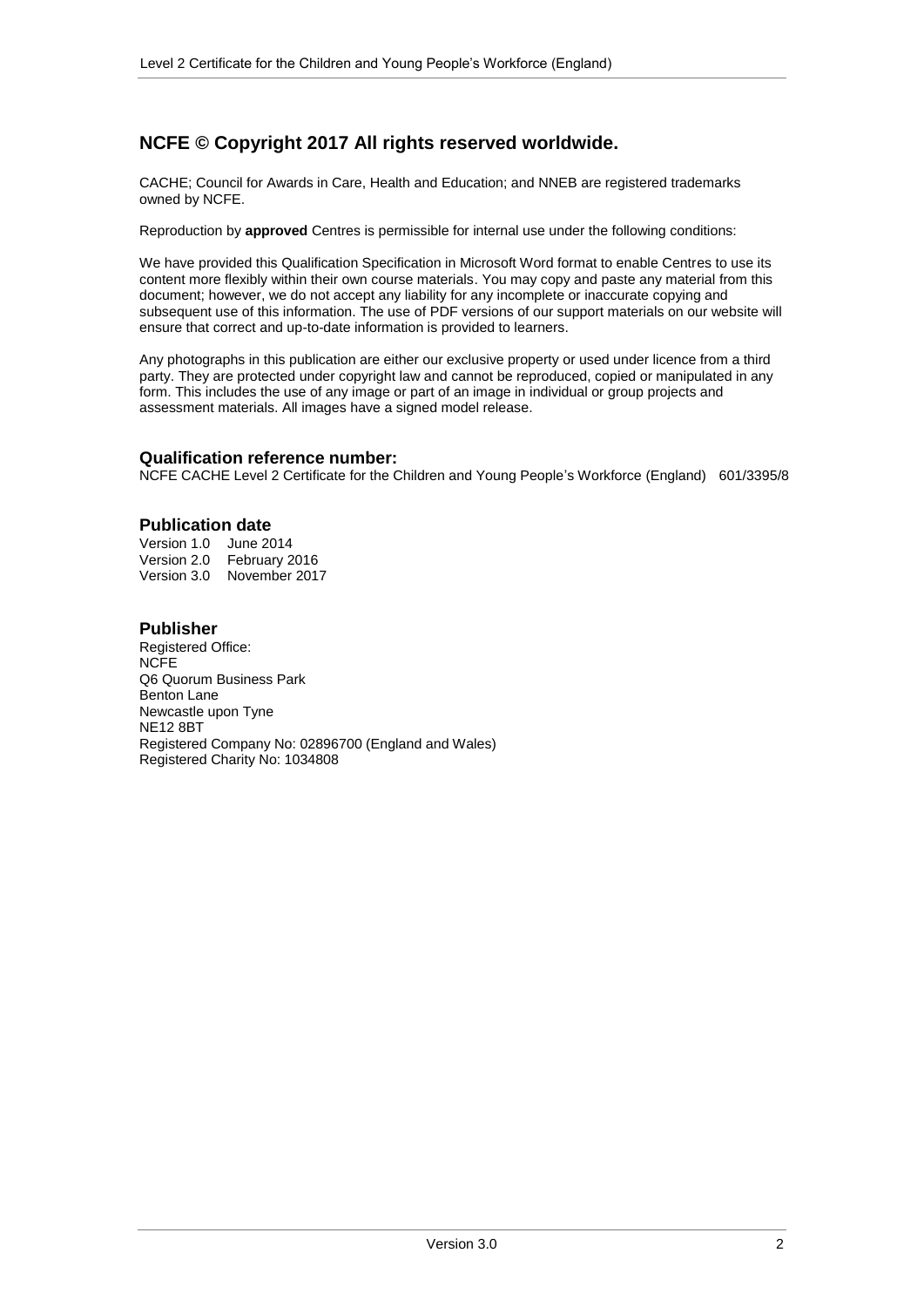# **Contents**

| <b>Section 1: General introduction</b>                                     | 5              |
|----------------------------------------------------------------------------|----------------|
| About this Qualification Specification                                     | 6              |
| How the qualification works                                                | 6              |
| <b>Total Qualification Time/Guided Learning: Definitions</b>               | $\overline{7}$ |
| Recognition of Prior Learning (RPL)                                        | $\overline{7}$ |
| Credit transfer                                                            | 7              |
| Understanding learning outcomes                                            | 8              |
| Making use of our websites                                                 | 9              |
| The Public Website                                                         | 9              |
| The Centre Secure Website                                                  | 9              |
| Plagiarism                                                                 | 10             |
| <b>Section 2: About this qualification</b>                                 | 11             |
| <b>Qualification summary</b>                                               | 12             |
| <b>Qualification support</b>                                               | 14             |
| Rules of combination                                                       | 15             |
| <b>Section 3: Units</b>                                                    |                |
|                                                                            | 17             |
| Unit Achievement Log                                                       | 18             |
| <b>Mandatory units</b>                                                     | 18             |
| * This table shows the estimated total hours for each unit.                | 19             |
| <b>Optional units</b>                                                      | 20             |
| Unit layout                                                                | 23             |
| Explanation of terms used at Level 2: (not all verbs are used in this      |                |
| qualification)                                                             | 24             |
| SHC 21: Introduction to communication in health, social care or children's |                |
| and young people's settings                                                | 26             |
| SHC 22: Introduction to personal development in health, social care or     |                |
| children's and young people's settings                                     | 31             |
| SHC 23: Introduction to equality and inclusion in health, social care or   |                |
| children's and young people's settings                                     | 37             |
| TDA 2.1: Child and young person development                                | 41             |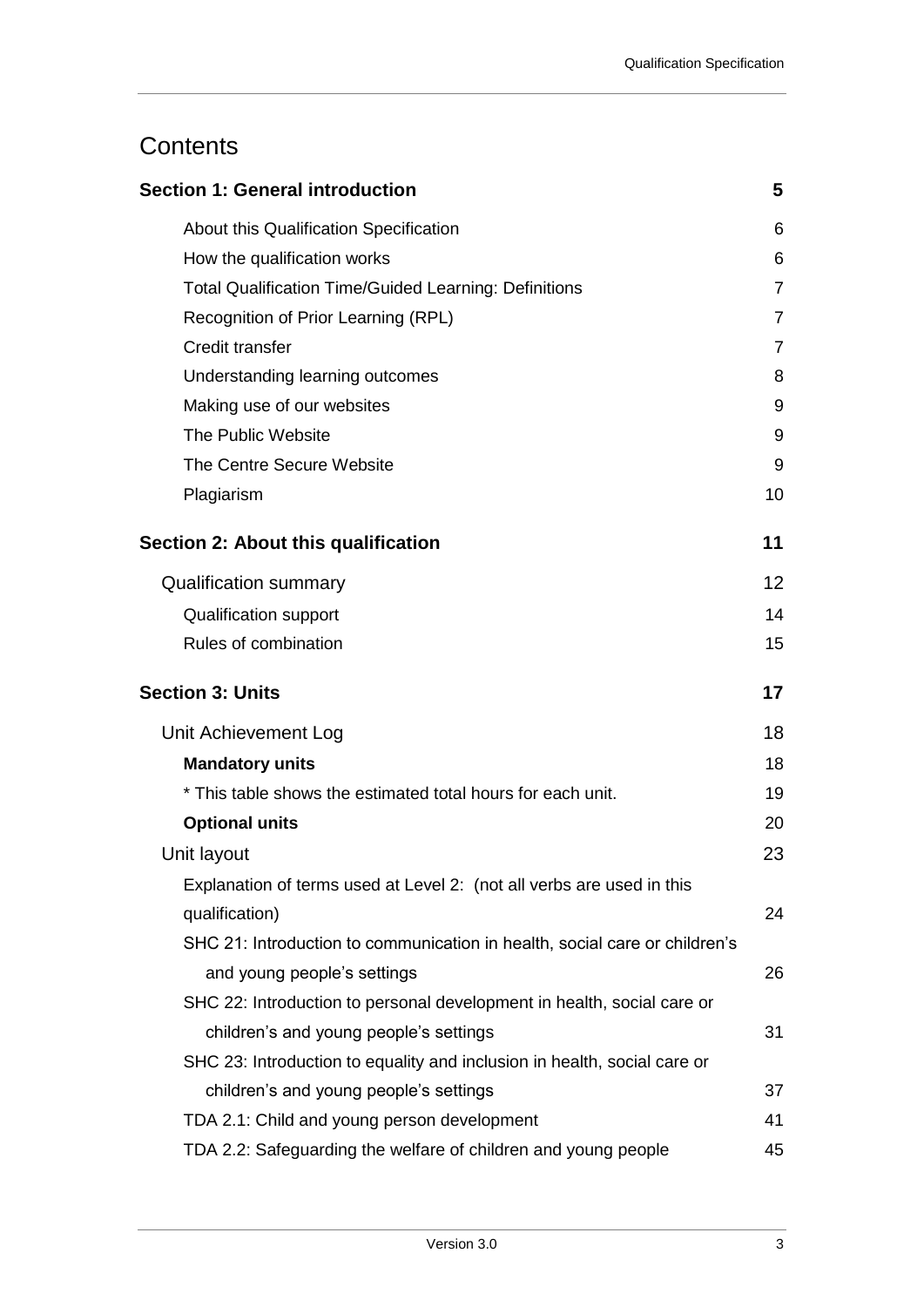| TDA 2.7: Maintain and support relationships with children and young     |    |
|-------------------------------------------------------------------------|----|
| people                                                                  | 49 |
| TDA 2.9: Support children and young people's positive behaviour         | 55 |
| CCLD MU 2.2: Contribute to the support of child and young person        |    |
| development                                                             | 59 |
| MU 2.4: Contribute to children and young people's health and safety     | 67 |
| MU 2.8: Contribute to the support of positive environments for children |    |
| and young people                                                        | 73 |
| MU 2.9: Understand partnership working in services for children and     |    |
| young people                                                            | 79 |
| Section 4: Assessment and quality assurance information                 | 83 |
| Assessment strategies and principles relevant to this qualification     | 86 |
| Skills for Care and Development Assessment Principles:                  | 86 |
| <b>Staffing requirements</b>                                            | 87 |
| Assessors and Internal Quality Assurance                                | 87 |
| <b>Section 5: Documents</b>                                             | 89 |
| Useful documents                                                        | 90 |
|                                                                         |    |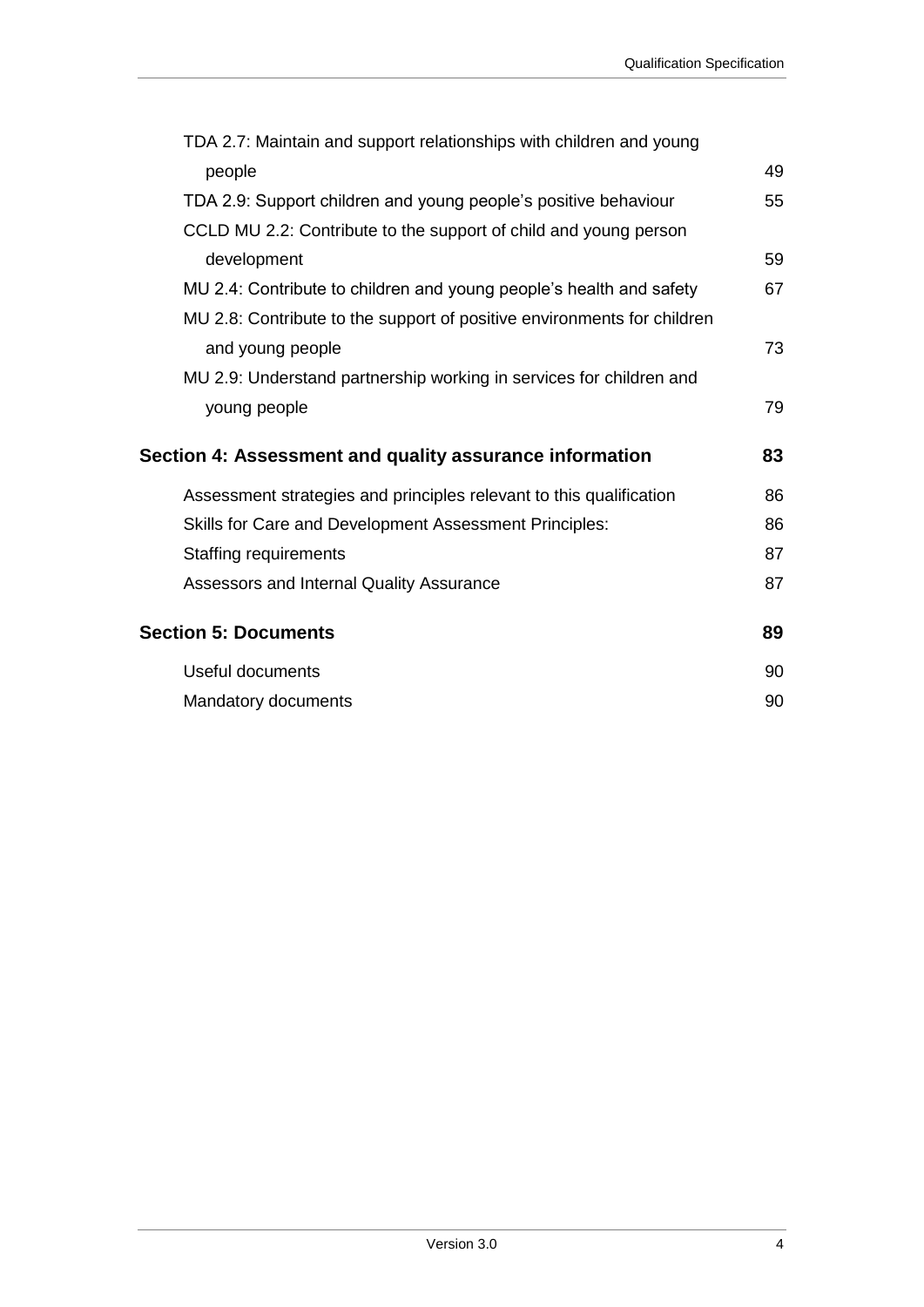# <span id="page-4-0"></span>**Section 1: General introduction**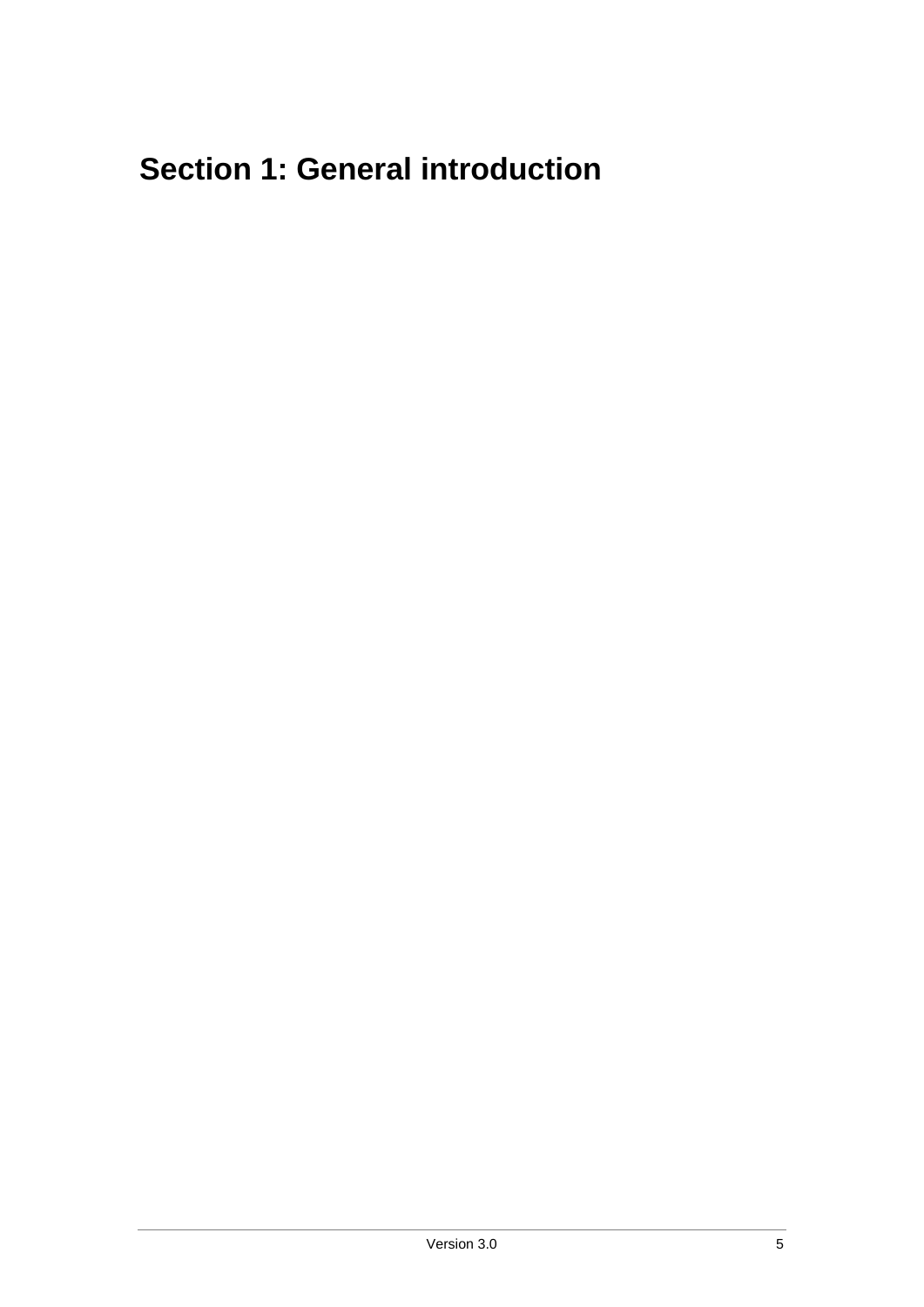### **About this Qualification Specification**

<span id="page-5-1"></span><span id="page-5-0"></span>This Qualification Specification contains details of all the units and assessments you will be required to complete to gain this qualification. It also contains extra information for Tutors and/or Assessors.

### **How the qualification works**

This qualification is made up of units each representing a small step of learning. This allows the qualification to be completed at your own pace.

All of the units achieved can be 'banked'. This means that if you want to take another qualification which includes the same units you do not have to take them again.

Each unit has:

- a **level** *shows how difficult it is*
- a **credit value** *one credit represents about 10 hours' work*
- a **unit aim** *explains what is covered in the unit*
- **learning outcomes** cover *what you need to do (skills) or what you need to understand (knowledge)*
- **assessment criteria** *what you need to show (evidence)*

Each learning outcome is linked to a number of assessment criteria. Evidence must be provided for all the assessment criteria to gain the unit.

| <b>Learning outcomes</b><br>The learner will:        | Assessment criteria<br>The learner can:                              | Evidence<br>record<br>e.g. page<br>number &<br>method | Assessor<br>judgement<br>achieved<br>Initial and<br>date |
|------------------------------------------------------|----------------------------------------------------------------------|-------------------------------------------------------|----------------------------------------------------------|
| 1. Know substances<br>which are commonly<br>misused. | 1.1. List categories of<br>substances which are<br>commonly misused. |                                                       |                                                          |
|                                                      | 1.2. Identify substances<br>which are commonly<br>misused.           |                                                       |                                                          |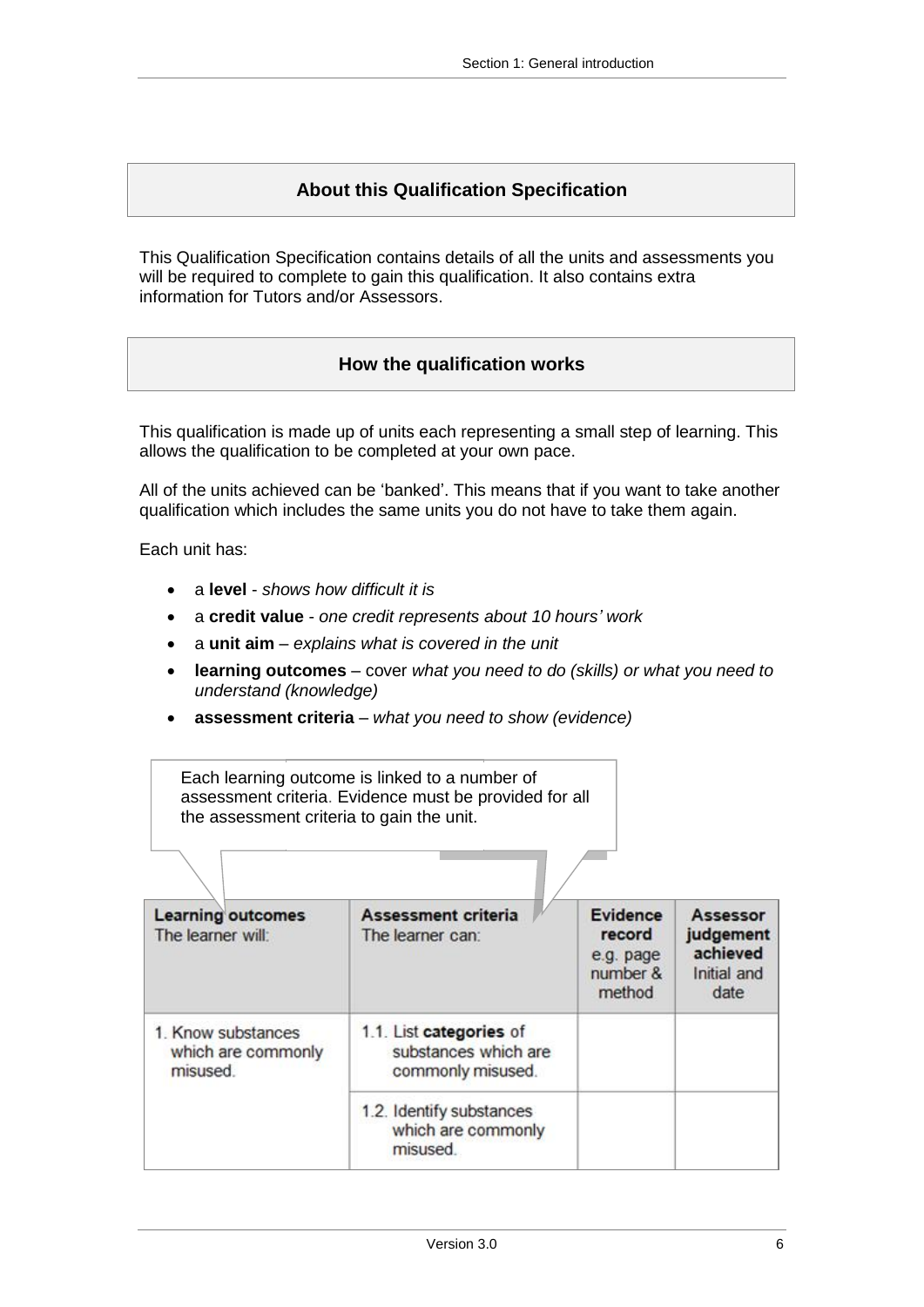## **Total Qualification Time/Guided Learning: Definitions**

<span id="page-6-0"></span>Total Qualification Time (TQT) is comprised of the following two elements:

- the number of hours which we have allocated to a qualification for Guided Learning
- an estimated number of hours a Learner will reasonably be likely to spend in preparation, study, or any other form of participation in education or training, but not under the immediate supervision of a tutor or assessor.

Centres can decide how to allocate the TQT across the units of a qualification.

Guided Learning (GL)

- Guided Learning (GL) and TQT apply to the qualification as a whole.
- <span id="page-6-1"></span>We use GL to refer to the estimated guided learning hours at unit level.

### **Recognition of Prior Learning (RPL)**

Centres may recognise prior learning at their discretion if they are satisfied that the evidence provided meets the requirements of a qualification. Where RPL is to be used extensively (for a whole unit or more), advice must be given by your External Quality Advisor.

### **Credit transfer**

<span id="page-6-2"></span>Where a learner has already achieved a unit with credit, we will recognise that prior learning and will allow the credit to be transferred onto a new qualification, provided that the units have the same Ofqual reference number.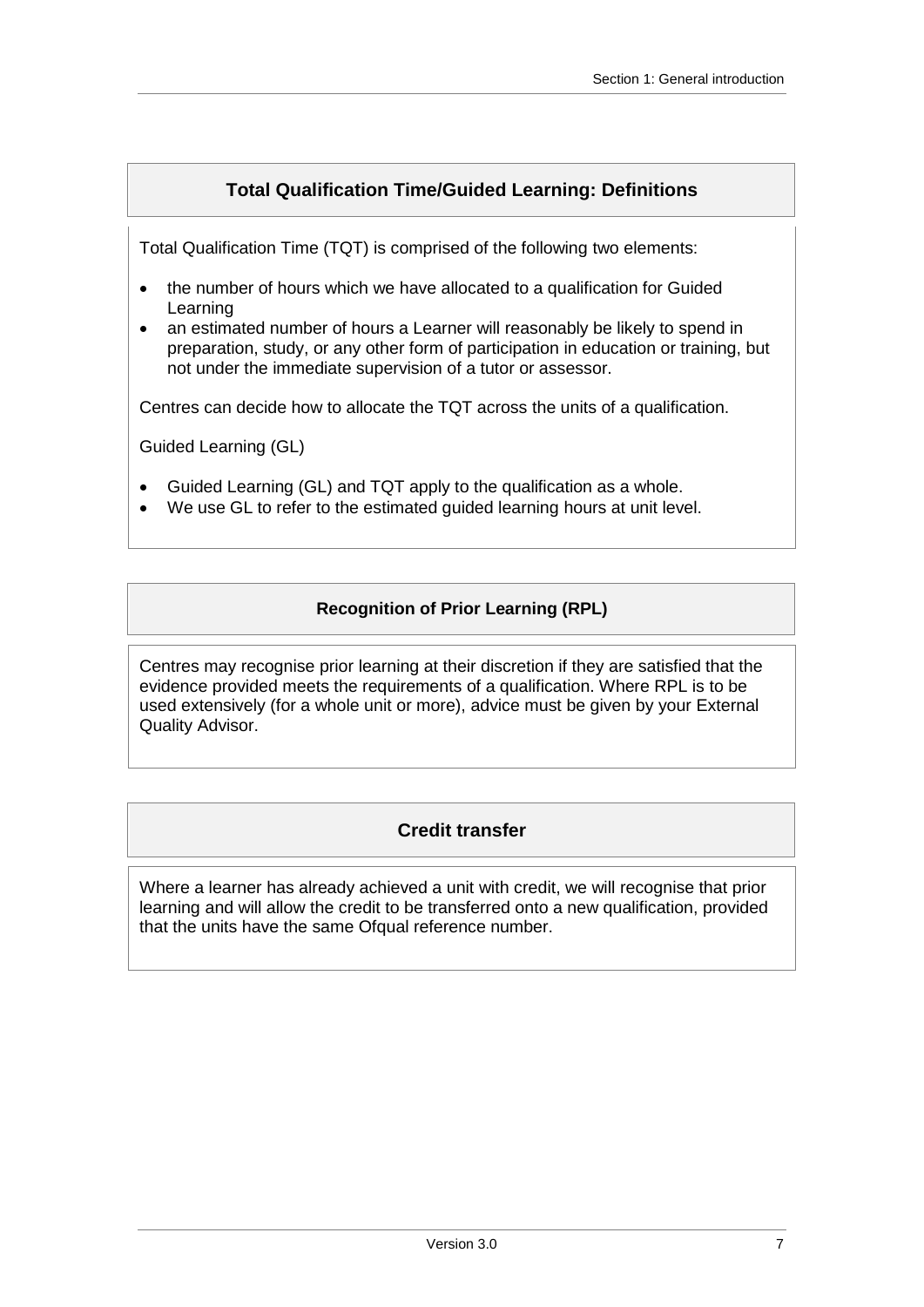### **Understanding learning outcomes**

<span id="page-7-0"></span>There are two main types of learning outcome:

- **Skills** that can be performed
- **Knowledge** that can be learnt.

Sometimes they can cover a combination of the two.

### **Competence/Skills-based learning outcomes:**

 begin with 'Be able to'. The assessment criteria usually show that the evidence could be observable within a Real Work Environment. Other methods may be applied. Please see chart in Assessment Guidance section. All evidence must be based on the learner's experience in a Real Work Environment.

### **Knowledge-based learning outcomes:**

begin with 'Know', 'Understand' or 'Know how to'.



For your convenience, knowledge-only units are indicated by a lightbulb in both the Unit Achievement Log and at the top of the units.

If a unit is not marked with a lightbulb it is a skills unit or contains a mix of knowledge and skills.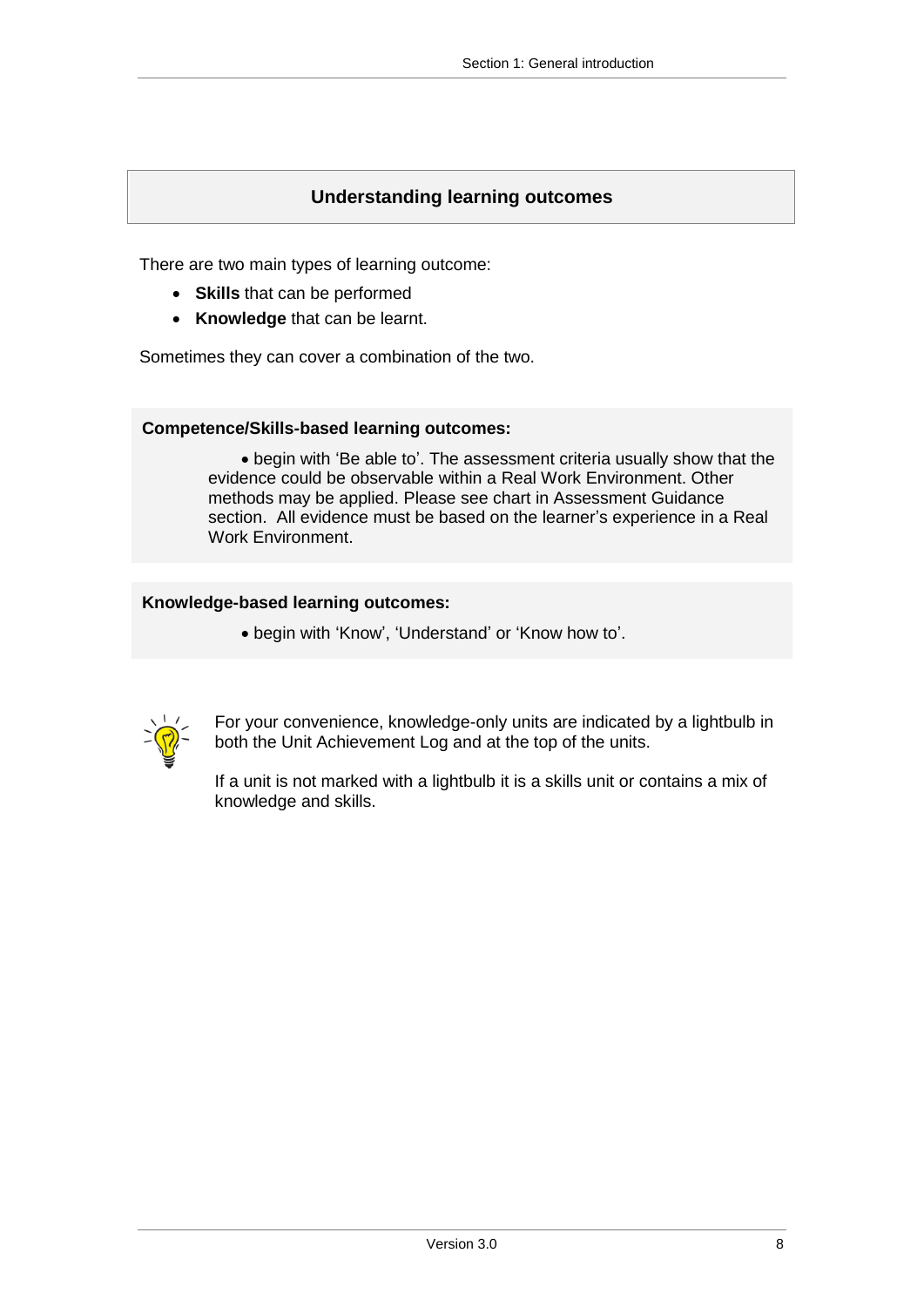## **Making use of our websites**

<span id="page-8-0"></span>Our websites are maintained on a regular basis and this is where the most up-to-date documents can be found. We strongly advise that these should be used as a resource on an ongoing basis to ensure you always have the most current information.

**All** our qualification documents are version controlled, allowing you to check for updates or revisions.

### The Public Website

<span id="page-8-1"></span>Our public website address is: [www.cache.org.uk.](http://www.cache.org.uk/) The website contains information about all our qualifications, including:

- Key Facts
- Qualification Specifications
- Other support materials

There are also some other key documents that can be referred to when required. For example:

- Complaints Procedure
- Appeals Process
- Diversity Statement

It also contains regular news updates and case studies and links to websites from other organisations that might be of interest.

The Centre Secure Website

<span id="page-8-2"></span>More specific information to support Centre delivery can be found on our secure website. **This site is for Approved Centres only.**

To access this secure site please log in using the details provided by the Centre administrator.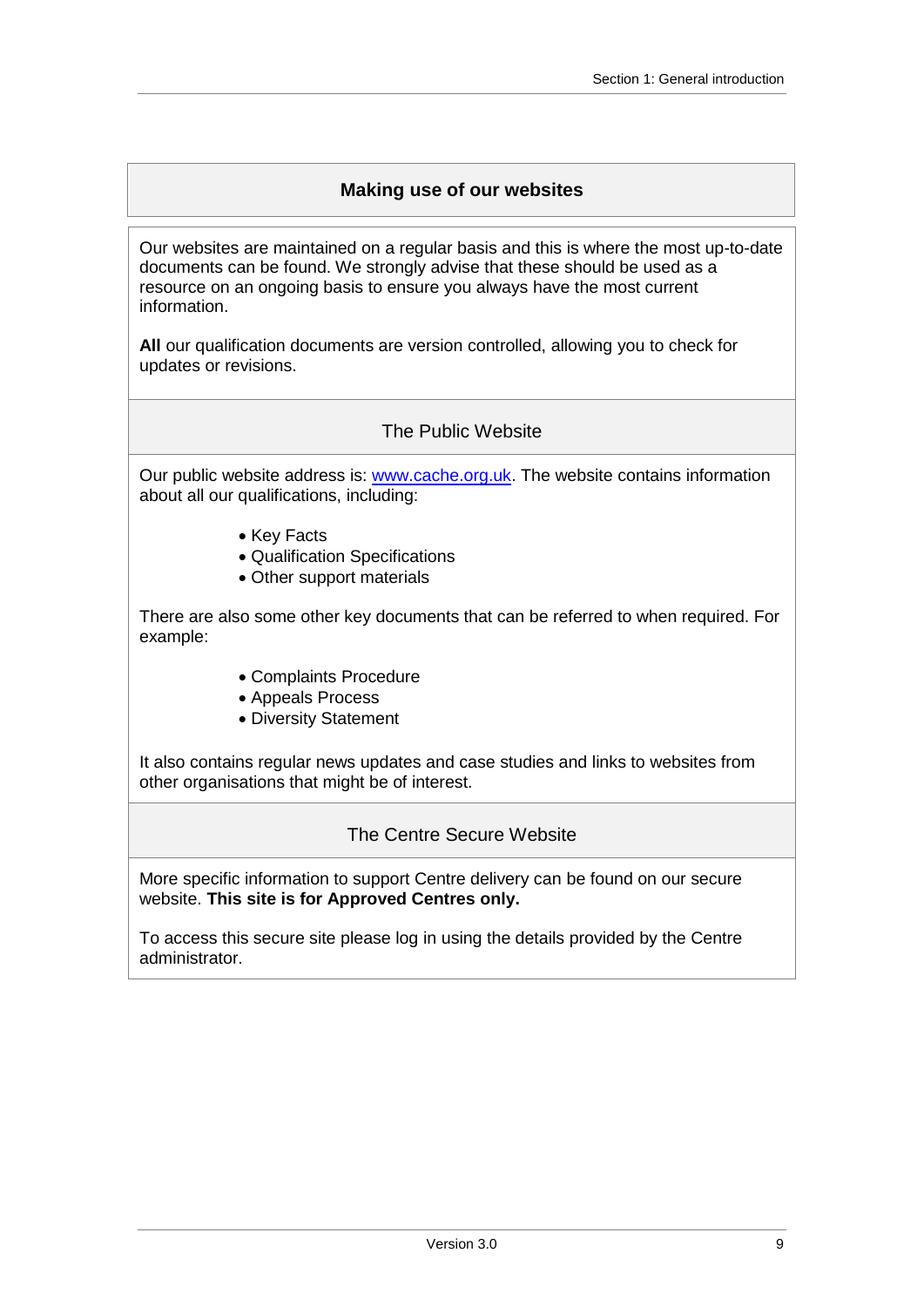## **Plagiarism**

<span id="page-9-0"></span>Plagiarism means claiming work to be your own which has been copied from someone or somewhere else. All the work you submit must be your own and not copied from anyone else unless you clearly reference the source of your information. Your tutor will explain how to provide a reference list that shows where you found your information. If your Centre discovers evidence that your work is copied from elsewhere, it will not be accepted and you may be subject to your Centre's or our disciplinary procedure. If this happens you will have to submit an additional piece of work for assessment. We will be notified of any cases of plagiarism.

### **Buying and selling assignments**

Offering to buy or sell assignments is not allowed. This includes using sites such as eBay. If this happens we reserve the right not to accept future entries from you.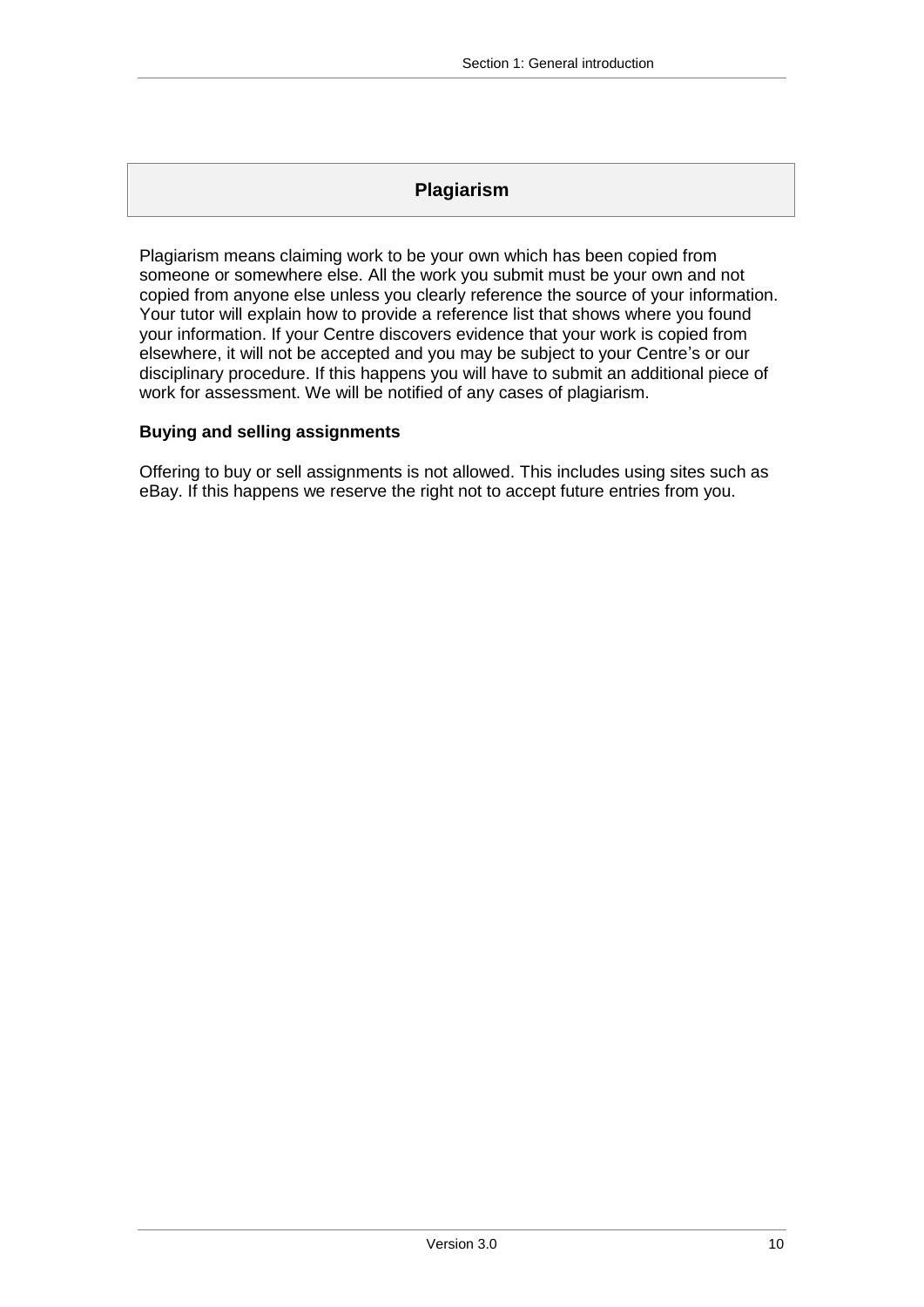# <span id="page-10-0"></span>**Section 2: About this qualification**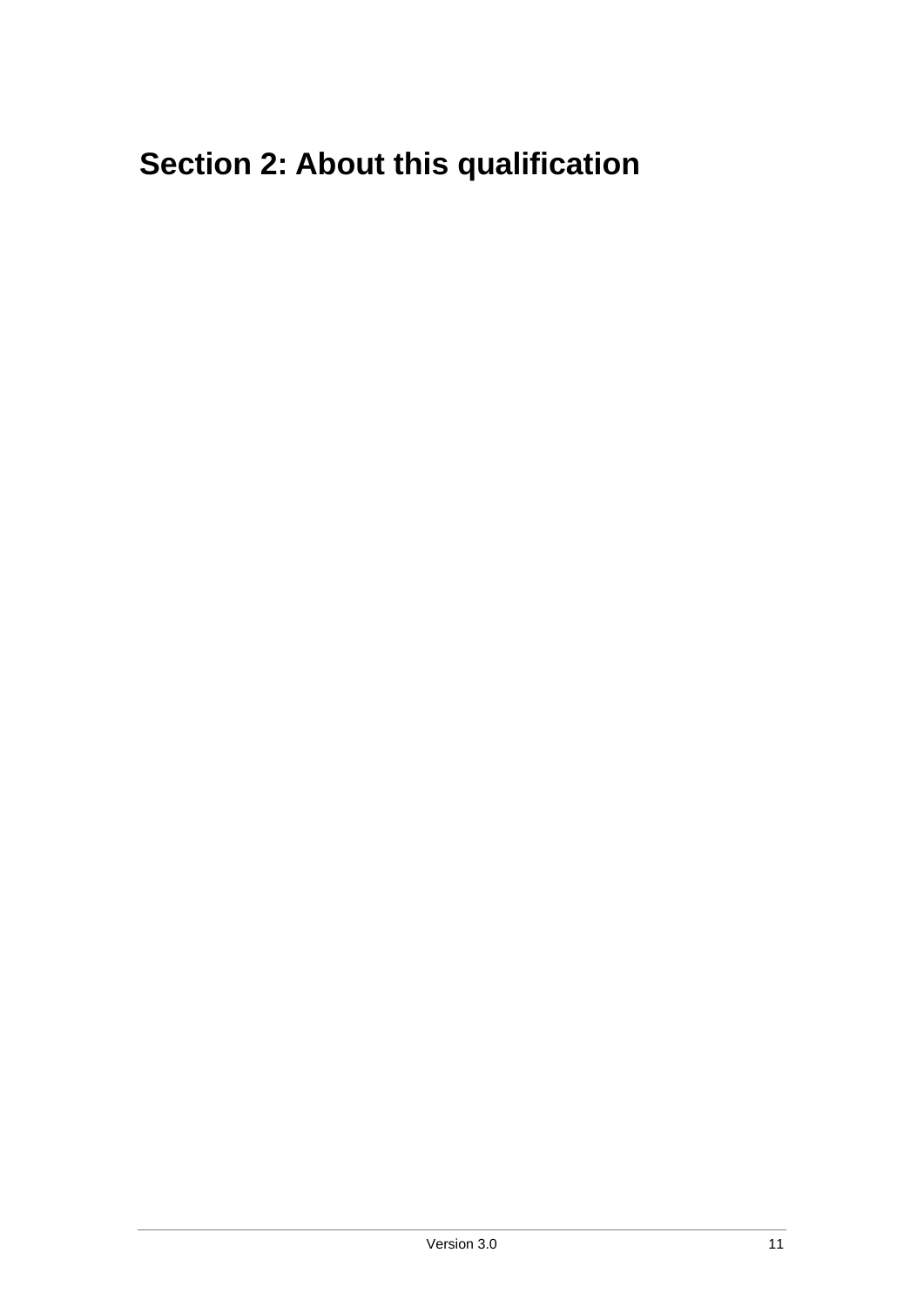# <span id="page-11-0"></span>Qualification summary

| <b>Title</b>                                                               | NCFE CACHE Level 2 Certificate for the<br>Children and Young People's Workforce<br>(England)                                                                                                                                                                                                                                                                                                                                                                                                                                                                                                                                          |  |  |  |  |
|----------------------------------------------------------------------------|---------------------------------------------------------------------------------------------------------------------------------------------------------------------------------------------------------------------------------------------------------------------------------------------------------------------------------------------------------------------------------------------------------------------------------------------------------------------------------------------------------------------------------------------------------------------------------------------------------------------------------------|--|--|--|--|
| <b>Qualification number</b>                                                | 601/3395/8                                                                                                                                                                                                                                                                                                                                                                                                                                                                                                                                                                                                                            |  |  |  |  |
| Aim<br><b>Purpose</b><br>Ofqual code and description (where<br>applicable) | This qualification is designed to help learners<br>build the knowledge and skills needed when<br>working with children and young people from<br>birth to 19 years of age. It covers a diverse<br>range of job roles and occupational areas<br>working in children's environments including<br>early years and social care.<br>It is suitable for all those who wish to work or<br>are working in a supervised role in the Children<br>and Young People's Workforce in England.<br>D - Confirm occupational competence and/or<br>'licence to practise'<br>D1 - Confirm competence in an occupational<br>role to the standards required |  |  |  |  |
|                                                                            |                                                                                                                                                                                                                                                                                                                                                                                                                                                                                                                                                                                                                                       |  |  |  |  |
| <b>Total Qualification Time (hours)</b>                                    | 350                                                                                                                                                                                                                                                                                                                                                                                                                                                                                                                                                                                                                                   |  |  |  |  |
| <b>Guided learning hours</b>                                               | 261                                                                                                                                                                                                                                                                                                                                                                                                                                                                                                                                                                                                                                   |  |  |  |  |
| <b>Credit value</b>                                                        | 35<br>Minimum credits at/<br>35<br>above Level                                                                                                                                                                                                                                                                                                                                                                                                                                                                                                                                                                                        |  |  |  |  |
| Minimum age of learner                                                     | 16                                                                                                                                                                                                                                                                                                                                                                                                                                                                                                                                                                                                                                    |  |  |  |  |
| Age ranges covered by the<br>qualification                                 | Birth to 19 years                                                                                                                                                                                                                                                                                                                                                                                                                                                                                                                                                                                                                     |  |  |  |  |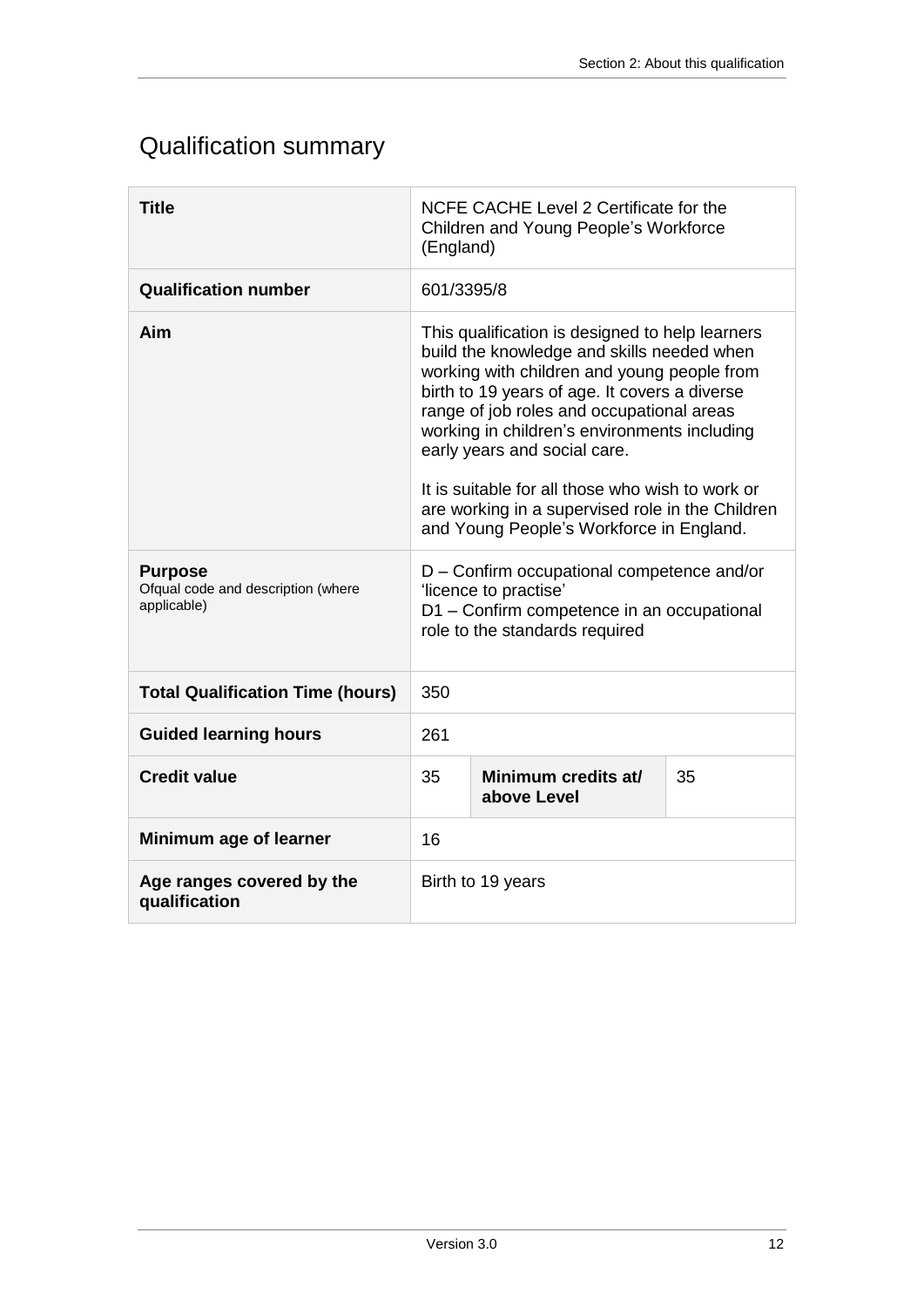| <b>Real Work Environment (RWE)</b><br>requirement/recommendation | Those learners who are employed in the<br>Children and Young People's Workforce will be<br>able to use their ongoing experience in their<br>work environment to achieve the skills and<br>competence required to meet the assessment<br>criteria of the qualification or units they are<br>undertaking.<br>For those learners who have no previous<br>experience of working with children and young<br>people, it is recommended that 200 hours be<br>spent in a Real Work Environment.<br>Learners could do this through regular<br>placement opportunities, block weeks or a<br>combination of both.                                                                                                                                                                                                                                                                                                                |
|------------------------------------------------------------------|-----------------------------------------------------------------------------------------------------------------------------------------------------------------------------------------------------------------------------------------------------------------------------------------------------------------------------------------------------------------------------------------------------------------------------------------------------------------------------------------------------------------------------------------------------------------------------------------------------------------------------------------------------------------------------------------------------------------------------------------------------------------------------------------------------------------------------------------------------------------------------------------------------------------------|
| <b>Rules of Combination</b>                                      | Learners must achieve a minimum of 35 credits<br>for the Certificate.<br>29 credits must be achieved from Mandatory<br>Group A and a further 6 credits must be<br>achieved from Optional Group B.                                                                                                                                                                                                                                                                                                                                                                                                                                                                                                                                                                                                                                                                                                                     |
| <b>Progression</b>                                               | This qualification enables credits and learning<br>to be transferred from this qualification to the<br>Level 3 Diploma for the Children and Young<br>People's Workforce (England) providing a direct<br>progression route. Learners can also progress<br>to the Level 3 Diploma in Early Years Education<br>and Care (Early Years Educator) and the Level<br>3 Diploma for the Early Years Workforce (Early<br>Years Educator).<br>Learners can also progress to the following job<br>roles:<br>assistant pre-school workers<br>$\bullet$<br>assistants in children's centres<br>assistants in day nurseries, nursery<br>schools and nursery classes in primary schools<br>registered childminders and nannies.<br>support workers in the above settings<br>anyone who works with children and<br>young people in the voluntary sector, including<br>volunteers who are not covered by another<br>sector skills body. |

 $\mathbb T$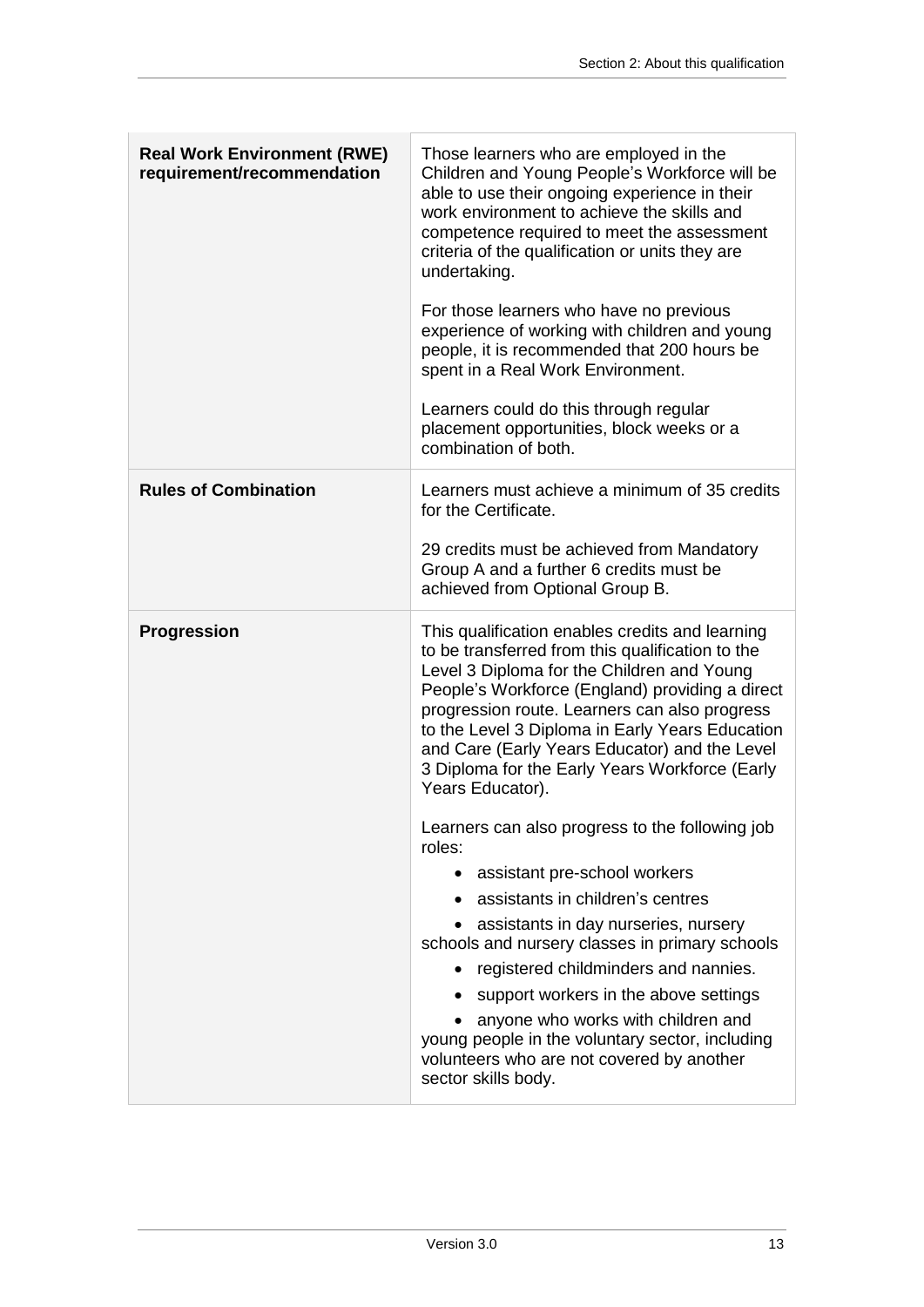| <b>Recommended assessment</b><br>methods      | All units will be internally assessed using a<br>range of methods. This could include direct<br>observation within the workplace, a portfolio of<br>evidence, written assignments or a task set by<br>$US^*$ .<br>* NB: assessment tasks are provided for tutors' convenience.<br>They are not mandatory. |
|-----------------------------------------------|-----------------------------------------------------------------------------------------------------------------------------------------------------------------------------------------------------------------------------------------------------------------------------------------------------------|
| <b>Additional assessment</b><br>requirements  | The learning outcomes for some of the units in<br>this qualification must be assessed in a Real<br><b>Work Environment.</b>                                                                                                                                                                               |
| <b>Grading system</b>                         | Achieved/Not Yet Achieved.                                                                                                                                                                                                                                                                                |
| How long will it take to<br>complete?         | The qualification can usually be completed in<br>one year or less.                                                                                                                                                                                                                                        |
| <b>Entry requirements/</b><br>recommendations | Learners should be at least 16 years old. We do<br>not set any other entry requirements but<br>Centres may have their own guidelines.                                                                                                                                                                     |
| <b>Regulation information</b>                 | This is a regulated qualification. The regulated<br>number for this qualification is 600/3395/8.                                                                                                                                                                                                          |

# **Qualification support**

<span id="page-13-0"></span>This qualification is supported by Skills for Care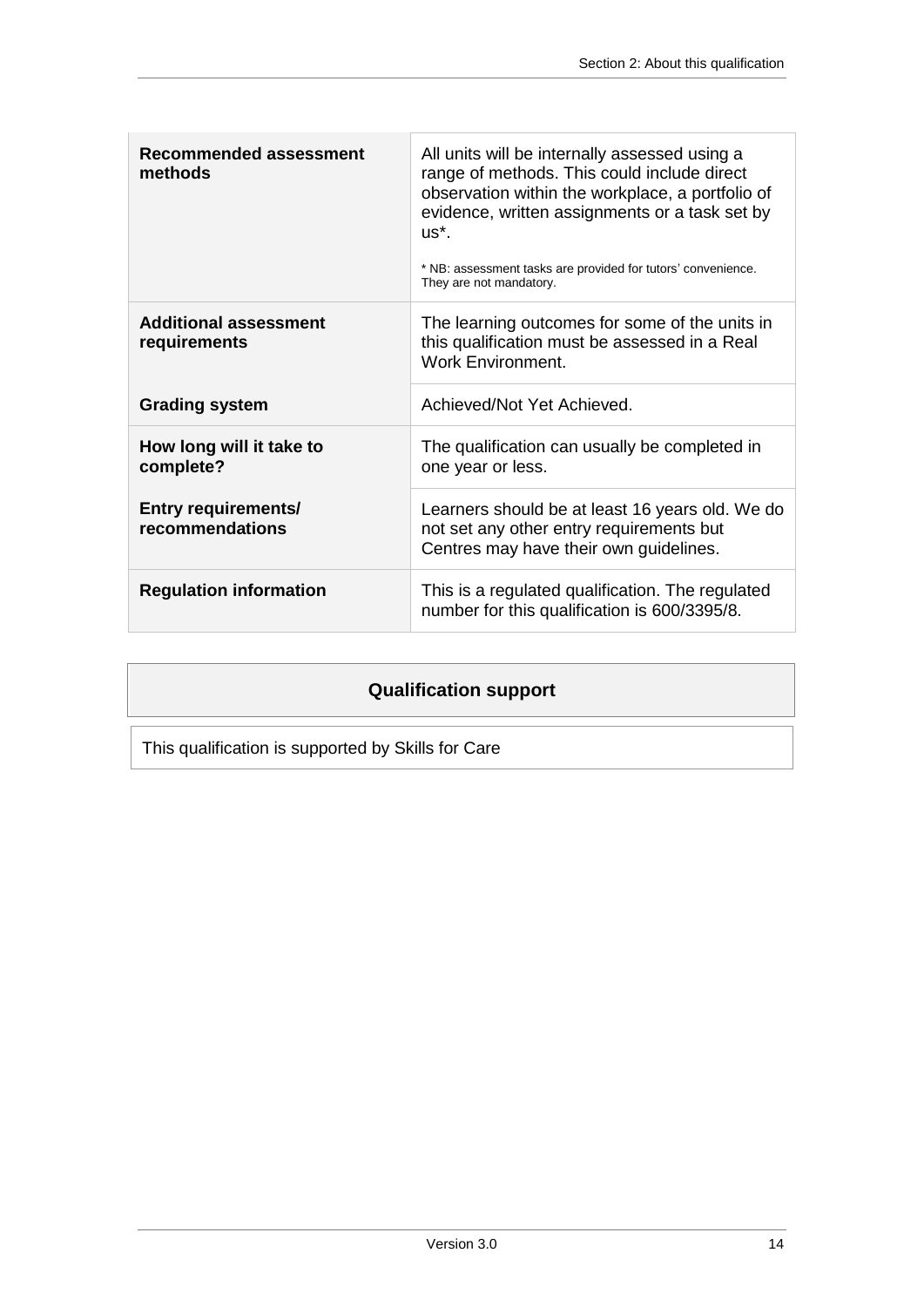## **Rules of combination**

<span id="page-14-0"></span>The Level 2 Certificate for the Children and Young People's Workforce (England):

- covers the age range from birth to 19 years
- has a minimum credit value of 35 credits
- requires practical experience in the Real Work Environment.

The qualification is composed of mandatory and optional units. These units can be knowledge-based, skills/competency-based or a combination of both (see figure 1):



Figure1: Structure of the Level 2 Certificate for Children and Young People's Workforce (England)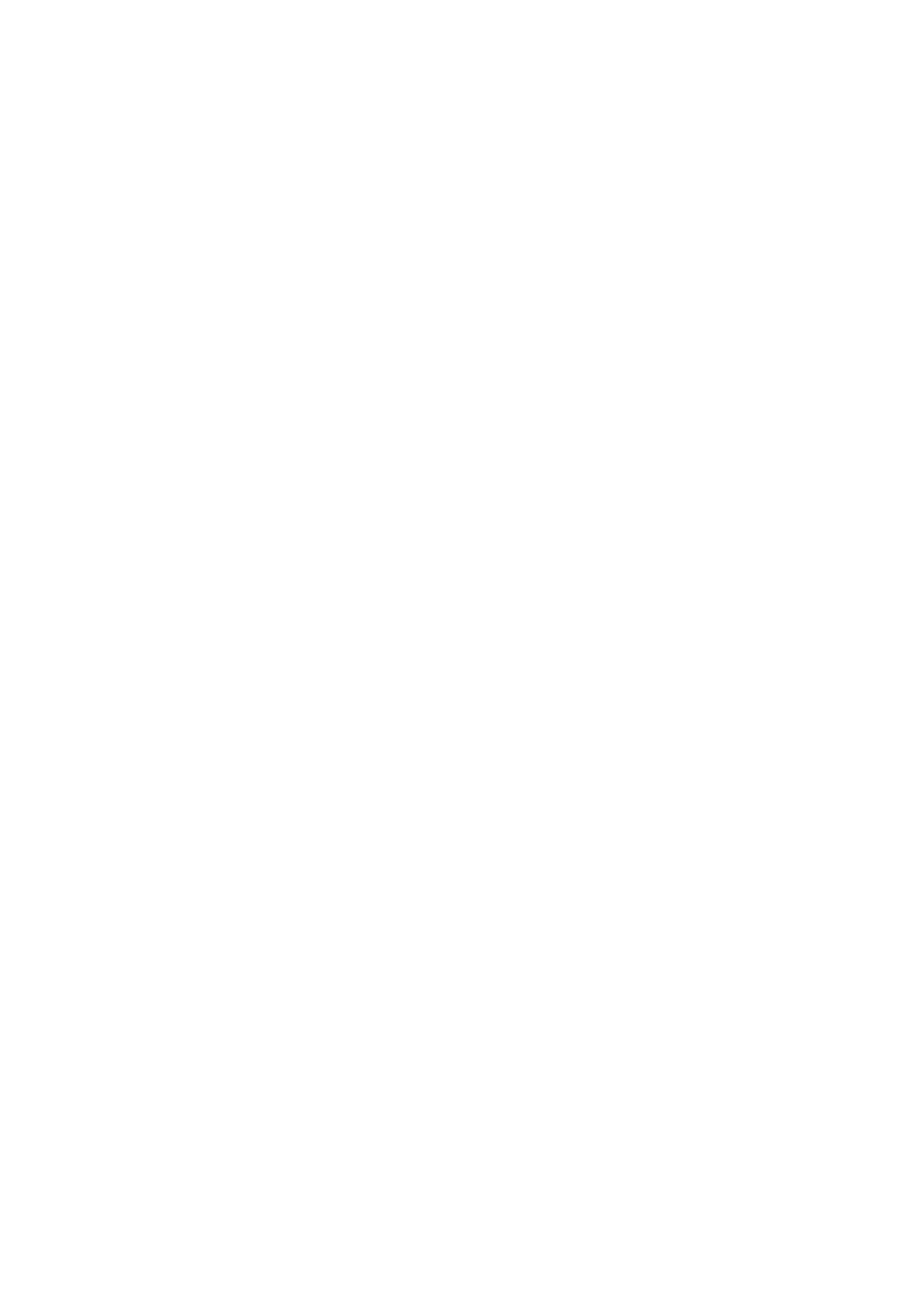# <span id="page-16-0"></span>**Section 3: Units**

This section includes assessment tasks for Tutors' convenience. They are not mandatory.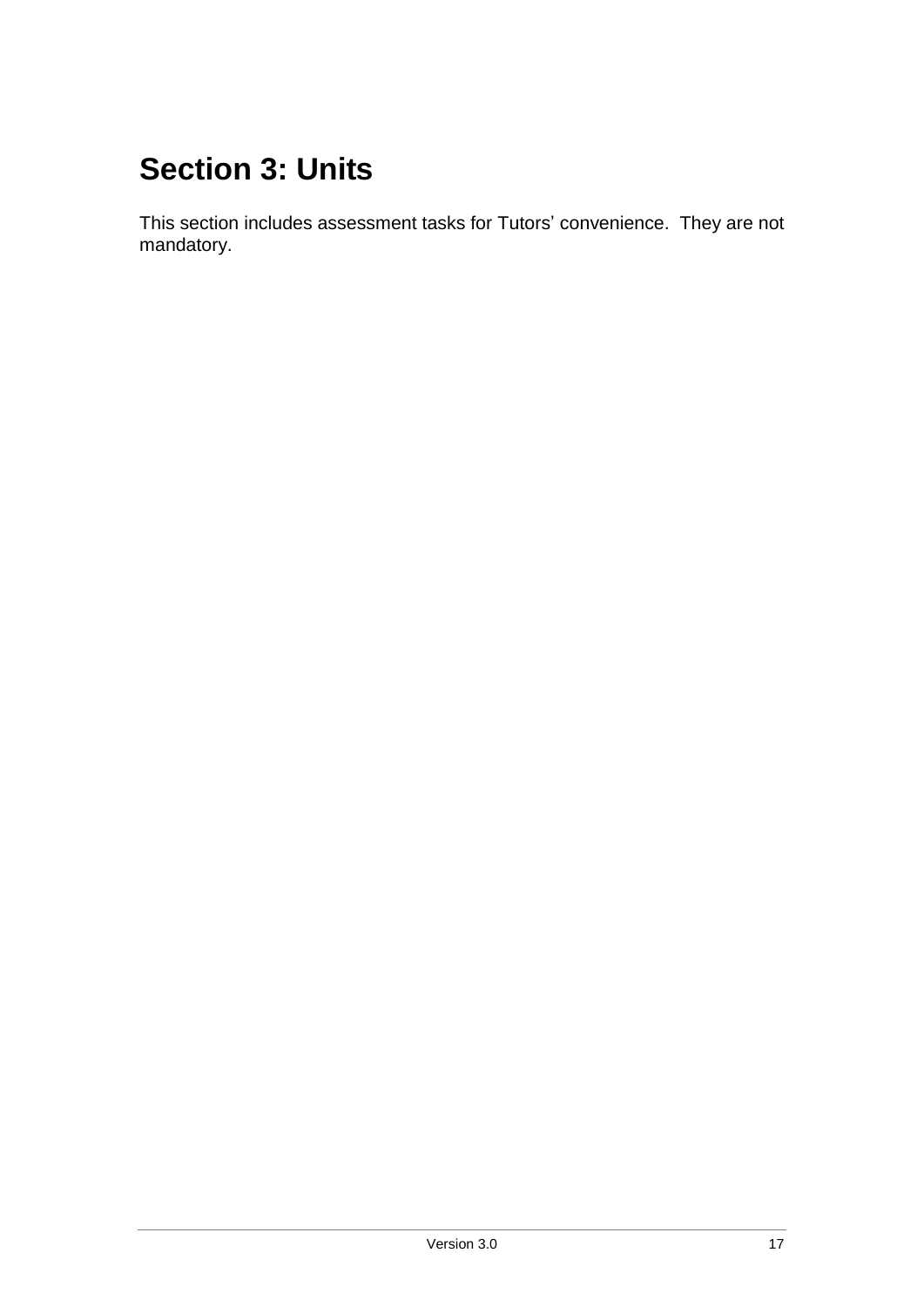# Unit Achievement Log

Level 2 Certificate for the Children and Young People's Workforce (England)

### **Mandatory units**

The table below lists the mandatory units which must be taken.

<span id="page-17-1"></span><span id="page-17-0"></span>

|                                                                                                                                                                                                                                                                                                                                                                 | Unit ref.  | Unit no.       | Unit title                                                                                                    | Unit type                   | Level          | <b>Credit</b>  | Hours* | Page | <b>Notes</b> |
|-----------------------------------------------------------------------------------------------------------------------------------------------------------------------------------------------------------------------------------------------------------------------------------------------------------------------------------------------------------------|------------|----------------|---------------------------------------------------------------------------------------------------------------|-----------------------------|----------------|----------------|--------|------|--------------|
|                                                                                                                                                                                                                                                                                                                                                                 | F/601/5465 | <b>SHC 21</b>  | Introduction to communication in health,<br>social care or children's and young people's<br>settings          | Knowledge/<br><b>Skills</b> | 2              | 3              | 23     | 26   |              |
|                                                                                                                                                                                                                                                                                                                                                                 | L/601/5470 | <b>SHC 22</b>  | Introduction to personal development in<br>health, social care or children's and young<br>people's settings   | Knowledge/<br><b>Skills</b> | 2              | 3              | 23     | 31   |              |
|                                                                                                                                                                                                                                                                                                                                                                 | R/601/5471 | <b>SHC 23</b>  | Introduction to equality and inclusion in<br>health, social care or children's and young<br>people's settings | Knowledge/<br><b>Skills</b> | 2              | 2              | 20     | 37   |              |
| $\sum_{i=1}^{n} \frac{1}{i} \sum_{i=1}^{n} \frac{1}{i} \sum_{i=1}^{n} \frac{1}{i} \sum_{i=1}^{n} \frac{1}{i} \sum_{i=1}^{n} \frac{1}{i} \sum_{i=1}^{n} \frac{1}{i} \sum_{i=1}^{n} \frac{1}{i} \sum_{i=1}^{n} \frac{1}{i} \sum_{i=1}^{n} \frac{1}{i} \sum_{i=1}^{n} \frac{1}{i} \sum_{i=1}^{n} \frac{1}{i} \sum_{i=1}^{n} \frac{1}{i} \sum_{i=1}^{n} \frac{1}{i$ | H/601/3305 | <b>TDA 2.1</b> | Child and young person development                                                                            | Knowledge                   | $\overline{2}$ | $\overline{2}$ | 15     | 41   |              |
| $\sum_{i=1}^{n} \frac{1}{i} \sum_{i=1}^{n} \frac{1}{i} \sum_{i=1}^{n} \frac{1}{i} \sum_{i=1}^{n} \frac{1}{i} \sum_{i=1}^{n} \frac{1}{i} \sum_{i=1}^{n} \frac{1}{i} \sum_{i=1}^{n} \frac{1}{i} \sum_{i=1}^{n} \frac{1}{i} \sum_{i=1}^{n} \frac{1}{i} \sum_{i=1}^{n} \frac{1}{i} \sum_{i=1}^{n} \frac{1}{i} \sum_{i=1}^{n} \frac{1}{i} \sum_{i=1}^{n} \frac{1}{i$ | K/601/3323 | <b>TDA 2.2</b> | Safeguarding the welfare of children and<br>young people                                                      | Knowledge                   | $\overline{2}$ | 3              | 20     | 45   |              |
|                                                                                                                                                                                                                                                                                                                                                                 | D/601/7403 | <b>TDA 2.7</b> | Maintain and support relationships with<br>children and young people                                          | <b>Skills</b>               | $\overline{2}$ | 3              | 15     | 49   |              |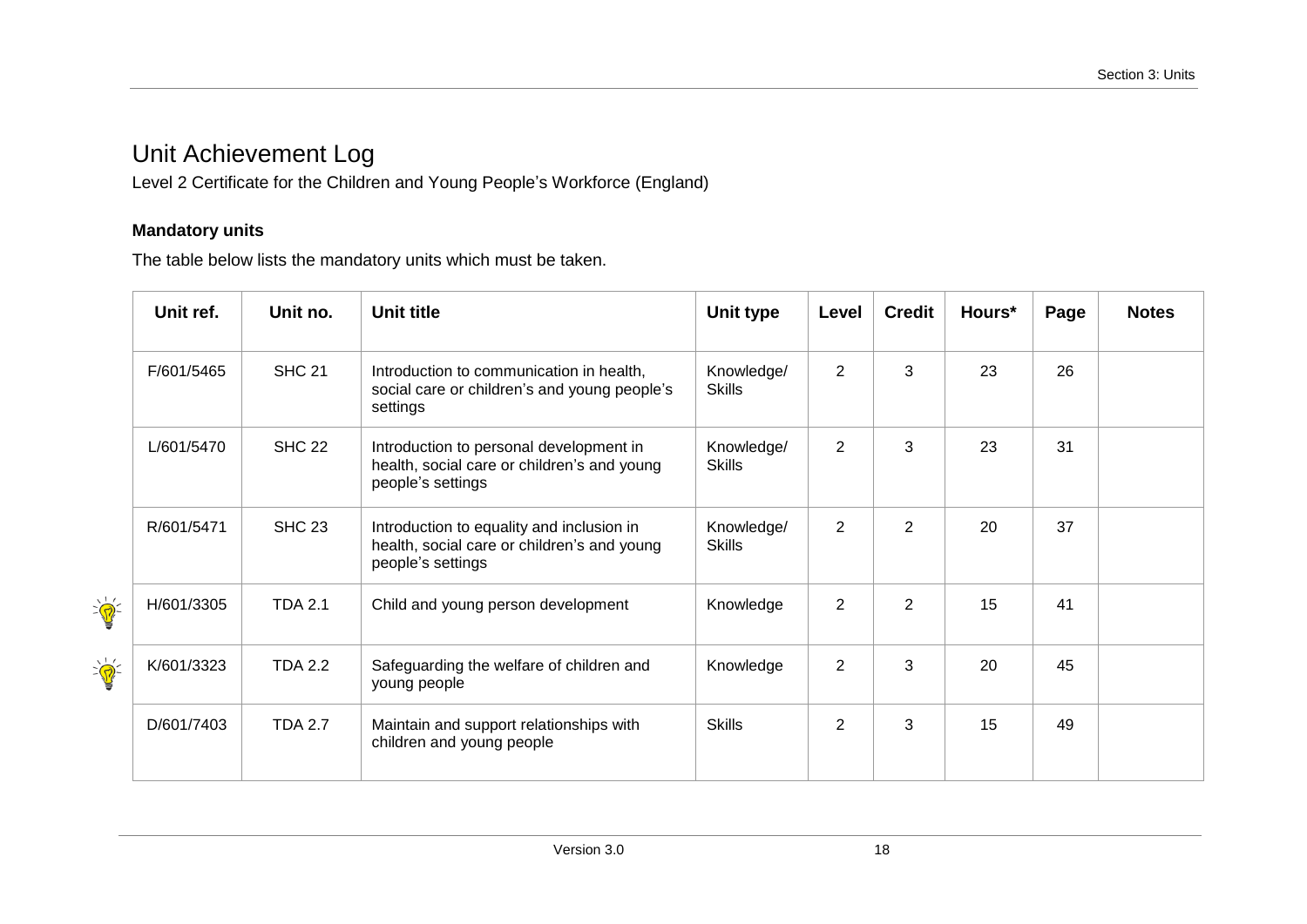|                  | Unit ref.  | Unit no.    | Unit title                                                                          | <b>Unit type</b>            | Level          | <b>Credit</b> | Hours* | Page | <b>Notes</b> |
|------------------|------------|-------------|-------------------------------------------------------------------------------------|-----------------------------|----------------|---------------|--------|------|--------------|
|                  | T/601/7407 | TDA 2.9     | Support children and young people's positive<br>behaviour                           | Knowledge/<br><b>Skills</b> | $\overline{2}$ | 2             | 15     | 55   |              |
|                  | Y/601/3236 | CCLD MU 2.2 | Contribute to the support of child and young<br>person development                  | Knowledge/<br><b>Skills</b> | $\overline{2}$ | 3             | 25     | 59   |              |
|                  | J/601/3491 | MU 2.4      | Contribute to children and young people's<br>health and safety                      | Knowledge/<br><b>Skills</b> | $\overline{2}$ | 3             | 26     | 67   |              |
|                  | H/601/3496 | MU 2.8      | Contribute to the support of positive<br>environments for children and young people | Knowledge/<br><b>Skills</b> | $\overline{2}$ | 3             | 27     | 73   |              |
| $\sum_{i=1}^{n}$ | M/601/3498 | MU 2.9      | Understand partnership working in services<br>for children and young people         | Knowledge                   | $\overline{2}$ | 2             | 18     | 79   |              |

<span id="page-18-0"></span>\* This table shows the estimated total hours for each unit.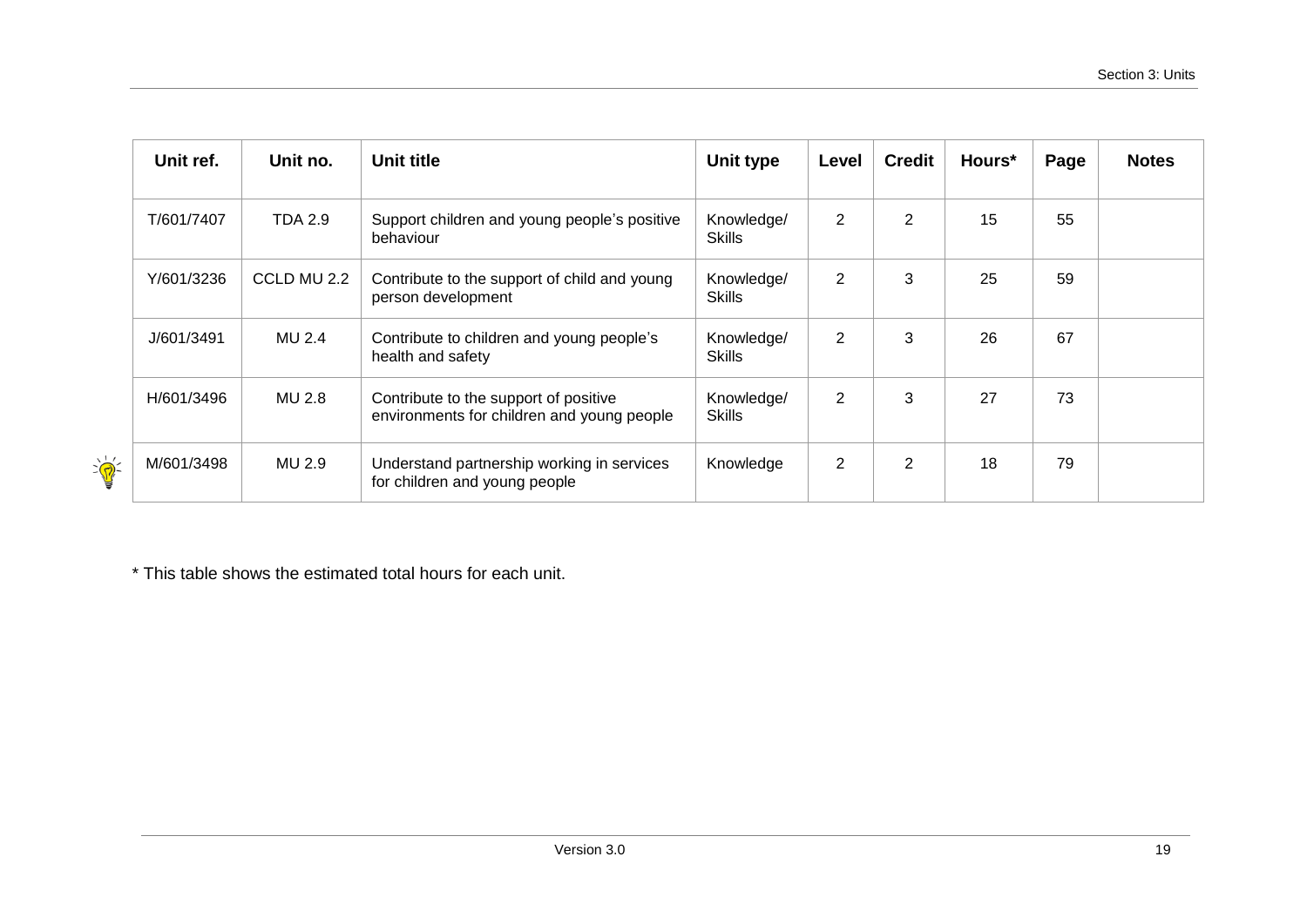### **Optional units**

Optional units need to be chosen to reach the minimum required qualification credit of 35.

<span id="page-19-0"></span>

|                                                                                                                                                                                                                                                                                                                                                                 | Unit ref.  | Unit no.     | Unit title                                                                                                           | <b>Unit Type</b>            | Level | <b>Credit</b>  | Hours* | <b>Notes</b> |
|-----------------------------------------------------------------------------------------------------------------------------------------------------------------------------------------------------------------------------------------------------------------------------------------------------------------------------------------------------------------|------------|--------------|----------------------------------------------------------------------------------------------------------------------|-----------------------------|-------|----------------|--------|--------------|
| $\frac{1}{\sqrt{2}}$                                                                                                                                                                                                                                                                                                                                            | L/601/1693 | CYP Core 3.1 | Understand child and young person<br>development                                                                     | Knowledge                   | 3     | 4              | 30     |              |
|                                                                                                                                                                                                                                                                                                                                                                 | R/601/1694 | CYP Core 3.2 | Promote child and young person<br>development                                                                        | Knowledge/<br><b>Skills</b> | 3     | 3              | 25     |              |
| $\sum_{i=1}^{n} \frac{1}{i} \sum_{i=1}^{n} \frac{1}{i} \sum_{i=1}^{n} \frac{1}{i} \sum_{i=1}^{n} \frac{1}{i} \sum_{i=1}^{n} \frac{1}{i} \sum_{i=1}^{n} \frac{1}{i} \sum_{i=1}^{n} \frac{1}{i} \sum_{i=1}^{n} \frac{1}{i} \sum_{i=1}^{n} \frac{1}{i} \sum_{i=1}^{n} \frac{1}{i} \sum_{i=1}^{n} \frac{1}{i} \sum_{i=1}^{n} \frac{1}{i} \sum_{i=1}^{n} \frac{1}{i$ | Y/601/1695 | CYP Core 3.3 | Understand how to safeguard the wellbeing<br>of children and young people.                                           | Knowledge                   | 3     | 3              | 25     |              |
|                                                                                                                                                                                                                                                                                                                                                                 | D/601/1696 | CYP Core 3.4 | Support children and young people's health<br>and safety                                                             | Knowledge/<br><b>Skills</b> | 3     | 2              | 15     |              |
|                                                                                                                                                                                                                                                                                                                                                                 | H/601/1697 | CYP Core 3.5 | Develop positive relationships with children,<br>young people & others involved in their care                        | <b>Skills</b>               | 3     |                | 8      |              |
|                                                                                                                                                                                                                                                                                                                                                                 | K/601/1698 | CYP Core 3.6 | Working together for the benefit of children<br>and young people                                                     | Knowledge/<br><b>Skills</b> | 3     | $\overline{2}$ | 15     |              |
| $\sum_{i=1}^{n}$                                                                                                                                                                                                                                                                                                                                                | M/601/1699 | CYP Core 3.7 | Understand how to support positive<br>outcomes for children and young people                                         | Knowledge                   | 3     | 3              | 25     |              |
| $\sum_{i=1}^{n}$                                                                                                                                                                                                                                                                                                                                                | F/600/9777 | CYPOP17      | Understand the needs of children and<br>young people who are vulnerable and<br>experiencing poverty and disadvantage | Knowledge                   | 4     | 5              | 40     |              |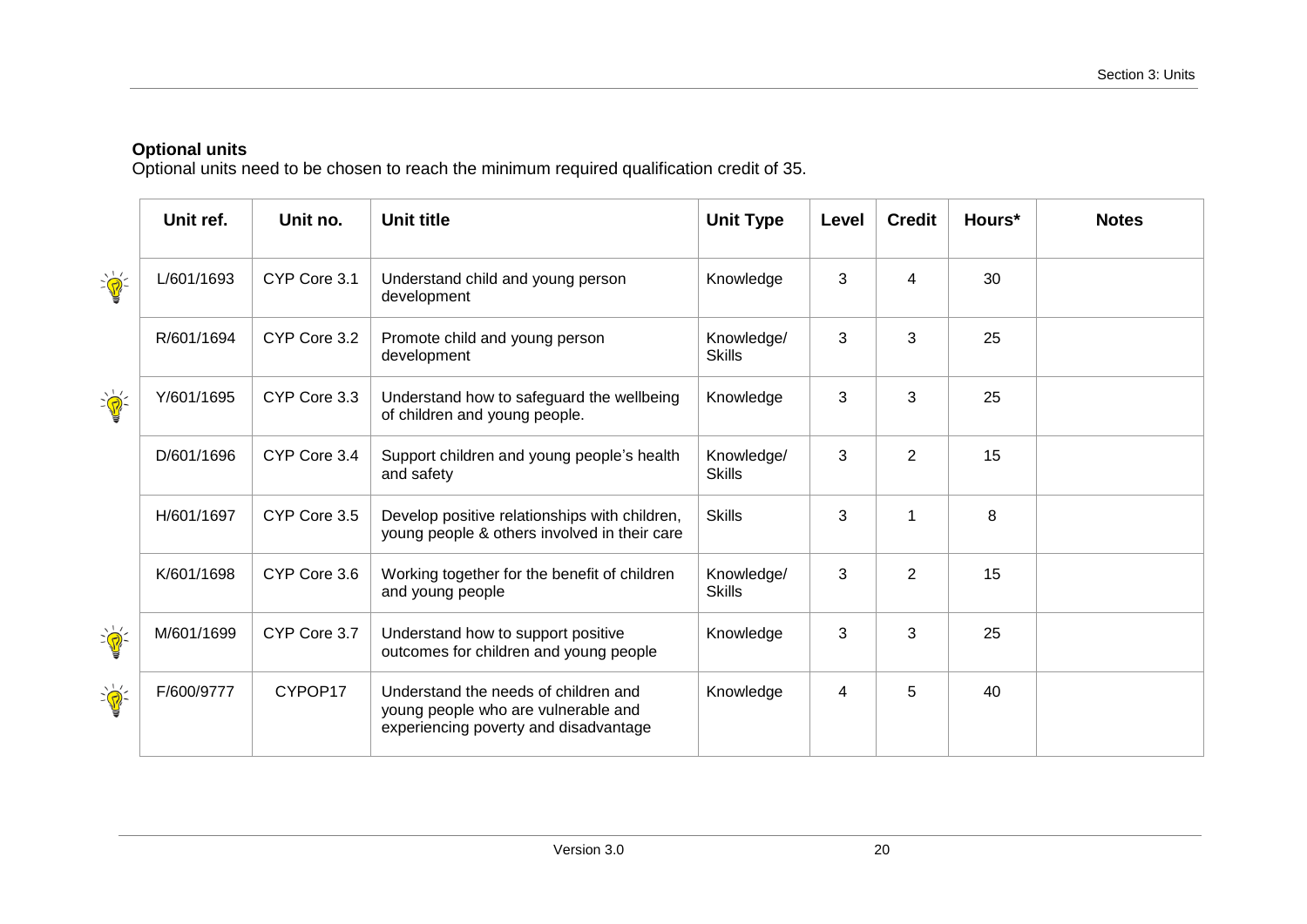| $\sum_{i=1}^{n}$     | M/601/2884 | CYPOP22           | Understand the speech, language and<br>communication needs of children and young<br>people with behavioural, social and<br>emotional difficulties | Knowledge                   | 3              | 3              | 25 |  |
|----------------------|------------|-------------------|---------------------------------------------------------------------------------------------------------------------------------------------------|-----------------------------|----------------|----------------|----|--|
|                      | M/600/9807 | CYPOP30           | Support the creativity of children and young<br>people                                                                                            | Knowledge/<br><b>Skills</b> | 3              | 3              | 20 |  |
|                      | A/601/6517 | <b>TDA 2.14</b>   | Support children and young people at meal<br>or snack times                                                                                       | Knowledge/<br><b>Skills</b> | 2              | 3              | 18 |  |
|                      | D/601/6526 | <b>TDA 2.15</b>   | Support children and young people with<br>disabilities and special educational needs                                                              | Knowledge/<br><b>Skills</b> | $\overline{2}$ | 4              | 26 |  |
|                      | T/601/6564 | <b>TDA 2.16</b>   | Support children and young people's play<br>and leisure                                                                                           | Knowledge/<br><b>Skills</b> | 2              | 3              | 16 |  |
|                      | M/601/3310 | OP 2.15           | Contribute to the support of children's<br>communication, language and literacy                                                                   | Knowledge/<br><b>Skills</b> | $\overline{2}$ | $\overline{2}$ | 14 |  |
|                      | H/601/3336 | OP 2.17           | Contribute to the support of children's<br>creative development                                                                                   | Knowledge/<br><b>Skills</b> | $\overline{2}$ | $\overline{2}$ | 14 |  |
| $\frac{1}{\sqrt{2}}$ | H/601/5474 | SHC <sub>24</sub> | Introduction to duty of care in health, social<br>care or children's and young people's<br>settings                                               | Knowledge                   | $\overline{2}$ |                | 9  |  |

\* This table shows the estimated total hours for each unit.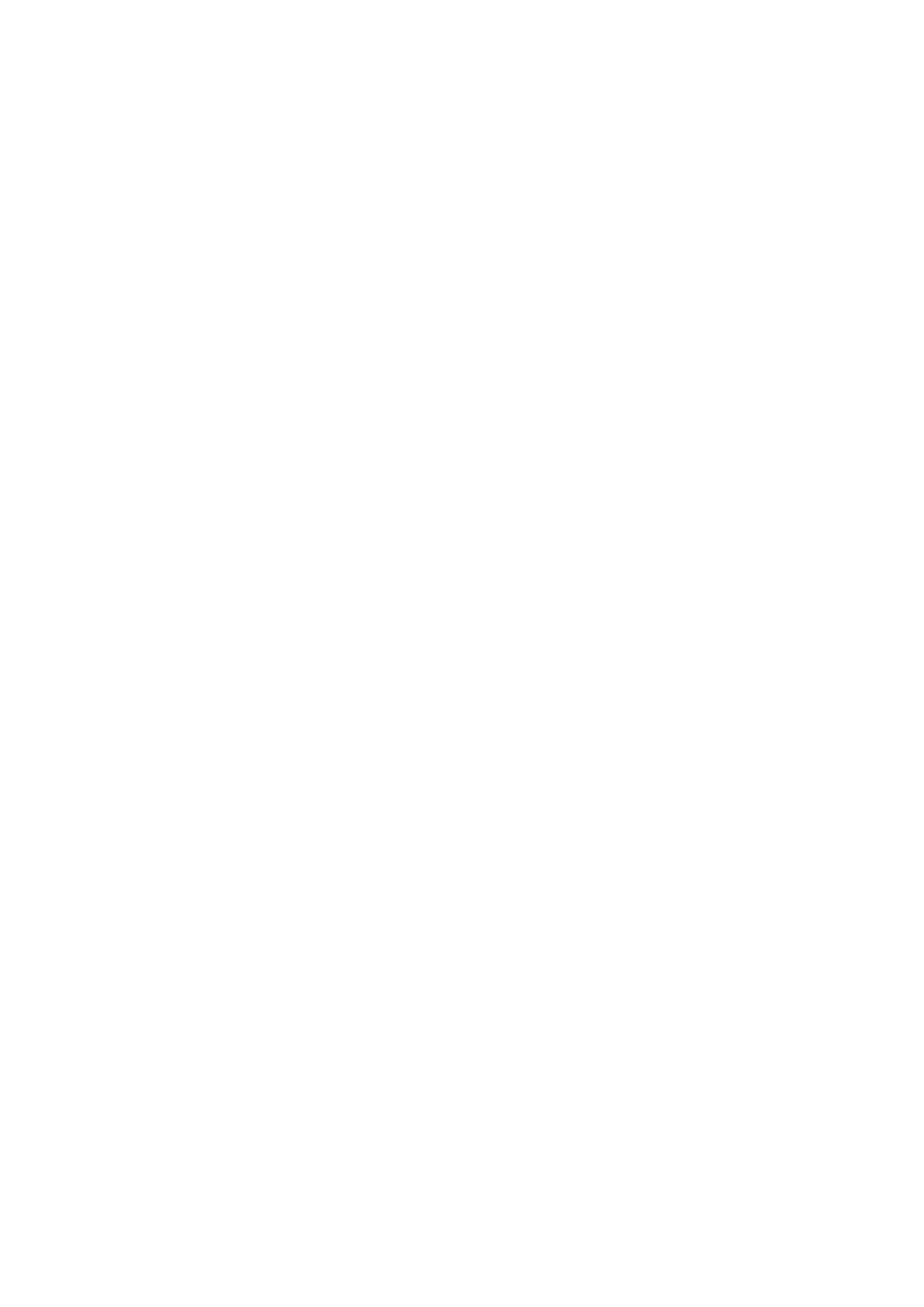# <span id="page-22-0"></span>Unit layout

For each unit the following material has been provided:

| Unit title                 | Provides a clear, concise explanation of the content<br>of the unit.                                                                                                                                                    |
|----------------------------|-------------------------------------------------------------------------------------------------------------------------------------------------------------------------------------------------------------------------|
| Unit number                | The unique number assigned by the owner of the<br>unit.                                                                                                                                                                 |
| Unit reference             | The unique reference number given to each unit at<br>qualification approval by Ofqual.                                                                                                                                  |
| Unit level                 | Denotes the level of the unit within the framework.                                                                                                                                                                     |
| Unit credit value          | The value that has been given to the unit based on<br>the expected learning time for an average learner.                                                                                                                |
|                            | 1 credit = $10$ learning hours.                                                                                                                                                                                         |
| Unit aim                   | Provides a brief outline of the unit content.                                                                                                                                                                           |
| Learning outcome           | A statement of what a learner will know, understand<br>or be able to do, as a result of a process of learning.                                                                                                          |
| Assessment criteria        | A description of the requirements a learner must<br>achieve to demonstrate that a learning outcome has<br>been met.                                                                                                     |
| Additional information*    | This box identifies the assessment strategy relevant<br>to the unit. When required, this will include specific<br>guidance relating to the assessment of the unit and<br>information to support the learner to achieve. |
| Unit assessment guidance*  | Any additional guidance provided to support the<br>assessment of the unit.                                                                                                                                              |
| Unit guided learning hours | The average number of hours of supervised or<br>directed study time or assessment required to<br>achieve a qualification or unit of a qualification.                                                                    |
| Assessment task*           | A scenario or aspect of the work role that will support<br>the learner in producing the evidence requirements<br>for knowledge only learning outcomes.                                                                  |

\* *Additional information*, *Unit assessment guidance* and *Assessment tasks* may not be provided for all units.

NB: Words highlighted in bold in the learning outcomes, assessment criteria and assessment tasks are linked to the additional guidance section where more information on them can be found.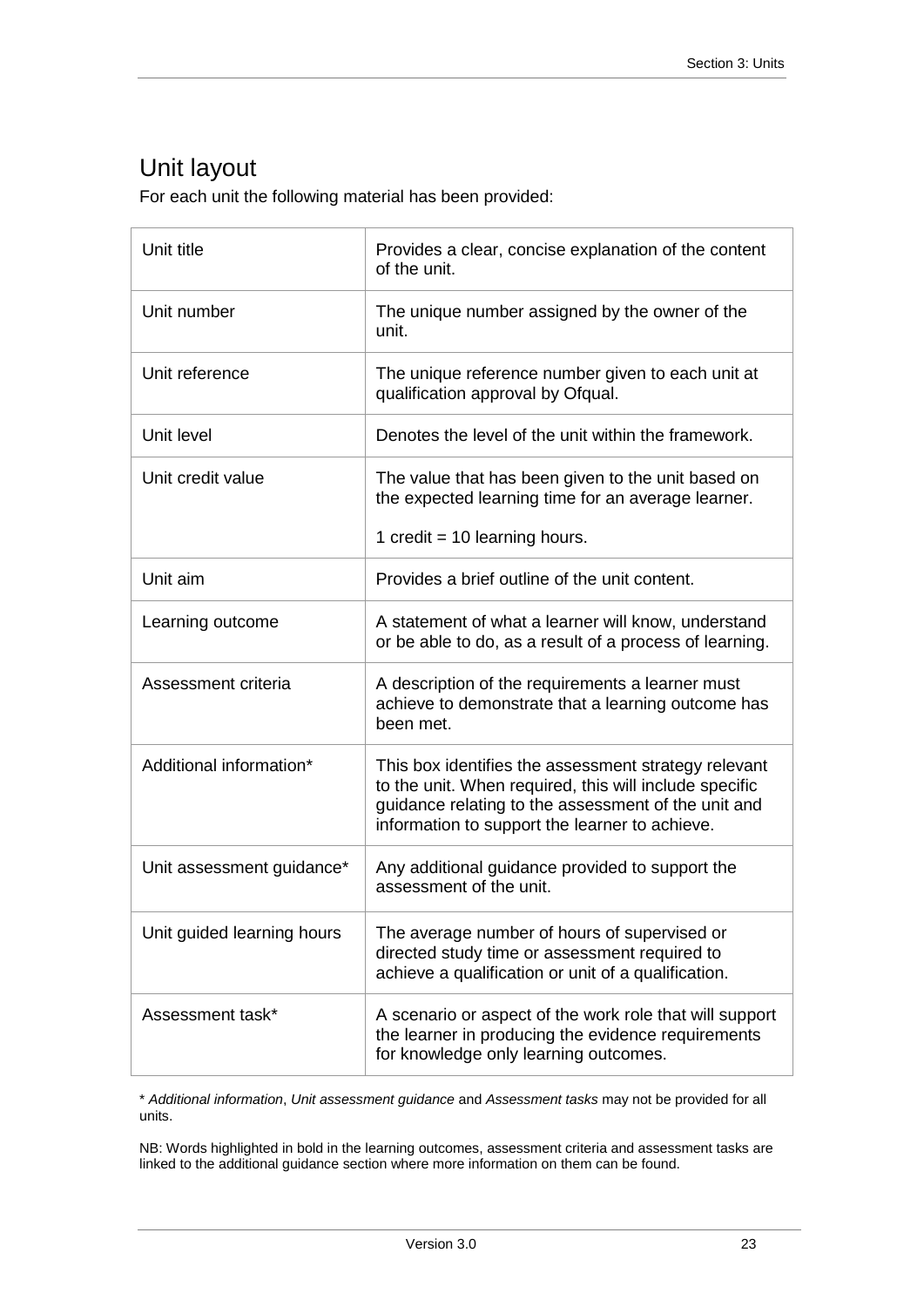### **Explanation of terms used at Level 2: (not all verbs are used in this qualification)**

<span id="page-23-0"></span>

| Apply                                  | Link existing knowledge to new or different situations.                                                                            |
|----------------------------------------|------------------------------------------------------------------------------------------------------------------------------------|
| Assess                                 | Consider information in order to make decisions.                                                                                   |
| Classify                               | Organise according to specific criteria.                                                                                           |
| Compare                                | Examine the subjects in detail looking at similarities and<br>differences.                                                         |
| <b>Define</b>                          | State the meaning of a word or phrase.                                                                                             |
| Demonstrate                            | Show an understanding of the subject or how to apply<br>skills in a practical situation.                                           |
| <b>Describe</b>                        | Write about the subject giving detailed information.                                                                               |
| <b>Differentiate</b>                   | Give the differences between two or more things.                                                                                   |
| <b>Discuss</b>                         | Write an account giving more than one view or opinion.                                                                             |
| Distinguish                            | Show or recognise the difference between<br>items/ideas/information.                                                               |
| <b>Estimate</b>                        | Give an approximate decision or opinion using previous<br>knowledge.                                                               |
| Explain                                | Provide details about the subject with reasons showing<br>how or why. Some responses could include examples.                       |
| Give (positive and<br>negative points) | Provide information showing the advantages and<br>disadvantages of the subject.                                                    |
| Identify                               | List or name the main points. (Some description may also<br>be necessary to gain higher marks when using<br>compensatory marking). |
| Illustrate                             | Give clear information using written examples, pictures or<br>diagrams.                                                            |
| List                                   | Make a list of key words, sentences or comments that<br>focus on the subject.                                                      |
| Perform                                | Do something (take an action/follow an instruction) which<br>the question or task asks or requires.                                |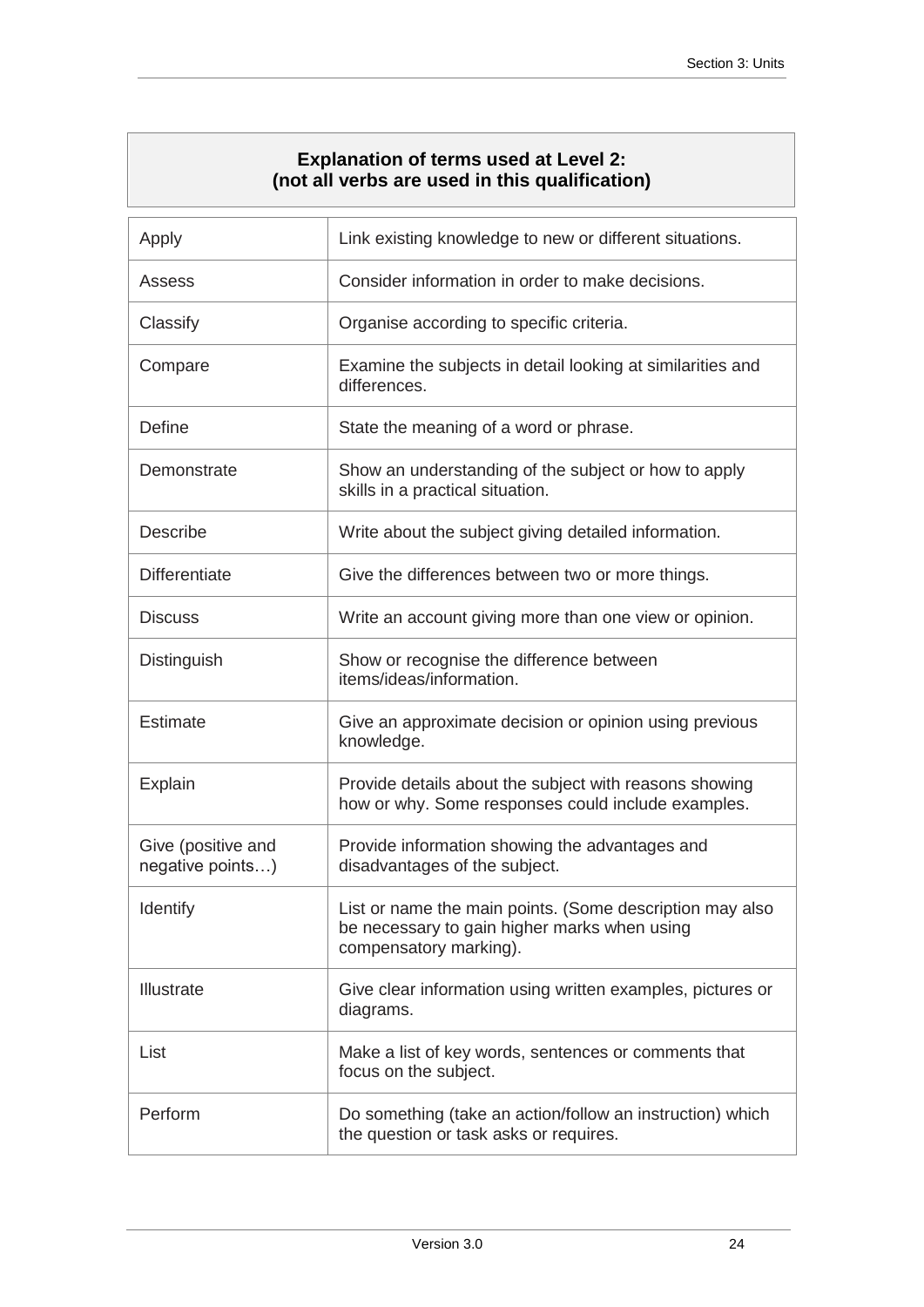| Plan    | Think about and organise information in a logical way. This<br>could be presented as written information, a diagram, an<br>illustration or other suitable format. |
|---------|-------------------------------------------------------------------------------------------------------------------------------------------------------------------|
| Provide | Give relevant information about a subject.                                                                                                                        |
| Reflect | Learners should look back on their actions, experiences or<br>learning and think about how this could inform their future<br>practice.                            |
| Select  | Choose for a specific purpose.                                                                                                                                    |
| Show    | Supply sufficient evidence to demonstrate knowledge and<br>understanding.                                                                                         |
| State   | Give the main points clearly in sentences.                                                                                                                        |
| Use     | Take or apply an item, resource or piece of information as<br>asked in the question or task.                                                                      |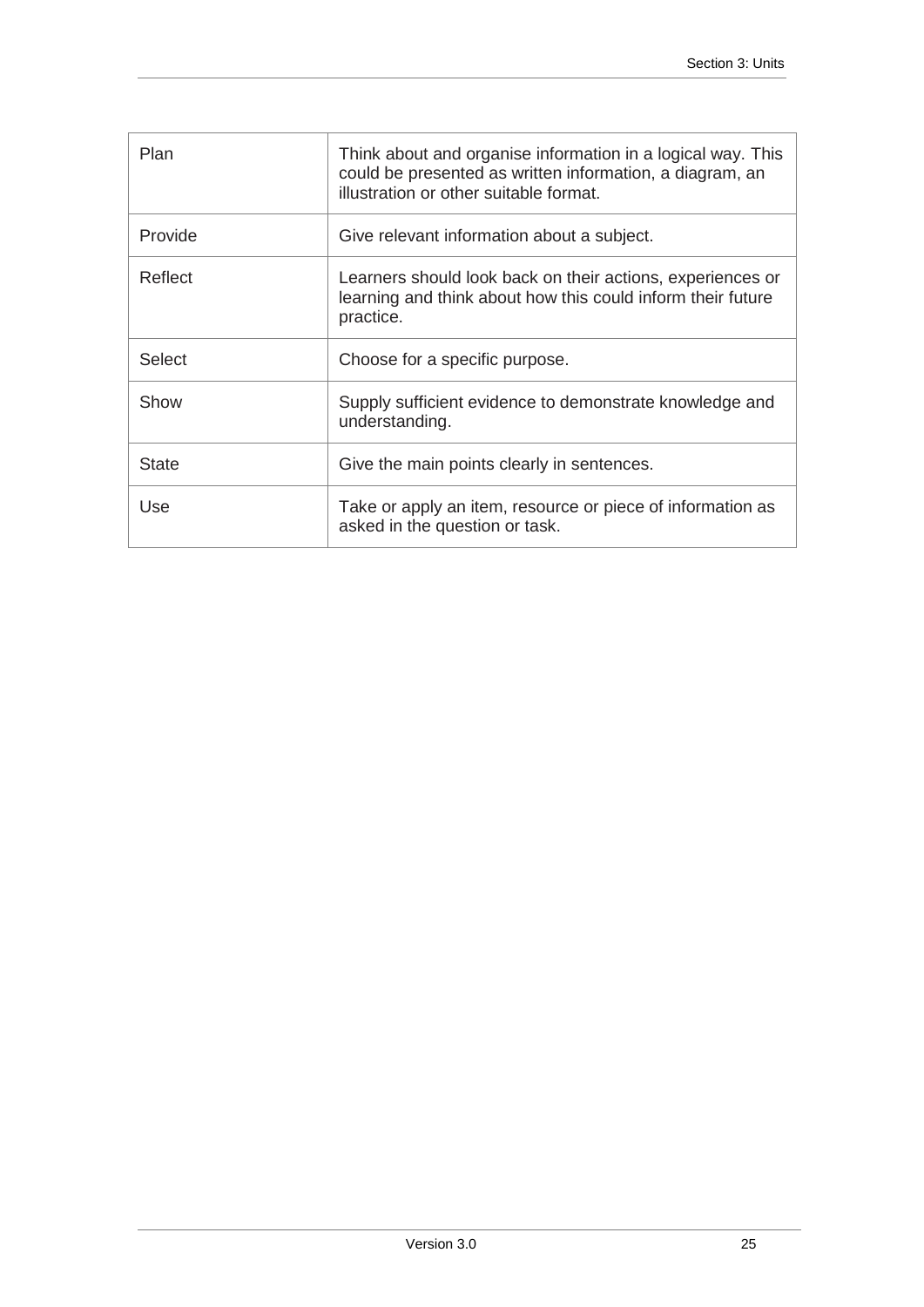# <span id="page-25-1"></span><span id="page-25-0"></span>SHC 21: Introduction to communication in health, social care or children's and young people's settings

| Unit reference                                                 | F/601/5465                                                                                                                                                                                                                                                                                                                                             | Level                                                                                                                                                   | 2                        |                                                              |                                                              |
|----------------------------------------------------------------|--------------------------------------------------------------------------------------------------------------------------------------------------------------------------------------------------------------------------------------------------------------------------------------------------------------------------------------------------------|---------------------------------------------------------------------------------------------------------------------------------------------------------|--------------------------|--------------------------------------------------------------|--------------------------------------------------------------|
| <b>Credit value</b>                                            | 3                                                                                                                                                                                                                                                                                                                                                      | <b>Guided Learning</b>                                                                                                                                  | 23                       |                                                              |                                                              |
| Unit aim                                                       | This unit is aimed at those who work in health or social care<br>settings or with children or young people in a wide range of<br>settings. The unit introduces the central importance of<br>communication with a range of people in such settings, and ways<br>to reduce barriers to communication. It also addresses the issue of<br>confidentiality. |                                                                                                                                                         |                          |                                                              |                                                              |
| Learner name:                                                  |                                                                                                                                                                                                                                                                                                                                                        |                                                                                                                                                         |                          | Centre no:                                                   |                                                              |
| PIN:                                                           |                                                                                                                                                                                                                                                                                                                                                        |                                                                                                                                                         |                          | ULN:                                                         |                                                              |
|                                                                |                                                                                                                                                                                                                                                                                                                                                        |                                                                                                                                                         |                          |                                                              |                                                              |
| <b>Learning outcomes</b><br>The learner will:                  |                                                                                                                                                                                                                                                                                                                                                        | <b>Assessment criteria</b><br>The learner can:                                                                                                          |                          | <b>Evidence</b><br>record<br>e.g. page<br>number &<br>method | <b>Assessor</b><br>judgement<br>achieved<br>Initial and date |
|                                                                |                                                                                                                                                                                                                                                                                                                                                        | Learning outcomes 2, 3 and 4 must be assessed in Real Work Environments<br>by a qualified vocationally competent assessor. Simulation is not permitted. |                          |                                                              |                                                              |
| 1. Understand why<br>communication is<br>important in the work |                                                                                                                                                                                                                                                                                                                                                        | 1.1. Identify different<br>reasons why people<br>communicate.                                                                                           |                          |                                                              |                                                              |
| setting.                                                       |                                                                                                                                                                                                                                                                                                                                                        | 1.2. Explain how effective<br>communication affects                                                                                                     | all aspects of own work. |                                                              |                                                              |
|                                                                |                                                                                                                                                                                                                                                                                                                                                        | 1.3. Explain why it is<br>important to observe an<br>individual's reactions                                                                             |                          |                                                              |                                                              |

when communicating

with them.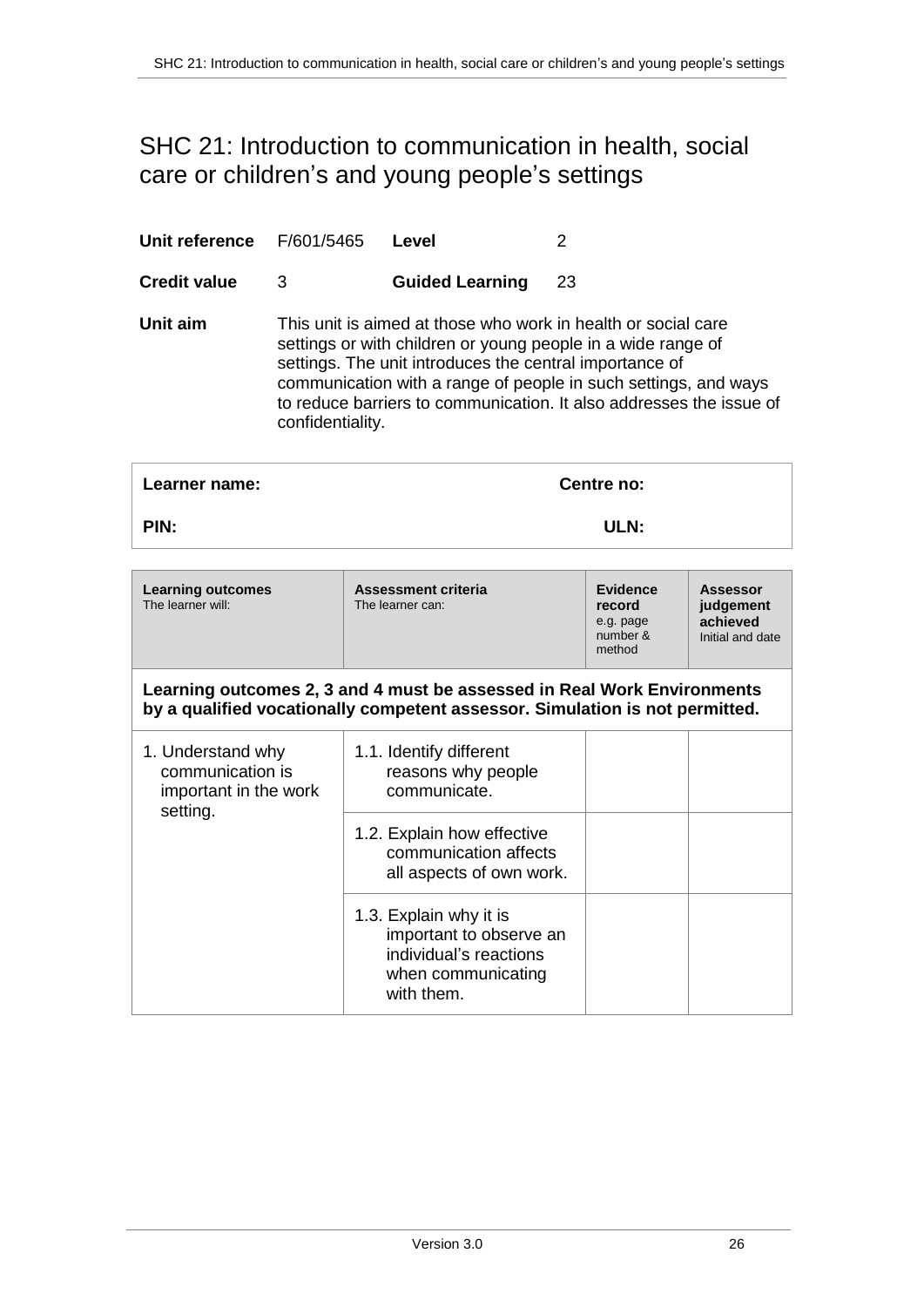| <b>Learning outcomes</b><br>The learner will:                                                                  | Assessment criteria<br>The learner can:                                                                                      | <b>Evidence</b><br>record<br>e.g. page<br>number &<br>method | <b>Assessor</b><br>judgement<br>achieved<br>Initial and date |
|----------------------------------------------------------------------------------------------------------------|------------------------------------------------------------------------------------------------------------------------------|--------------------------------------------------------------|--------------------------------------------------------------|
| 2. Be able to meet the<br>communication and<br>language needs,<br>wishes and<br>preferences of<br>individuals. | 2.1. Find out an individual's<br>communication and<br>language needs, wishes<br>and preferences.                             |                                                              |                                                              |
|                                                                                                                | 2.2. Demonstrate<br>communication<br>methods that meet an<br>individual's<br>communication needs,<br>wishes and preferences. |                                                              |                                                              |
|                                                                                                                | 2.3. Show how and when to<br>seek advice about<br>communication.                                                             |                                                              |                                                              |
| 3. Be able to reduce<br>barriers to<br>communication.                                                          | 3.1. Identify barriers to<br>communication.                                                                                  |                                                              |                                                              |
|                                                                                                                | 3.2. Demonstrate how to<br>reduce barriers to<br>communication in<br>different ways.                                         |                                                              |                                                              |
|                                                                                                                | 3.3. Demonstrate ways to<br>check that<br>communication has<br>been understood.                                              |                                                              |                                                              |
|                                                                                                                | 3.4. Identify sources of<br>information and support<br>or services to enable<br>more effective<br>communication.             |                                                              |                                                              |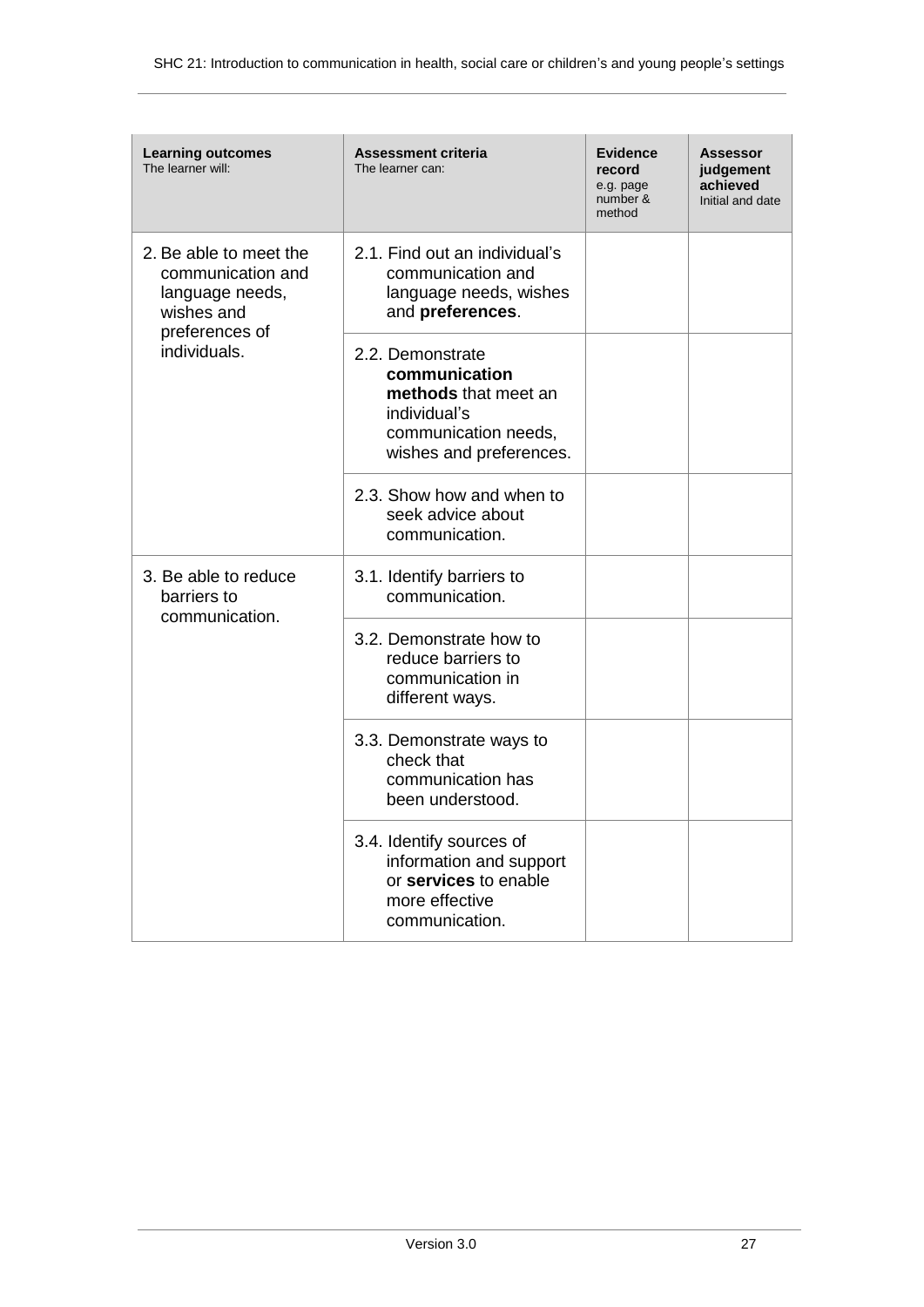| <b>Learning outcomes</b><br>The learner will:                                              | Assessment criteria<br>The learner can:                                                                                   | <b>Evidence</b><br>record<br>e.g. page<br>number &<br>method | <b>Assessor</b><br>judgement<br>achieved<br>Initial and date |
|--------------------------------------------------------------------------------------------|---------------------------------------------------------------------------------------------------------------------------|--------------------------------------------------------------|--------------------------------------------------------------|
| 4. Be able to apply<br>principles and<br>practices relating to<br>confidentiality at work. | 4.1. Explain the term<br>'confidentiality'.                                                                               |                                                              |                                                              |
|                                                                                            | 4.2. Demonstrate<br>confidentiality in day to<br>day communication, in<br>line with agreed ways<br>of working.            |                                                              |                                                              |
|                                                                                            | 4.3. Describe situations<br>where information<br>normally considered to<br>be confidential might<br>need to be passed on. |                                                              |                                                              |
|                                                                                            | 4.4 Explain how and when to<br>seek advice about<br>confidentiality.                                                      |                                                              |                                                              |

#### **Learner declaration of authenticity:**

I declare that the work presented for this unit is entirely my own work.

Learner signature: Date:

### **Assessor sign off of completed unit:** SHC 21

I confirm that the learner has met the requirements for all assessment criteria demonstrating knowledge and skills for this unit.

Assessor name:

| Signature: | Date: |
|------------|-------|
|            |       |

For e-portfolio a signature is not required, providing the learner has a personalised and secure login.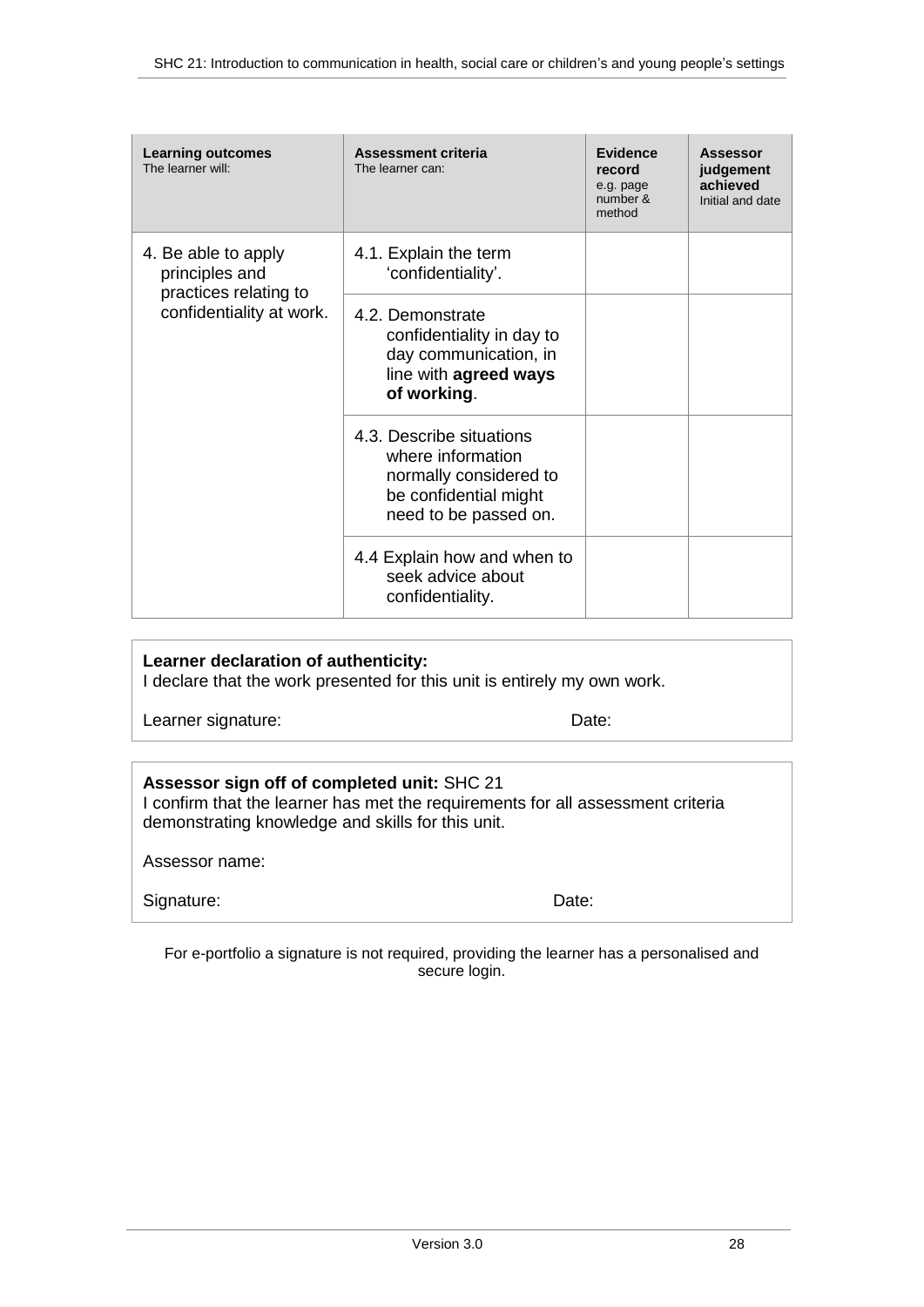| Guidance for developing assessment arrangements for the unit:                       |                                                                                                                                                                                                                                                                 |  |
|-------------------------------------------------------------------------------------|-----------------------------------------------------------------------------------------------------------------------------------------------------------------------------------------------------------------------------------------------------------------|--|
| Guidance for developing unit<br>assessment arrangements -<br>provided with the unit | <b>Communication methods</b> may include:<br>• non-verbal communication<br>- eye contact<br>- touch<br>- physical gestures<br>- body language<br>- behaviour<br>• verbal communication<br>- vocabulary<br>- linguistic tone<br>- pitch<br>• technological aids. |  |
|                                                                                     | Preferences may be based on:<br>• beliefs<br>• values<br>• culture.<br>Services may include:<br>• translation services<br>• interpreting services<br>• speech and language services<br>• advocacy services.                                                     |  |
|                                                                                     | Agreed ways of working include policies<br>and procedures where these exist.                                                                                                                                                                                    |  |
| Additional unit assessment<br>requirements provided with the unit                   | This unit must be assessed in accordance<br>with Skills for Care and Development's<br>Assessment Principles.<br>Learning outcomes 2, 3 and 4 must be<br>assessed in a Real Work Environment.                                                                    |  |
| Unit assessment guidance -<br>provided by us                                        | Learning outcomes 2, 3 and 4 must be<br>assessed in Real Work Environments by a<br>qualified vocationally competent assessor.<br>Simulation is not permitted.                                                                                                   |  |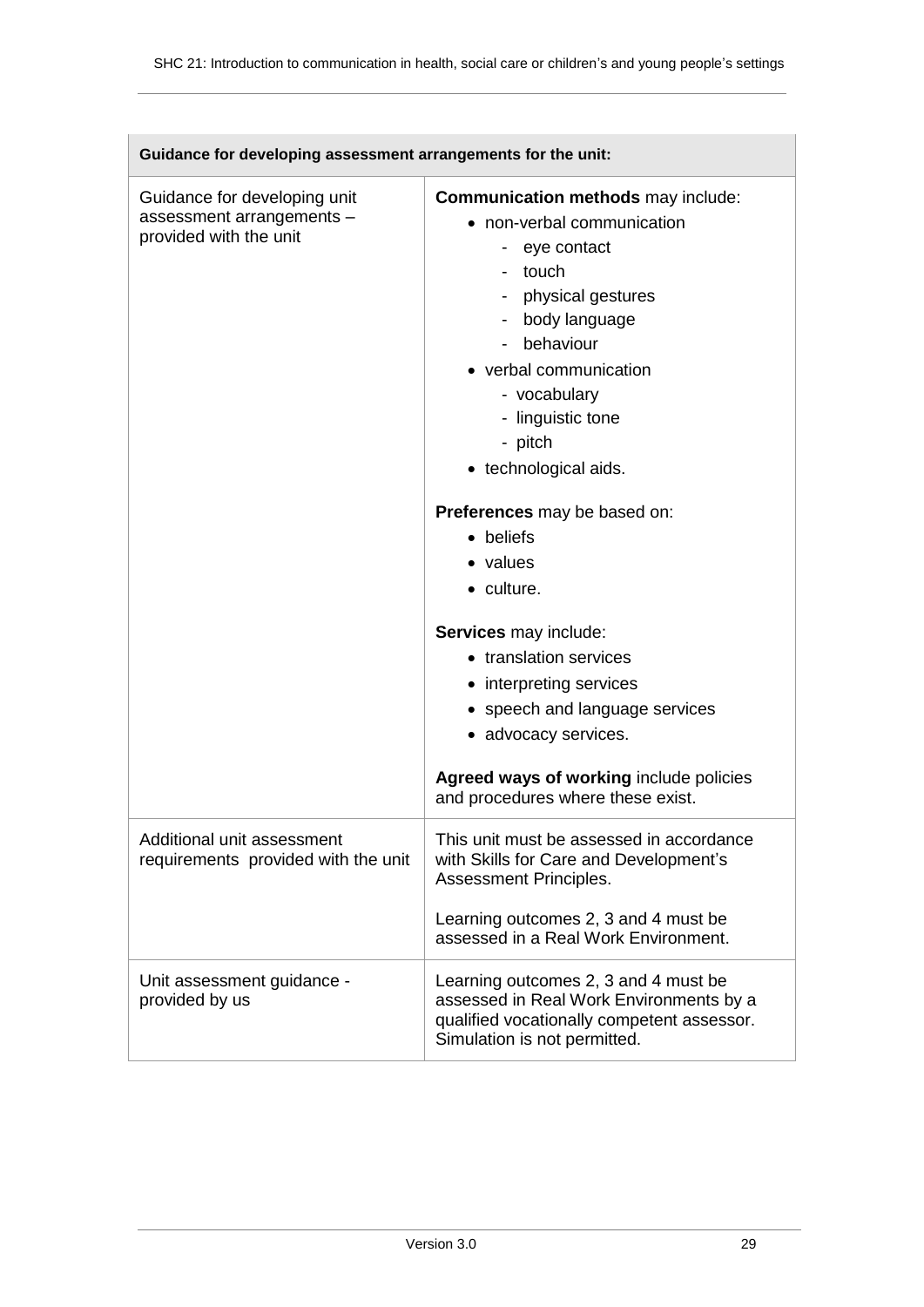## **Assessment task – SHC 21 Introduction to communication in health, social care or children's and young people's settings**

**Task 1** links to learning outcome 1, assessment criteria 1.1, 1.2 and 1.3.

Effective communication is vital when working with children and young people. As part of your induction, as a new member of staff, you have a session booked with your line manager where you have been asked to provide information that will show you can:

- identify the different reasons people communicate
- explain how effective communication affects all aspects of your work

 explain why it is important to observe an individual's reactions, when communicating with them.

NB: You may choose to use work products to support your work.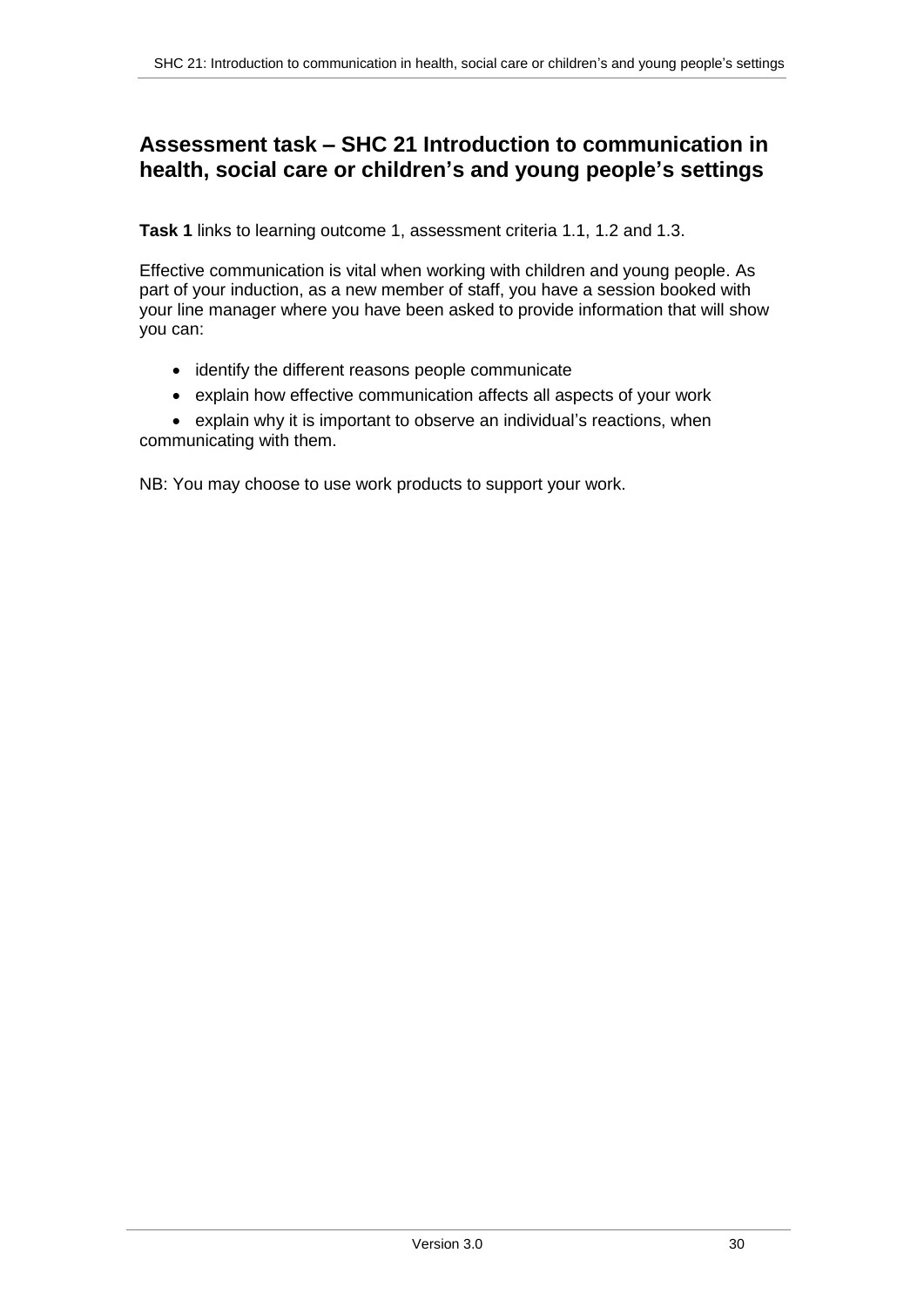# <span id="page-30-1"></span><span id="page-30-0"></span>SHC 22: Introduction to personal development in health, social care or children's and young people's settings

| Unit reference                                                           | L/601/5470                                                                                                                                                                                                                                                                                          |                                                                               | Level                                                                                                                                                   | 2  |                                                              |                                                              |
|--------------------------------------------------------------------------|-----------------------------------------------------------------------------------------------------------------------------------------------------------------------------------------------------------------------------------------------------------------------------------------------------|-------------------------------------------------------------------------------|---------------------------------------------------------------------------------------------------------------------------------------------------------|----|--------------------------------------------------------------|--------------------------------------------------------------|
| <b>Credit value</b>                                                      | 3                                                                                                                                                                                                                                                                                                   |                                                                               | <b>Guided Learning</b>                                                                                                                                  | 23 |                                                              |                                                              |
| Unit aim                                                                 | This unit is aimed at those who work in health or social care<br>settings or with children or young people in a wide range of<br>settings. The unit introduces the concepts of personal development<br>and reflective practice which are fundamental to such roles, and<br>ways to implement these. |                                                                               |                                                                                                                                                         |    |                                                              |                                                              |
| Learner name:                                                            |                                                                                                                                                                                                                                                                                                     |                                                                               |                                                                                                                                                         |    | Centre no:                                                   |                                                              |
| PIN:                                                                     |                                                                                                                                                                                                                                                                                                     |                                                                               |                                                                                                                                                         |    | ULN:                                                         |                                                              |
| <b>Learning outcomes</b><br>The learner will:                            |                                                                                                                                                                                                                                                                                                     |                                                                               | <b>Assessment criteria</b><br>The learner can:                                                                                                          |    | <b>Evidence</b><br>record<br>e.g. page<br>number &<br>method | <b>Assessor</b><br>judgement<br>achieved<br>Initial and date |
|                                                                          |                                                                                                                                                                                                                                                                                                     |                                                                               | Learning outcomes 2, 3 and 4 must be assessed in Real Work Environments<br>by a qualified vocationally competent assessor. Simulation is not permitted. |    |                                                              |                                                              |
| 1. Understand what is<br>required for<br>competence in own<br>work role. |                                                                                                                                                                                                                                                                                                     | 1.1. Describe the duties and<br>responsibilities of own<br>role.              |                                                                                                                                                         |    |                                                              |                                                              |
|                                                                          |                                                                                                                                                                                                                                                                                                     | 1.2. Identify standards that<br>influence the way the<br>role is carried out. |                                                                                                                                                         |    |                                                              |                                                              |
|                                                                          |                                                                                                                                                                                                                                                                                                     |                                                                               | 1.3. Describe ways to<br>ensure that personal<br>attitudes or beliefs do<br>not obstruct the quality<br>of work.                                        |    |                                                              |                                                              |
| 2. Be able to reflect on<br>own work activities.                         |                                                                                                                                                                                                                                                                                                     |                                                                               | 2.1. Explain why reflecting<br>on work activities is an<br>important way to<br>develop knowledge,<br>skills and practice.                               |    |                                                              |                                                              |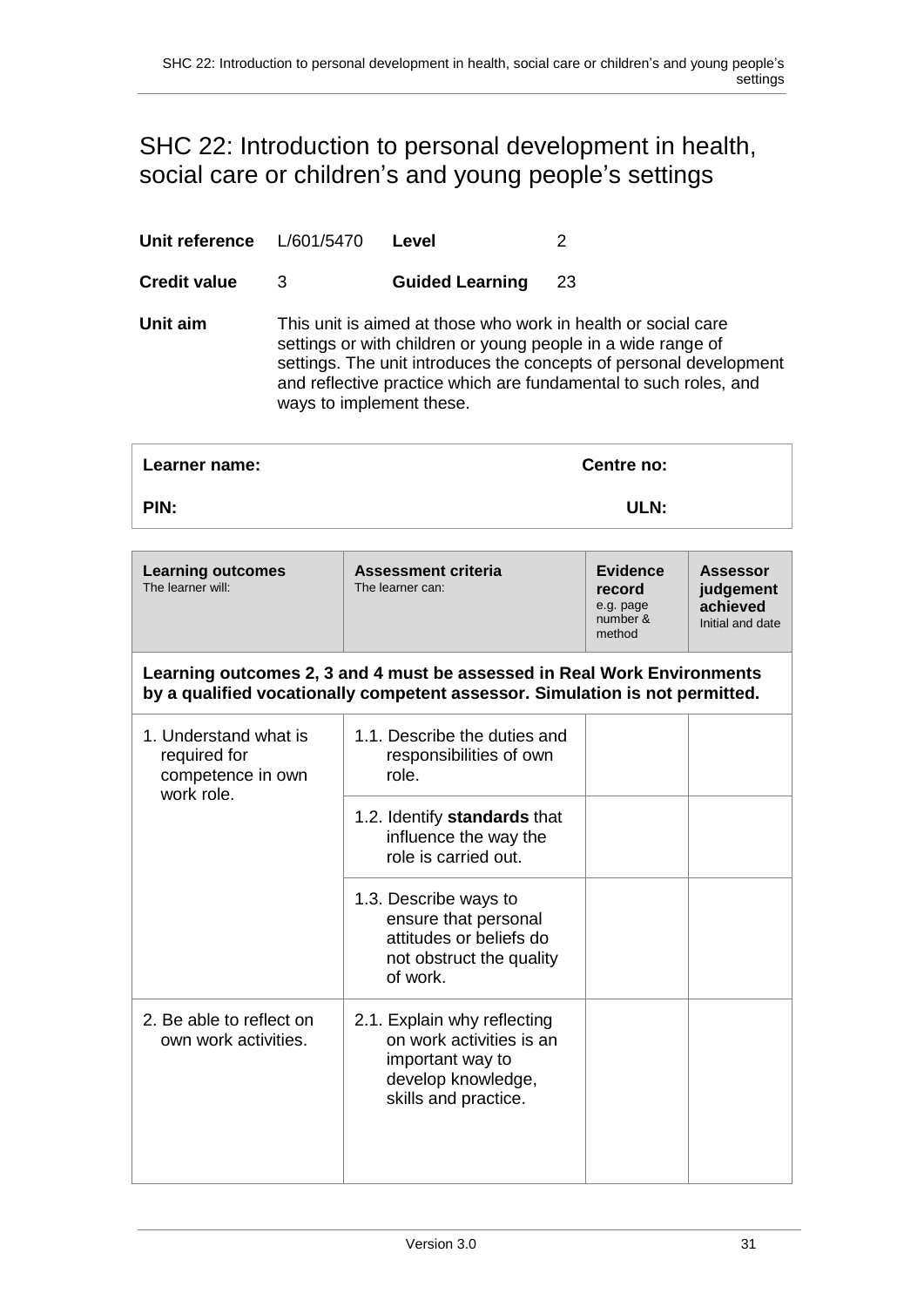| <b>Learning outcomes</b><br>The learner will:                        | <b>Assessment criteria</b><br>The learner can:                                                             | <b>Evidence</b><br>record<br>e.g. page<br>number &<br>method | Assessor<br>judgement<br>achieved<br>Initial and date |
|----------------------------------------------------------------------|------------------------------------------------------------------------------------------------------------|--------------------------------------------------------------|-------------------------------------------------------|
|                                                                      | 2.2. Assess how well own<br>knowledge, skills and<br>understanding meet<br>standards.                      |                                                              |                                                       |
|                                                                      | 2.3. Demonstrate the ability<br>to reflect on work<br>activities.                                          |                                                              |                                                       |
| 3. Be able to agree a<br>personal<br>development plan.               | 3.1. Identify sources of<br>support for own<br>learning and<br>development.                                |                                                              |                                                       |
|                                                                      | 3.2. Describe the process for<br>agreeing a personal<br>development plan and<br>who should be<br>involved. |                                                              |                                                       |
|                                                                      | 3.3. Contribute to drawing up<br>own personal<br>development plan.                                         |                                                              |                                                       |
| 4. Be able to develop<br>own knowledge, skills<br>and understanding. | 4.1. Show how a learning<br>activity has improved<br>own knowledge, skills<br>and understanding.           |                                                              |                                                       |
|                                                                      | 4.2. Show how reflecting on<br>a situation has improved<br>own knowledge, skills<br>and understanding.     |                                                              |                                                       |
|                                                                      | 4.3. Show how feedback<br>from others has<br>developed own<br>knowledge, skills and<br>understanding.      |                                                              |                                                       |
|                                                                      | 4.4. Show how to record<br>progress in relation to<br>personal development.                                |                                                              |                                                       |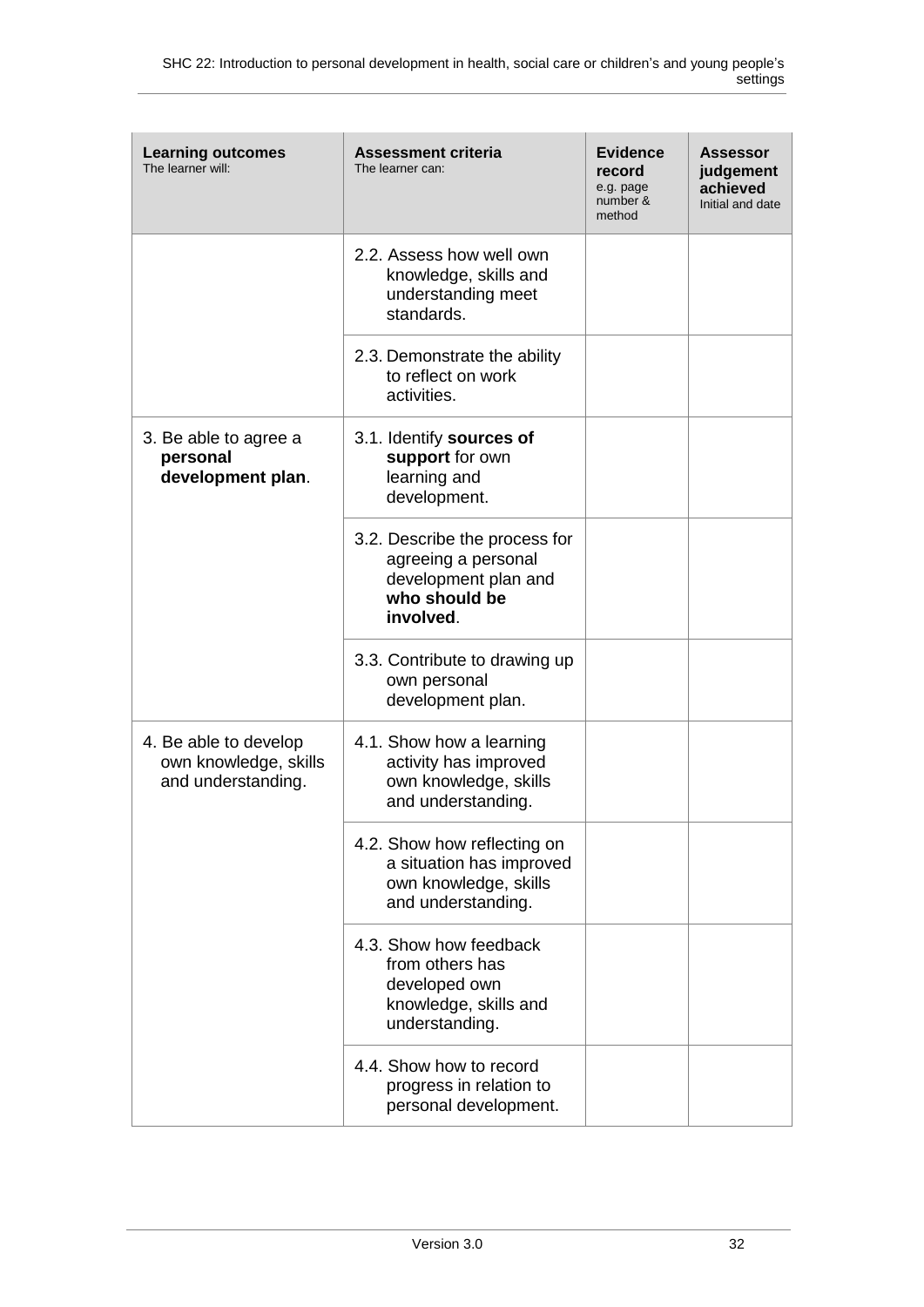| Learner declaration of authenticity:<br>I declare that the work presented for this unit is entirely my own work.                                                                    |       |  |
|-------------------------------------------------------------------------------------------------------------------------------------------------------------------------------------|-------|--|
| Learner signature:                                                                                                                                                                  | Date: |  |
|                                                                                                                                                                                     |       |  |
| Assessor sign off of completed unit: SHC 22<br>I confirm that the learner has met the requirements for all assessment criteria<br>demonstrating knowledge and skills for this unit. |       |  |
| Assessor name:                                                                                                                                                                      |       |  |
| Signature:                                                                                                                                                                          | Date: |  |

For e-portfolio a signature is not required, providing the learner has a personalised and secure login.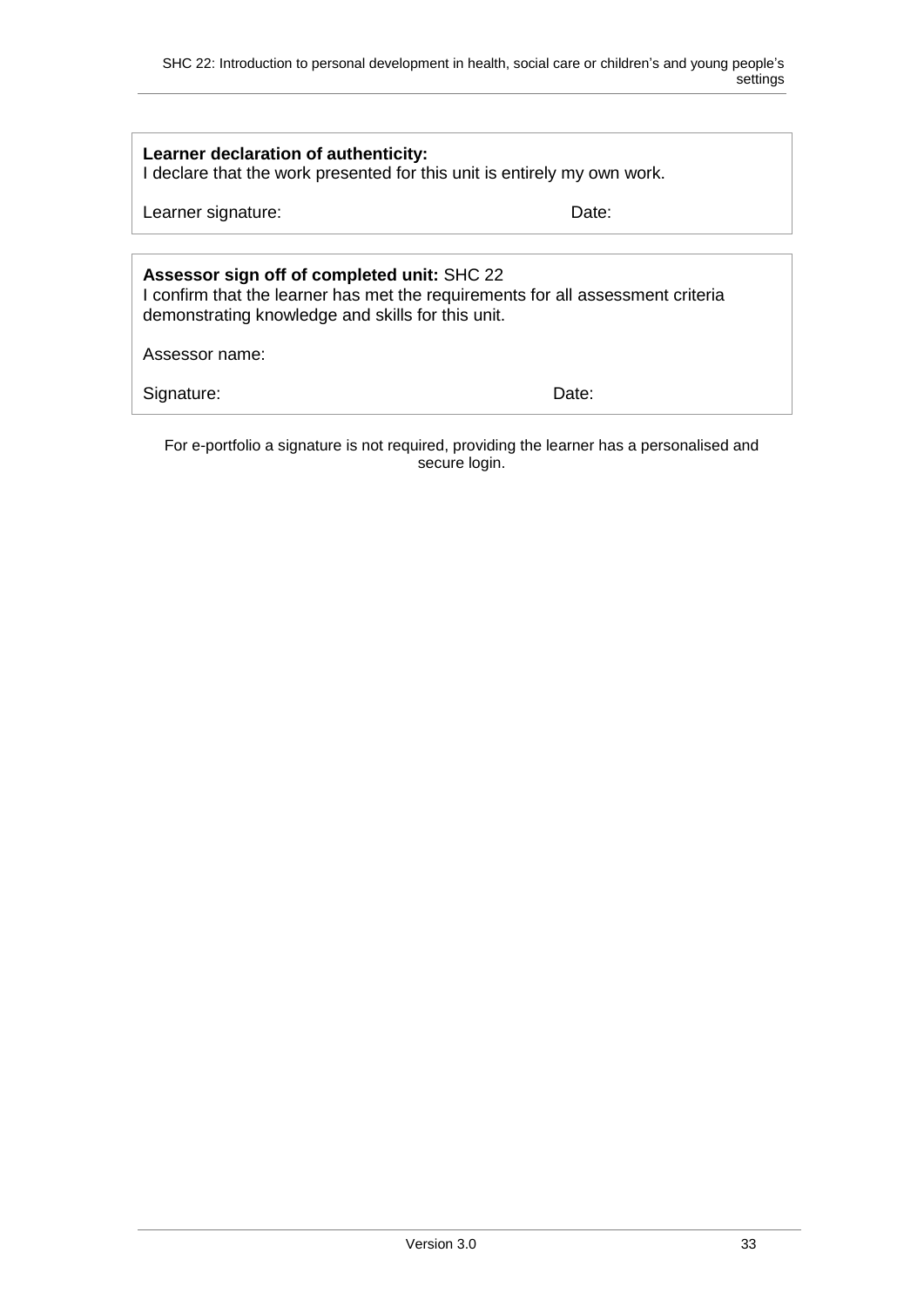$\overline{\phantom{a}}$ 

| Guidance for developing assessment arrangements for the unit:                       |                                                                                                                                                                                                                                                                                                                                             |  |
|-------------------------------------------------------------------------------------|---------------------------------------------------------------------------------------------------------------------------------------------------------------------------------------------------------------------------------------------------------------------------------------------------------------------------------------------|--|
| Guidance for developing unit<br>assessment arrangements -<br>provided with the unit | Standards may include:<br>• codes of practice<br>• regulations<br>• minimum standards<br>• national occupational standards.<br>A personal development plan may have a<br>different name but will record information<br>such as agreed objectives for development,<br>proposed activities to meet objectives,<br>timescales for review, etc. |  |
|                                                                                     | Sources of support may include:<br>• formal support<br>• informal support<br>• supervision<br>• appraisal<br>• within the organisation<br>• beyond the organisation.<br>Who should be involved may include:<br>• the individual<br>$\bullet$ carers<br>• advocates<br>• supervisor, line manager or employer<br>• other professionals.      |  |
| Additional unit assessment<br>requirements provided with the unit                   | This unit must be assessed in accordance<br>with Skills for Care and Development's<br>Assessment Principles.<br>Learning outcomes 2, 3 and 4 must be<br>assessed in a Real Work Environment.                                                                                                                                                |  |
| Unit assessment guidance -<br>provided by us                                        | Learning outcomes 2, 3 and 4 must be<br>assessed in Real Work Environments by a<br>qualified vocationally competent assessor.<br>Simulation is not permitted.                                                                                                                                                                               |  |

 $\overline{\phantom{0}}$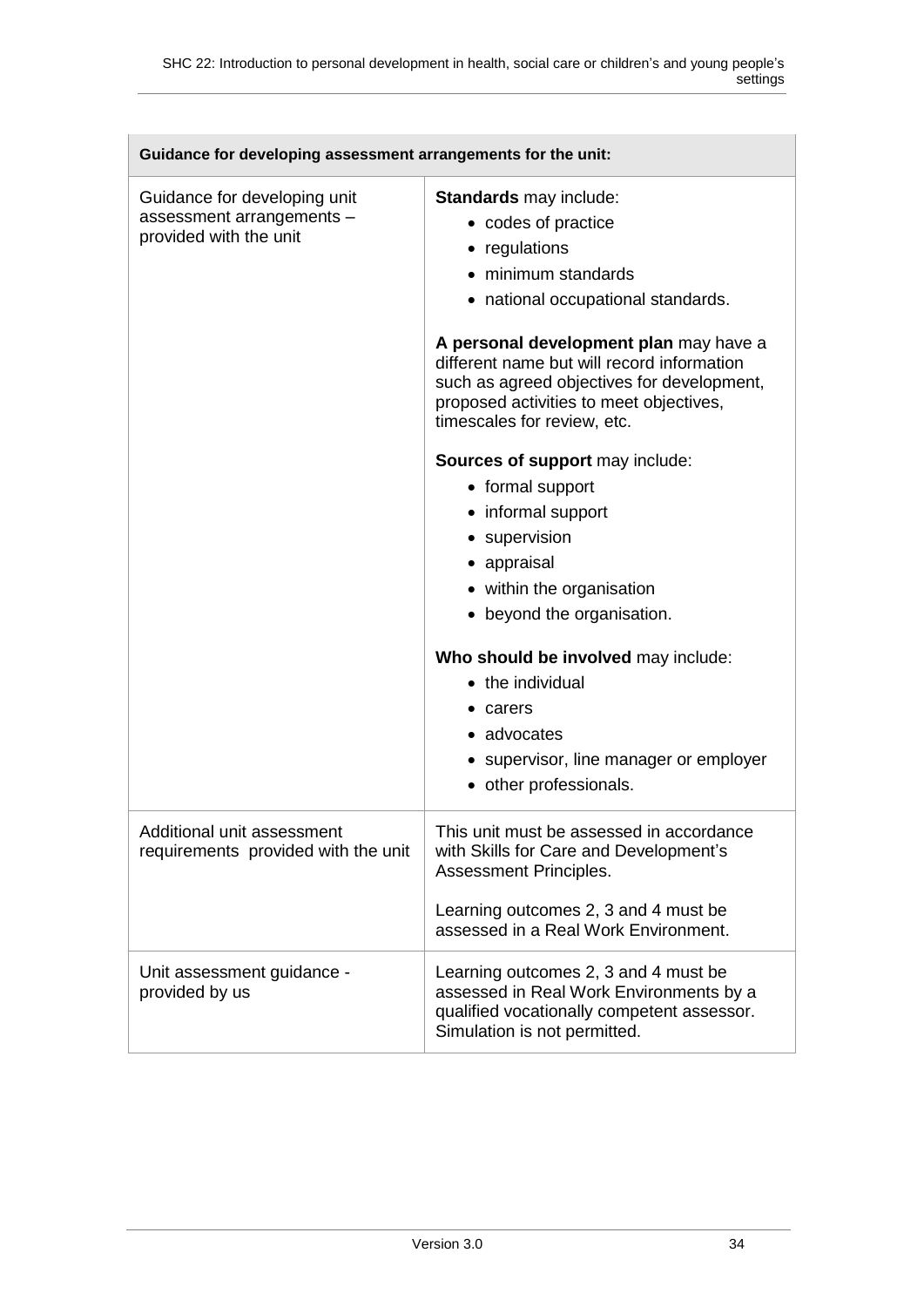# **Assessment task – SHC 22 Introduction to personal development in health, social care or children's and young people's settings**

**Task** links to learning outcome 1, assessment criteria 1.1, 1.2 and 1.3.

On-going personal development is necessary when working with children and young people as it is important to keep your own practice up to date. As part of your induction to your new work role you have been asked to show your line manager that you can:

- describe the duties and responsibilities of your role
- identify standards that influence the way your role is carried out

 describe ways to ensure that your personal attitudes or beliefs do not obstruct the quality of your work.

NB: You may choose to use work products to support your work.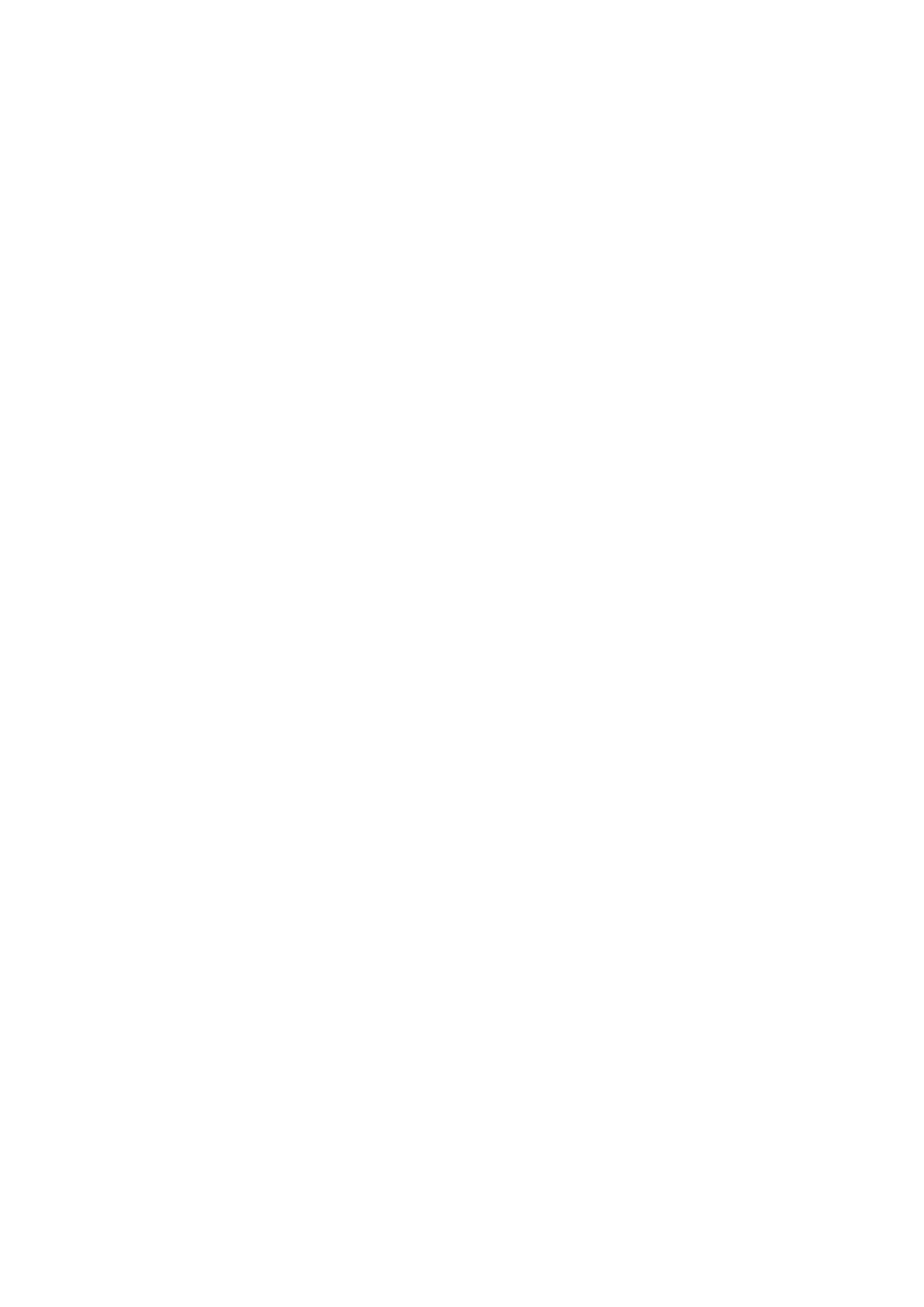# <span id="page-36-0"></span>SHC 23: Introduction to equality and inclusion in health, social care or children's and young people's settings

| Unit reference                                                | R/601/5471                                                                                                                                    | Level<br>2                                                                                                                                                                                                                                               |                                                              |                                                              |
|---------------------------------------------------------------|-----------------------------------------------------------------------------------------------------------------------------------------------|----------------------------------------------------------------------------------------------------------------------------------------------------------------------------------------------------------------------------------------------------------|--------------------------------------------------------------|--------------------------------------------------------------|
| <b>Credit value</b>                                           | $\overline{2}$                                                                                                                                | <b>Guided Learing</b>                                                                                                                                                                                                                                    | 20                                                           |                                                              |
| Unit aim                                                      |                                                                                                                                               | This unit is aimed at those who work in health or social care<br>settings or with children or young people in a wide range of<br>settings. The unit introduces the concepts of equality, diversity and<br>inclusion which are fundamental to such roles. |                                                              |                                                              |
| Learner name:                                                 |                                                                                                                                               |                                                                                                                                                                                                                                                          | Centre no:                                                   |                                                              |
| PIN:                                                          |                                                                                                                                               |                                                                                                                                                                                                                                                          | ULN:                                                         |                                                              |
| <b>Learning outcomes</b><br>The learner will:                 |                                                                                                                                               | <b>Assessment criteria</b><br>The learner can:                                                                                                                                                                                                           | <b>Evidence</b><br>record<br>e.g. page<br>number &<br>method | <b>Assessor</b><br>judgement<br>achieved<br>Initial and date |
|                                                               | Learning outcome 2 must be assessed in Real Work Environments by a<br>qualified vocationally competent assessor. Simulation is not permitted. |                                                                                                                                                                                                                                                          |                                                              |                                                              |
| 1. Understand the<br>importance of equality<br>and inclusion. |                                                                                                                                               | 1.1. Explain what is meant<br>by:<br>• diversity<br>• equality<br>• inclusion<br>· discrimination.<br>1.2. Describe ways in which<br>discrimination may<br>deliberately or<br>inadvertently occur in<br>the work setting.                                |                                                              |                                                              |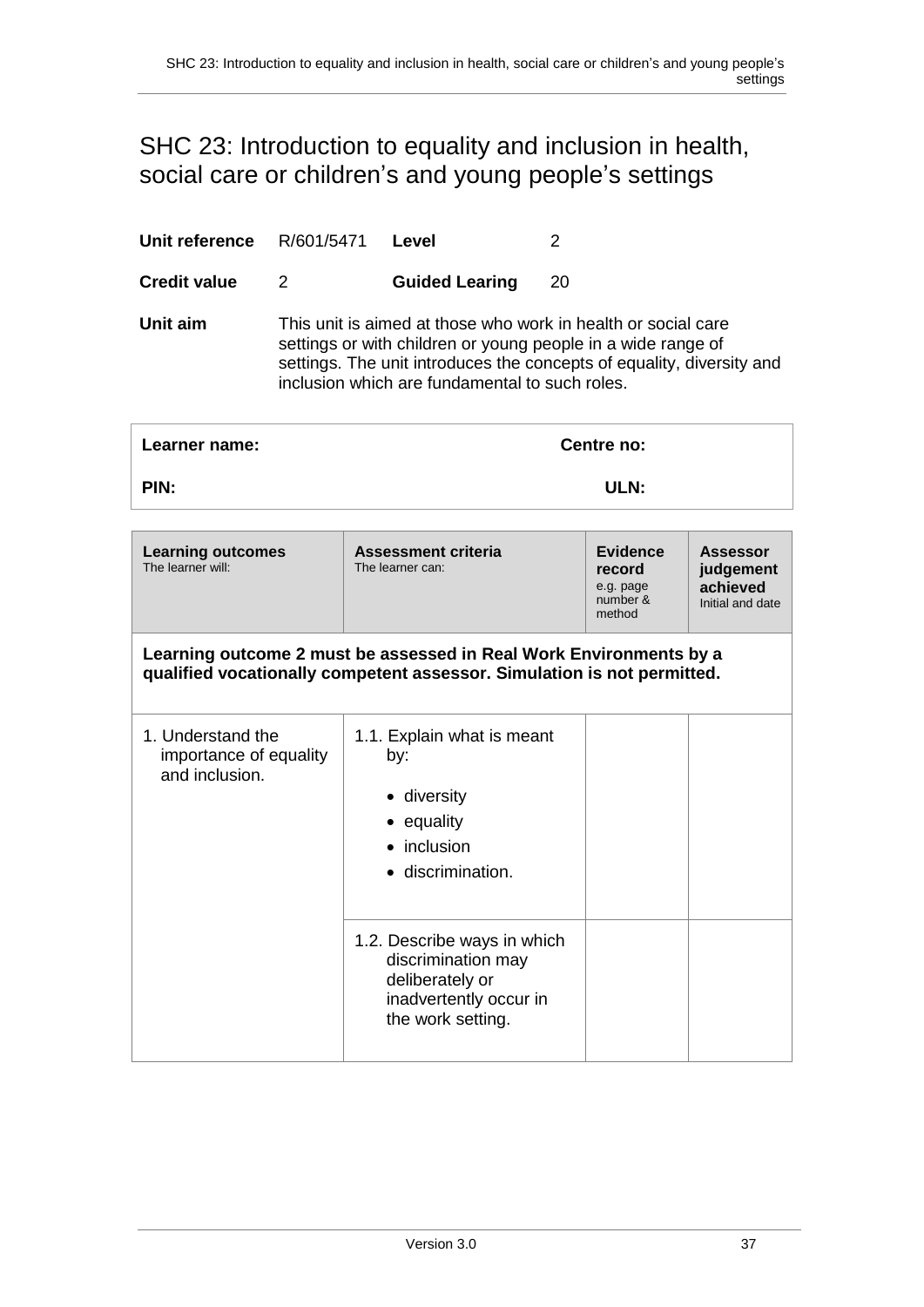| <b>Learning outcomes</b><br>The learner will:                                                              | <b>Assessment criteria</b><br>The learner can:                                                                                             | <b>Evidence</b><br>record<br>e.g. page<br>number &<br>method | <b>Assessor</b><br>judgement<br>achieved<br>Initial and date |
|------------------------------------------------------------------------------------------------------------|--------------------------------------------------------------------------------------------------------------------------------------------|--------------------------------------------------------------|--------------------------------------------------------------|
|                                                                                                            | 1.3. Explain how practices<br>that support equality and<br>inclusion reduce the<br>likelihood of<br>discrimination.                        |                                                              |                                                              |
| 2. Be able to work in an<br>inclusive way.                                                                 | 2.1. Identify which legislation<br>and codes of practice<br>relating to equality,<br>diversity and<br>discrimination apply to<br>own role. |                                                              |                                                              |
|                                                                                                            | 2.2. Show interaction with<br>individuals that respects<br>their beliefs, culture,<br>values and preferences.                              |                                                              |                                                              |
|                                                                                                            | 2.3. Describe how to<br>challenge discrimination<br>in a way that<br>encourages change.                                                    |                                                              |                                                              |
| 3. Know how to access<br>information, advice<br>and support about<br>diversity, equality and<br>inclusion. | 3.1. Identify a range of<br>sources of information,<br>advice and support<br>about diversity, equality<br>and inclusion.                   |                                                              |                                                              |
|                                                                                                            | 3.2. Describe how and when<br>to access information,<br>advice and support<br>about diversity, equality<br>and inclusion.                  |                                                              |                                                              |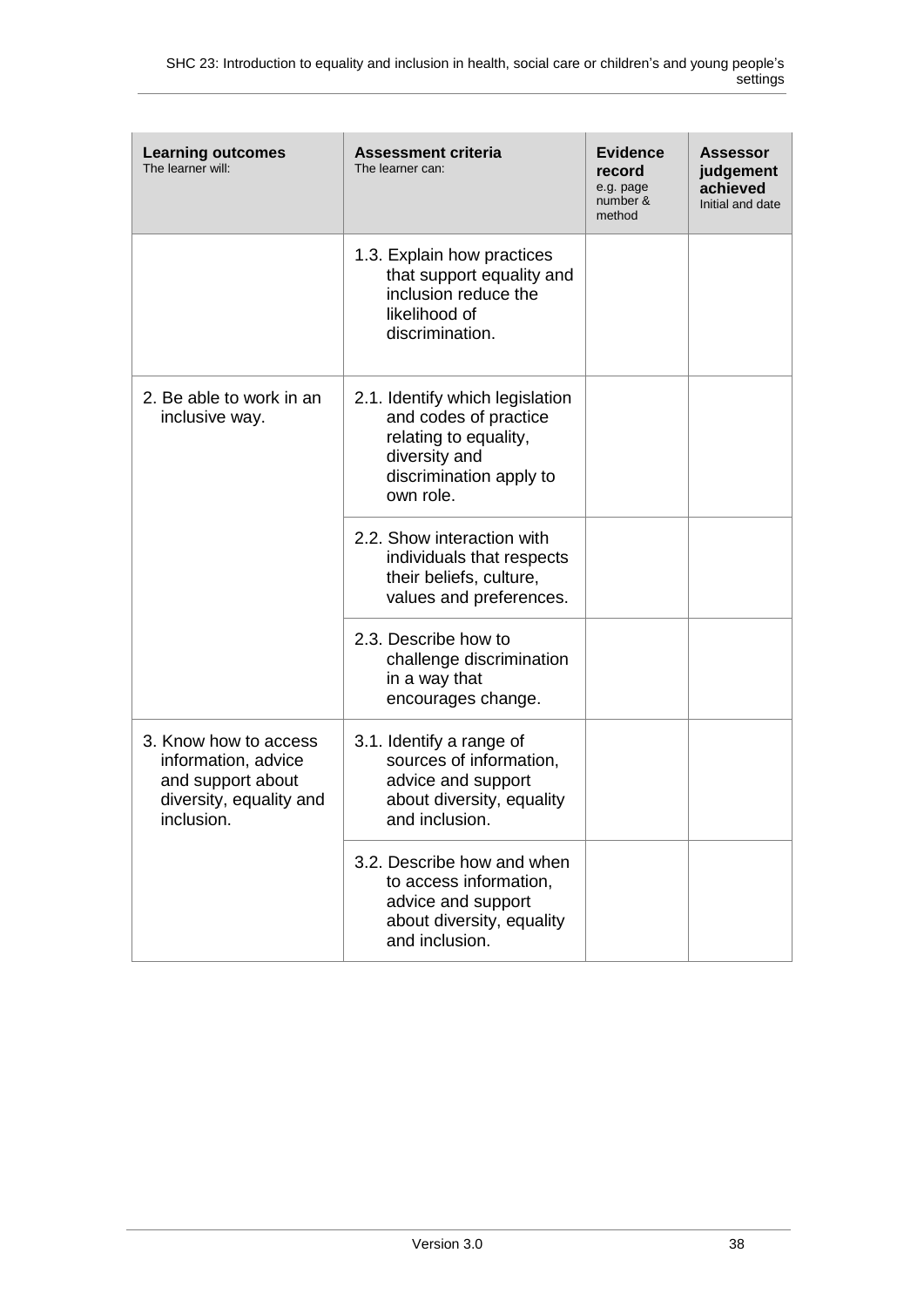| Learner declaration of authenticity:<br>I declare that the work presented for this unit is entirely my own work.                                                                                      |                                                                                                              |  |  |
|-------------------------------------------------------------------------------------------------------------------------------------------------------------------------------------------------------|--------------------------------------------------------------------------------------------------------------|--|--|
| Learner signature:                                                                                                                                                                                    | Date:                                                                                                        |  |  |
|                                                                                                                                                                                                       |                                                                                                              |  |  |
| Assessor sign off of completed unit: SHC 23<br>I confirm that the learner has met the requirements for all assessment criteria<br>demonstrating knowledge and skills for this unit.<br>Assessor name: |                                                                                                              |  |  |
| Signature:<br>Date:                                                                                                                                                                                   |                                                                                                              |  |  |
| For e-portfolio a signature is not required, providing the learner has a personalised and<br>secure login.                                                                                            |                                                                                                              |  |  |
| Guidance for developing assessment arrangements for the unit:                                                                                                                                         |                                                                                                              |  |  |
| Additional unit assessment<br>requirements provided with the unit                                                                                                                                     | This unit must be assessed in accordance<br>with Skills for Care and Development's<br>Assessment Principles. |  |  |
| Learning outcome 2 must be assessed in a                                                                                                                                                              |                                                                                                              |  |  |

| Unit assessment guidance -<br>provided by us | Learning outcome 2 must be assessed in<br>Real Work Environments by a qualified<br>vocationally competent assessor. Simulation<br>is not permitted. |
|----------------------------------------------|-----------------------------------------------------------------------------------------------------------------------------------------------------|
|                                              |                                                                                                                                                     |

Real Work Environment.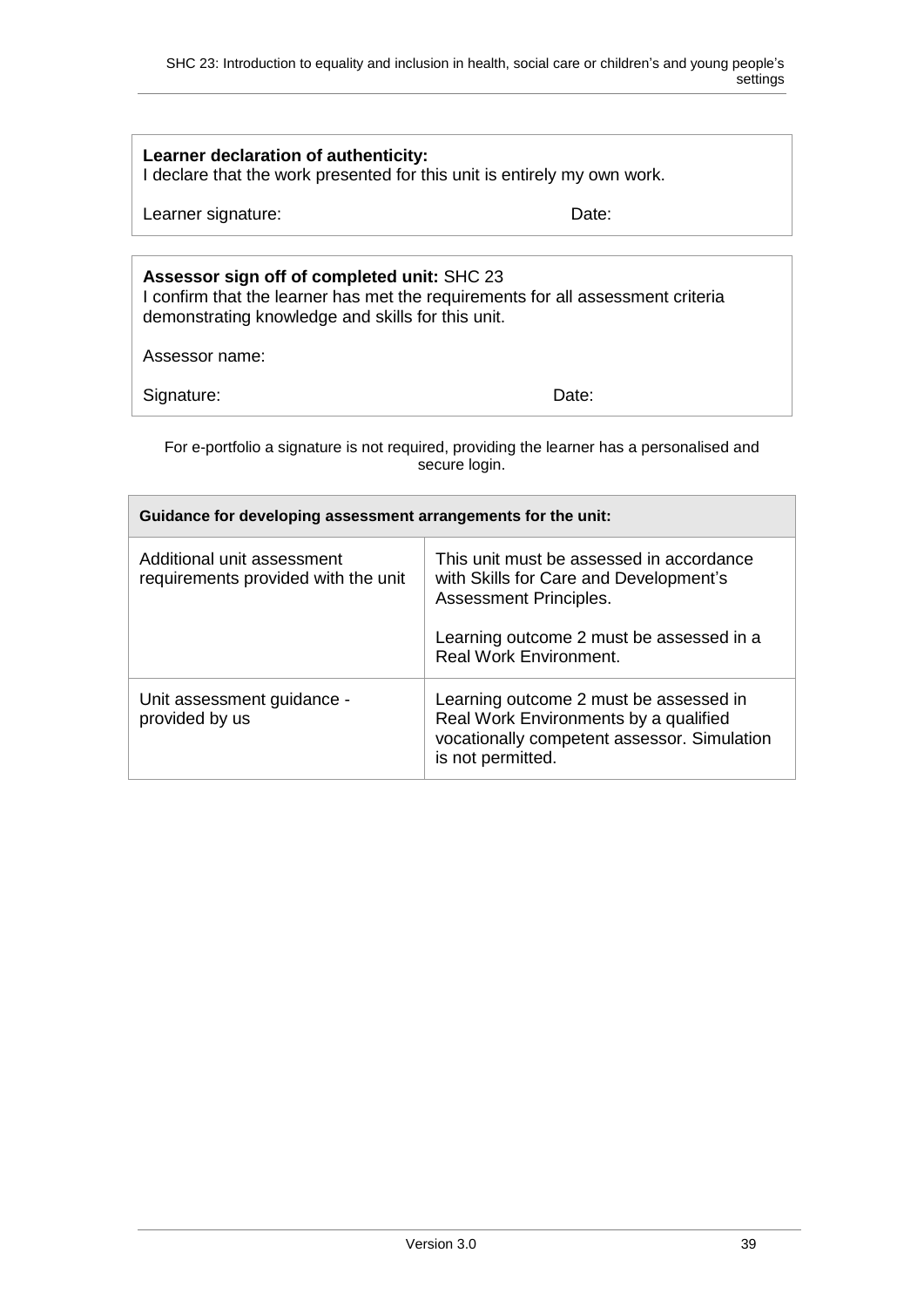## **Assessment task – SHC 23 Introduction to equality and inclusion in health, social care or children's and young people's settings**

**Task 1** links to learning outcome 1, assessment criteria 1.1, 1.2 and 1.3.

Understanding the importance of diversity, equality and inclusion is necessary as it underpins every aspect of work with children and young people. During your induction you will be asked to show that you can:

- explain what is meant by:
	- diversity
	- equality
	- inclusion
	- discrimination

 describe ways in which discrimination may deliberately or inadvertently occur in the work setting

 explain how promoting equality and inclusion reduces the likelihood of discrimination.

**Task 2** links to learning outcome 3, assessment criteria 3.1 and 3.2.

In addition for use in your work place you will be asked to:

• identify a range of sources of information, advice and support about diversity, equality and inclusion

 describe how and when to access information, advice and support about diversity, equality and inclusion.

NB: You may choose to use work products to support your work.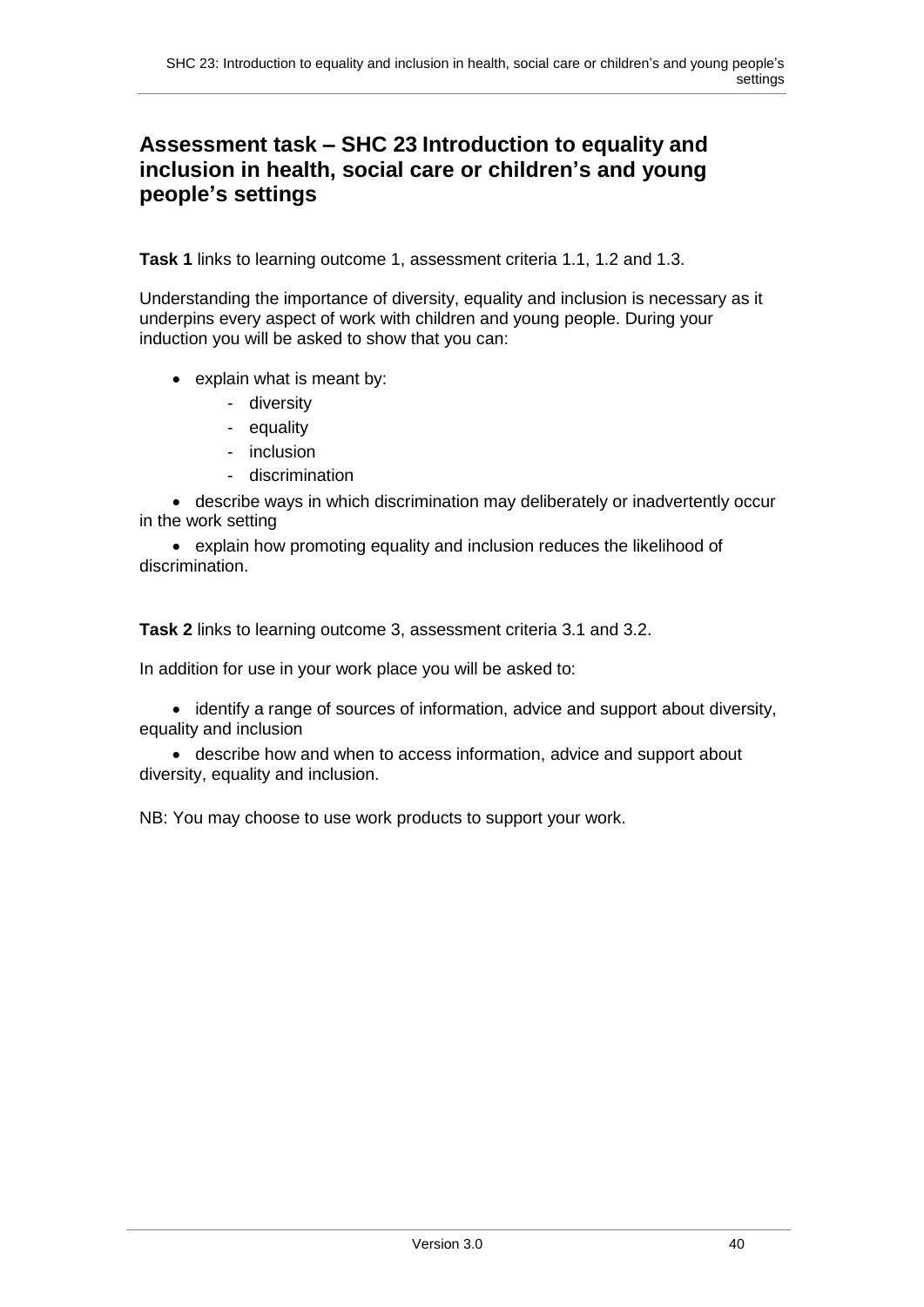# <span id="page-40-0"></span>TDA 2.1: Child and young person development



| Unit reference<br>H/601/3305<br>Level |  |
|---------------------------------------|--|
|---------------------------------------|--|

**Credit value** 2 **Guided Learning** 15

**Unit aim** This unit aims to develop knowledge and understanding of child and young person development and the factors, including transitions, which may affect development.

| Learner name: | Centre no: |  |
|---------------|------------|--|
| PIN:          | ULN:       |  |

| <b>Learning outcomes</b><br>The learner will:                        | <b>Assessment criteria</b><br>The learner can:                                                                                                                                                                                                                          | <b>Evidence</b><br>record<br>e.g. page<br>number &<br>method | <b>Assessor</b><br>judgement<br>achieved<br>Initial and date |
|----------------------------------------------------------------------|-------------------------------------------------------------------------------------------------------------------------------------------------------------------------------------------------------------------------------------------------------------------------|--------------------------------------------------------------|--------------------------------------------------------------|
| 1. Know the main stages<br>of child and young<br>person development. | 1.1. Describe the expected<br>pattern of children and<br>young people's<br>development from birth<br>to 19 years, to include:<br>• physical development<br>• communication and<br>intellectual<br>development<br>• social, emotional and<br>behavioural<br>development. |                                                              |                                                              |
|                                                                      | 1.2. Describe with examples<br>how different aspects of<br>development can affect<br>one another.                                                                                                                                                                       |                                                              |                                                              |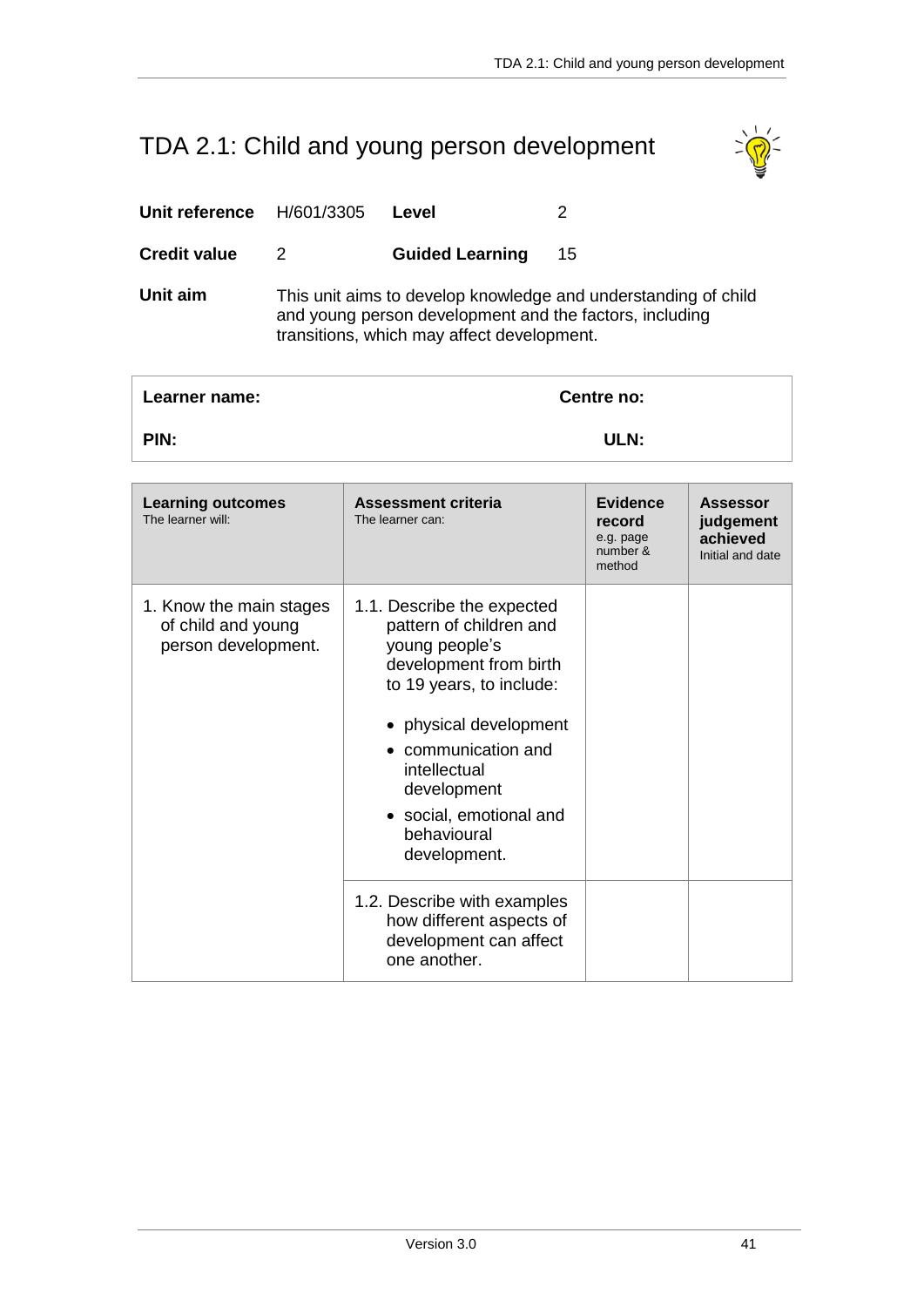| <b>Learning outcomes</b><br>The learner will:                                                          | <b>Assessment criteria</b><br>The learner can:                                                                                                                                     | <b>Evidence</b><br>record<br>e.g. page<br>number &<br>method | <b>Assessor</b><br>judgement<br>achieved<br>Initial and date |
|--------------------------------------------------------------------------------------------------------|------------------------------------------------------------------------------------------------------------------------------------------------------------------------------------|--------------------------------------------------------------|--------------------------------------------------------------|
| 2. Understand the kinds<br>of influences that<br>affect children and<br>young people's<br>development. | 2.1. Describe with examples<br>the kinds of influences<br>that affect children and<br>young people's<br>development including:<br>• background<br>$\bullet$ health<br>environment. |                                                              |                                                              |
|                                                                                                        | 2.2. Describe with examples<br>the importance of<br>recognising and<br>responding to concerns<br>about children and<br>young people's<br>development.                              |                                                              |                                                              |
| 3. Understand the<br>potential effects of<br>transitions on children<br>and young people's             | 3.1. Identify the transitions<br>experienced by most<br>children and young<br>people.                                                                                              |                                                              |                                                              |
| development.                                                                                           | 3.2. Identify transitions that<br>only some children and<br>young people may<br>experience e.g.<br>bereavement.                                                                    |                                                              |                                                              |
|                                                                                                        | 3.3. Describe with examples<br>how transitions may<br>affect children and<br>young people's<br>behaviour and<br>development.                                                       |                                                              |                                                              |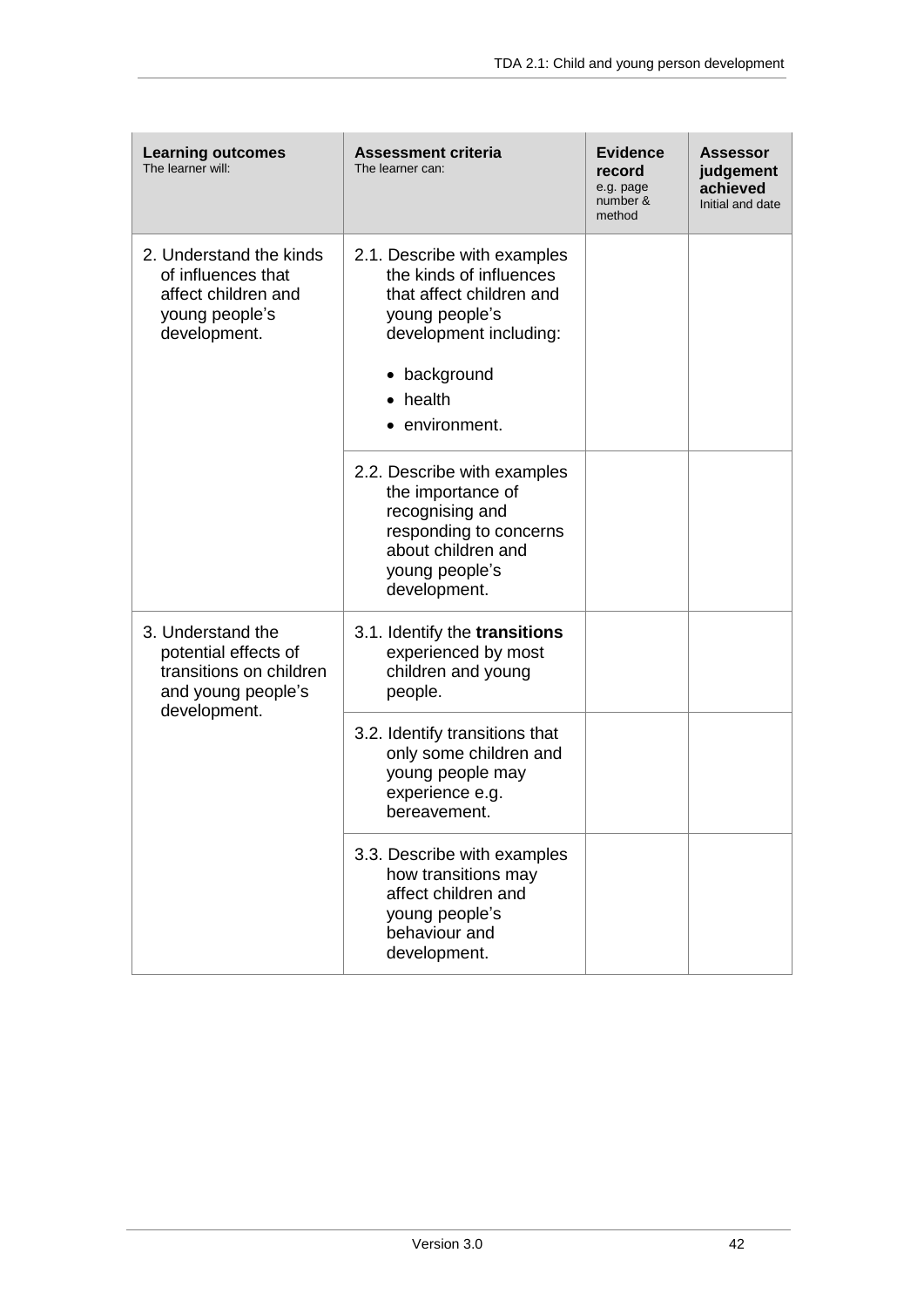| Learner declaration of authenticity:<br>I declare that the work presented for this unit is entirely my own work.                                                                                       |                                                                                                                                                                |  |  |  |
|--------------------------------------------------------------------------------------------------------------------------------------------------------------------------------------------------------|----------------------------------------------------------------------------------------------------------------------------------------------------------------|--|--|--|
| Date:<br>Learner signature:                                                                                                                                                                            |                                                                                                                                                                |  |  |  |
| Assessor sign off of completed unit: TDA 2.1<br>I confirm that the learner has met the requirements for all assessment criteria<br>demonstrating knowledge and skills for this unit.<br>Assessor name: |                                                                                                                                                                |  |  |  |
| Signature:<br>Date:                                                                                                                                                                                    |                                                                                                                                                                |  |  |  |
| For e-portfolio a signature is not required, providing the learner has a personalised and<br>secure login.                                                                                             |                                                                                                                                                                |  |  |  |
| Guidance for developing assessment arrangements for the unit:                                                                                                                                          |                                                                                                                                                                |  |  |  |
| Guidance for developing unit<br>assessment arrangements -<br>provided with the unit                                                                                                                    | This unit must be assessed in accordance<br>with the Teaching Agency (formerly TDA)<br>Assessment Principles.<br>Transitions refer to any significant stage or |  |  |  |

experience in the life of a child or young person that can affect behaviour and/or development. Transitions include those that are common to all children and young people, such as moving school and puberty, and those that are particular only to some, such as bereavement.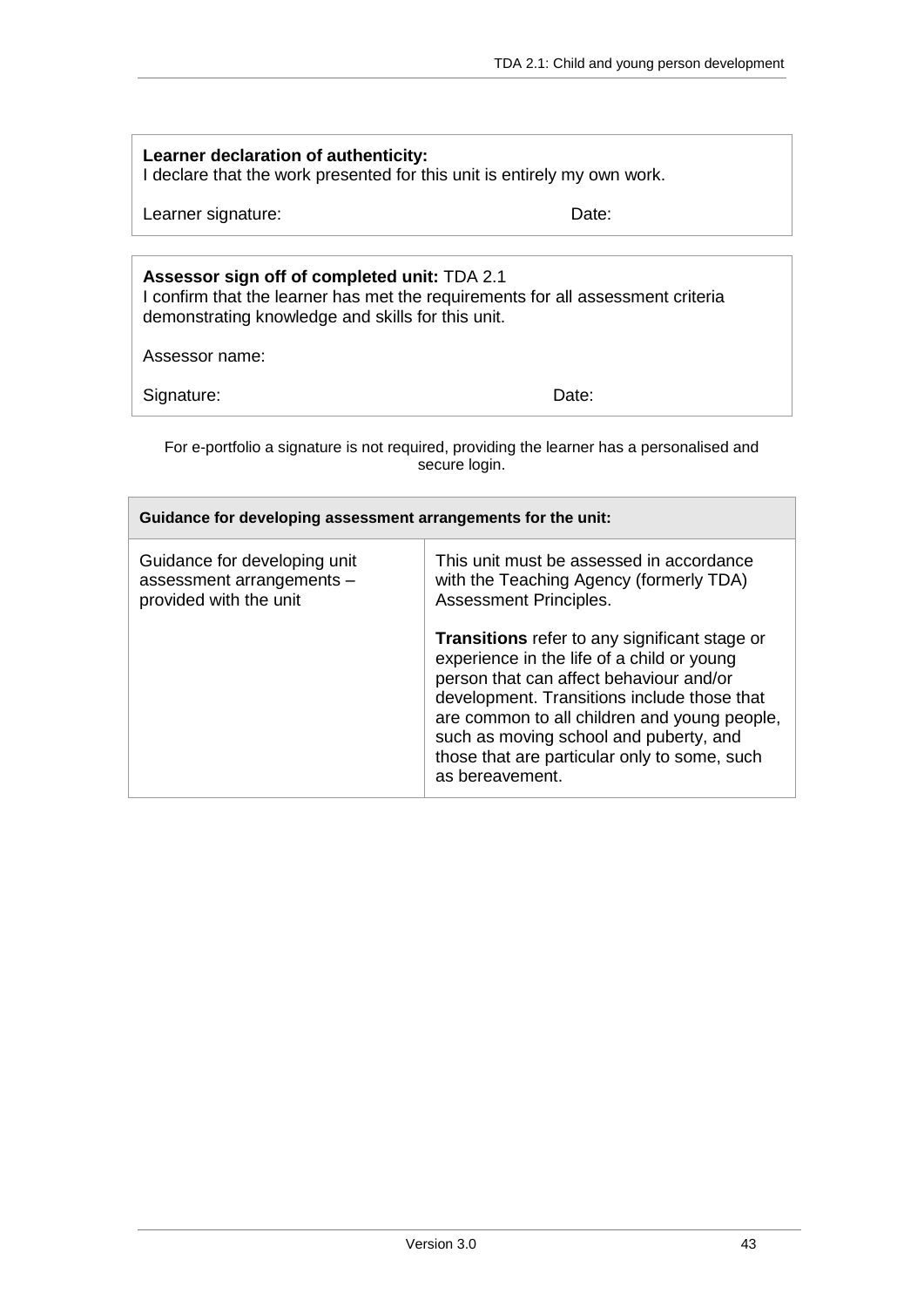## **Assessment task – TDA 2.1 Child and young person development**

Understanding how children and young people develop is crucial to your role in the Real Work Environment in order for you to give effective support.

**Task 1** links to learning outcome 1, assessment criteria 1.1 and 1.2.

Produce a display to include a timeline that will:

 describe the expected pattern of children and young people's development from birth to 19 years, to include:

- physical development
- communication and intellectual development
- social, emotional and behavioural development

 describe with examples how different aspects of development can affect one another.

**Task 2** links to learning outcome 2, assessment criteria 2.1 and 2.2.

Your display will also need to:

 describe, with examples, the kinds of influences that affect children and young people's development, including:

- background
- health
- environment

 describe with examples the importance of recognising and responding to concerns about children and young people's development.

**Task 3** links to learning outcome 3, assessment criteria 3.1, 3.2 and 3.3.

Include in your display a poster that will:

• identify the transitions experienced by most children and young people

• identify transitions that only some children and young people may experience e.g. bereavement

 describe with examples how transitions may affect children and young people's behaviour and development.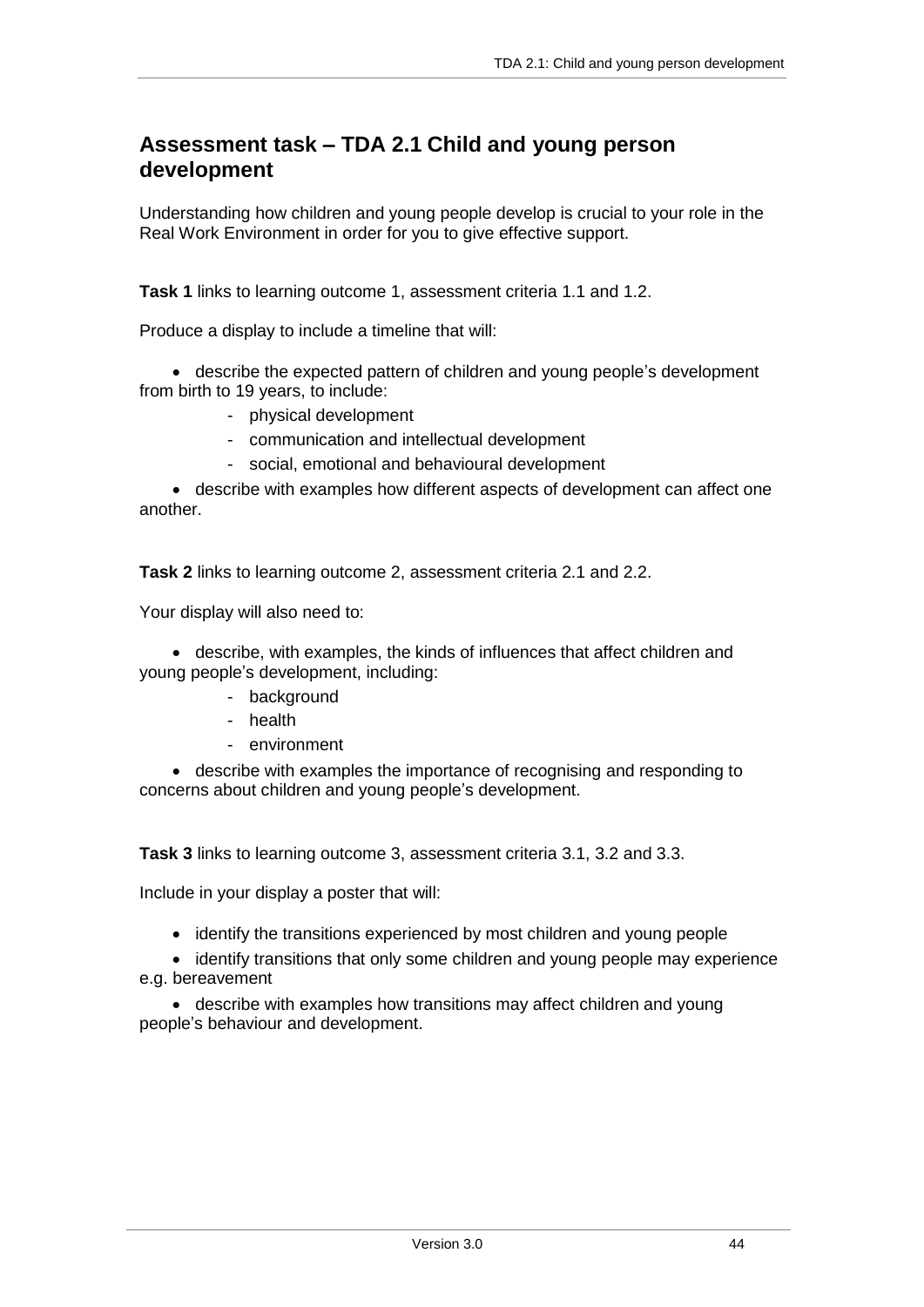# <span id="page-44-0"></span>TDA 2.2: Safeguarding the welfare of children and young people



| Unit reference K/601/3323 |   | Level                                                  |                                                                 |
|---------------------------|---|--------------------------------------------------------|-----------------------------------------------------------------|
| <b>Credit value</b>       | 3 | <b>Guided Learning</b>                                 | 20                                                              |
| Unit aim                  |   | safeguarding the welfare of children and young people. | This unit provides the knowledge and understanding required for |

| Learner name: | Centre no: |
|---------------|------------|
| PIN:          | ULN:       |

| <b>Learning outcomes</b><br>The learner will:                                                                                                                         | <b>Assessment criteria</b><br>The learner can:                                                                                                                             | <b>Evidence</b><br>record<br>e.g. page<br>number &<br>method | Assessor<br>judgement<br>achieved<br>Initial and date |
|-----------------------------------------------------------------------------------------------------------------------------------------------------------------------|----------------------------------------------------------------------------------------------------------------------------------------------------------------------------|--------------------------------------------------------------|-------------------------------------------------------|
| 1. Know about the<br>legislation, guidelines,<br>policies and<br>procedures for<br>safeguarding the<br>welfare of children and<br>young people<br>including e-safety. | 1.1. Identify the current<br>legislation, guidelines,<br>policies and procedures<br>for safeguarding the<br>welfare of children and<br>young people including<br>e-safety. |                                                              |                                                       |
|                                                                                                                                                                       | 1.2. Describe the roles of<br>different agencies<br>involved in safeguarding<br>the welfare of children<br>and young people.                                               |                                                              |                                                       |
| 2. Know what to do<br>when children or<br>young people are ill or<br>injured, including                                                                               | 2.1. Identify the signs and<br>symptoms of common<br>childhood illnesses.                                                                                                  |                                                              |                                                       |
| emergency<br>procedures.                                                                                                                                              | 2.2. Describe the actions to<br>take when children or<br>young people are ill or<br>injured.                                                                               |                                                              |                                                       |
|                                                                                                                                                                       | 2.3. Identify circumstances<br>when children and<br>young people might<br>require urgent medical<br>attention.                                                             |                                                              |                                                       |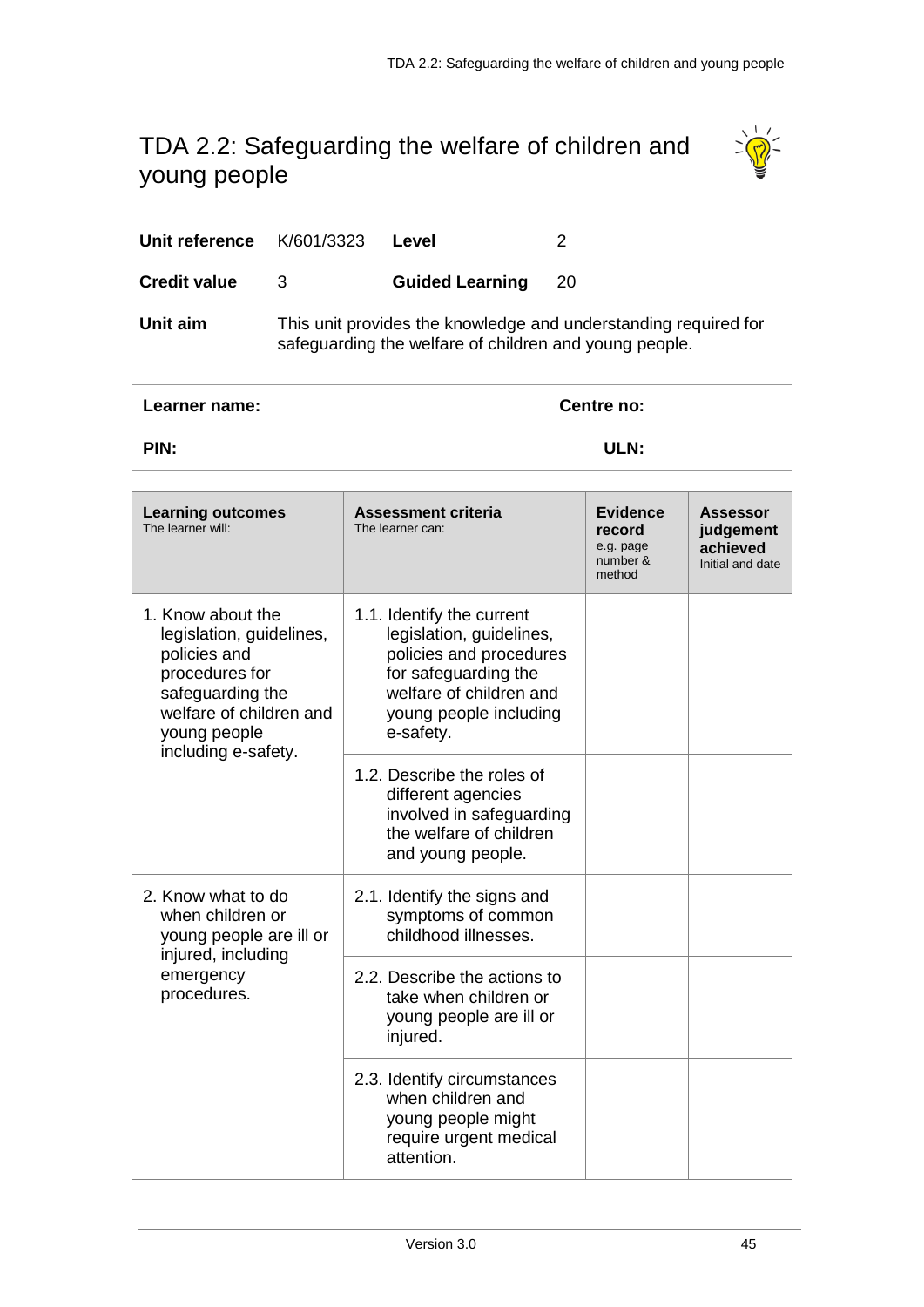| <b>Learning outcomes</b><br>The learner will:                                            | <b>Assessment criteria</b><br>The learner can:                                                                                                                                                                                | <b>Evidence</b><br>record<br>e.g. page<br>number &<br>method | <b>Assessor</b><br>judgement<br>achieved<br>Initial and date |
|------------------------------------------------------------------------------------------|-------------------------------------------------------------------------------------------------------------------------------------------------------------------------------------------------------------------------------|--------------------------------------------------------------|--------------------------------------------------------------|
|                                                                                          | 2.4. Describe the actions to<br>take in response to<br>emergency situations<br>including:<br>$\bullet$ fires<br>• security incidents<br>• missing children or<br>young people.                                                |                                                              |                                                              |
| 3. Know how to respond<br>to evidence or<br>concerns that a child<br>or young person has | 3.1. Identify the<br>characteristics of<br>different types of child<br>abuse.                                                                                                                                                 |                                                              |                                                              |
| been abused, harmed<br>or bullied.                                                       | 3.2. Describe the risks and<br>possible consequences<br>for children and young<br>people using the<br>internet, mobile phones<br>and other technologies.                                                                      |                                                              |                                                              |
|                                                                                          | 3.3. Describe actions to take<br>in response to evidence<br>or concerns that a child<br>or young person has<br>been abused, harmed<br>(including self-harm) or<br>bullied, or maybe at risk<br>of harm, abuse or<br>bullying. |                                                              |                                                              |
|                                                                                          | 3.4. Describe the actions to<br>take in response to<br>concerns that a<br>colleague may be:                                                                                                                                   |                                                              |                                                              |
|                                                                                          | • failing to comply with<br>safeguarding<br>procedures<br>harming, abusing or<br>bullying a child or<br>young person.                                                                                                         |                                                              |                                                              |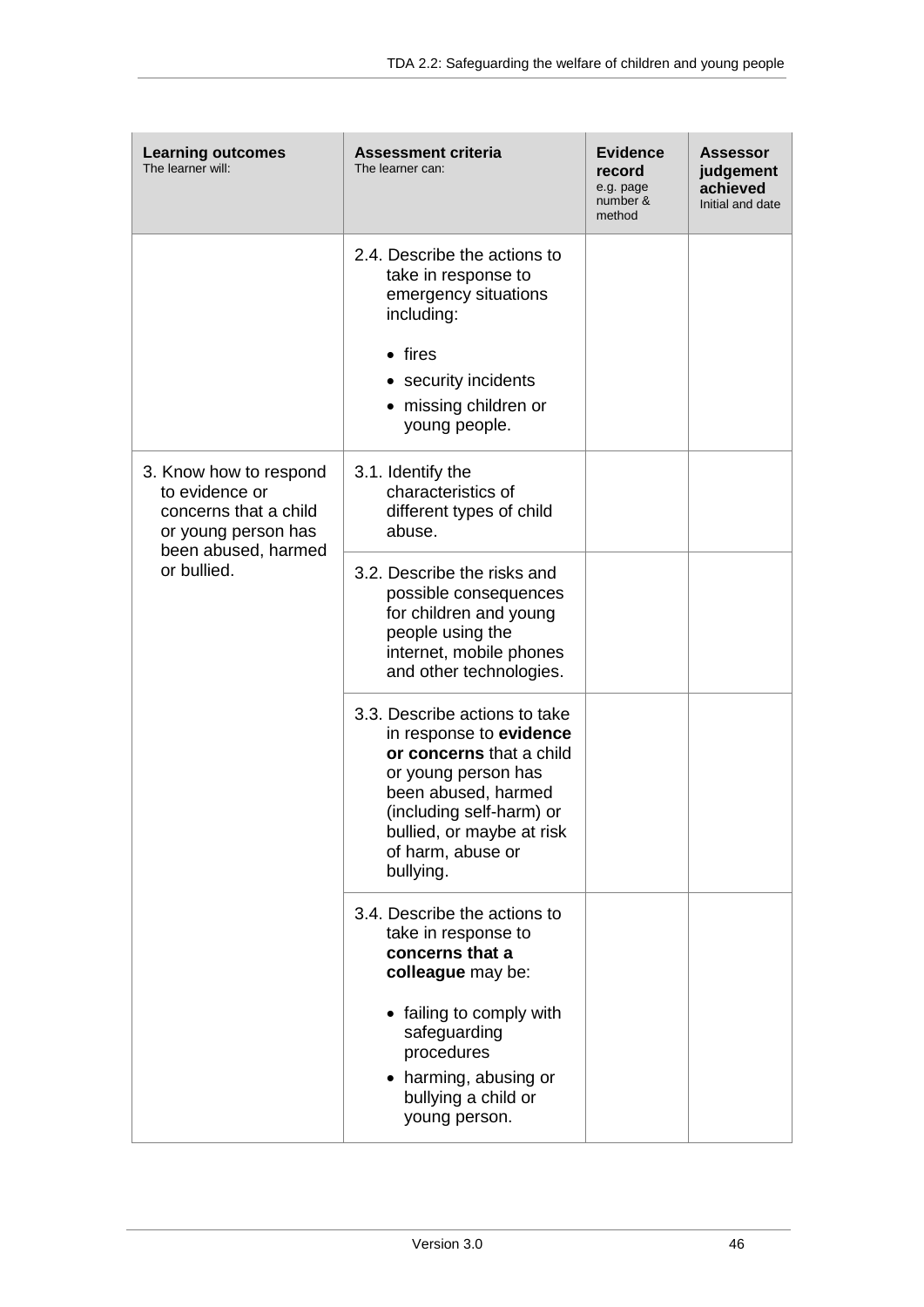| <b>Learning outcomes</b><br>The learner will: | Assessment criteria<br>The learner can:                                                                | Evidence<br>record<br>e.g. page<br>number &<br>method | <b>Assessor</b><br>judgement<br>achieved<br>Initial and date |
|-----------------------------------------------|--------------------------------------------------------------------------------------------------------|-------------------------------------------------------|--------------------------------------------------------------|
|                                               | 3.5. Describe the principles<br>and boundaries of<br>confidentiality and when<br>to share information. |                                                       |                                                              |

| Learner declaration of authenticity:<br>I declare that the work presented for this unit is entirely my own work.                                                                     |       |  |
|--------------------------------------------------------------------------------------------------------------------------------------------------------------------------------------|-------|--|
| Learner signature:                                                                                                                                                                   | Date: |  |
|                                                                                                                                                                                      |       |  |
| Assessor sign off of completed unit: TDA 2.2<br>I confirm that the learner has met the requirements for all assessment criteria<br>demonstrating knowledge and skills for this unit. |       |  |
| Assessor name:                                                                                                                                                                       |       |  |
| Signature:                                                                                                                                                                           | Date: |  |

For e-portfolio a signature is not required, providing the learner has a personalised and secure login.

| Guidance for developing assessment arrangements for the unit:                       |                                                                                                                                                                                                                                  |
|-------------------------------------------------------------------------------------|----------------------------------------------------------------------------------------------------------------------------------------------------------------------------------------------------------------------------------|
| Guidance for developing unit<br>assessment arrangements -<br>provided with the unit | This unit must be assessed in accordance<br>with the Teaching Agency (formerly TDA)<br>Assessment Principles.                                                                                                                    |
|                                                                                     | <b>Evidence or concerns</b> that a child or young<br>person has been abused, harmed or bullied,<br>or maybe at risk of harm, abuse or bullying<br>includes:<br>• disclosure<br>• allegations<br>• signs and indicators of abuse. |
|                                                                                     | Concerns that a colleague should recognise<br>that those making the allegations (whistle<br>blowers) and those subject to as yet unproven<br>allegations have rights to protection                                               |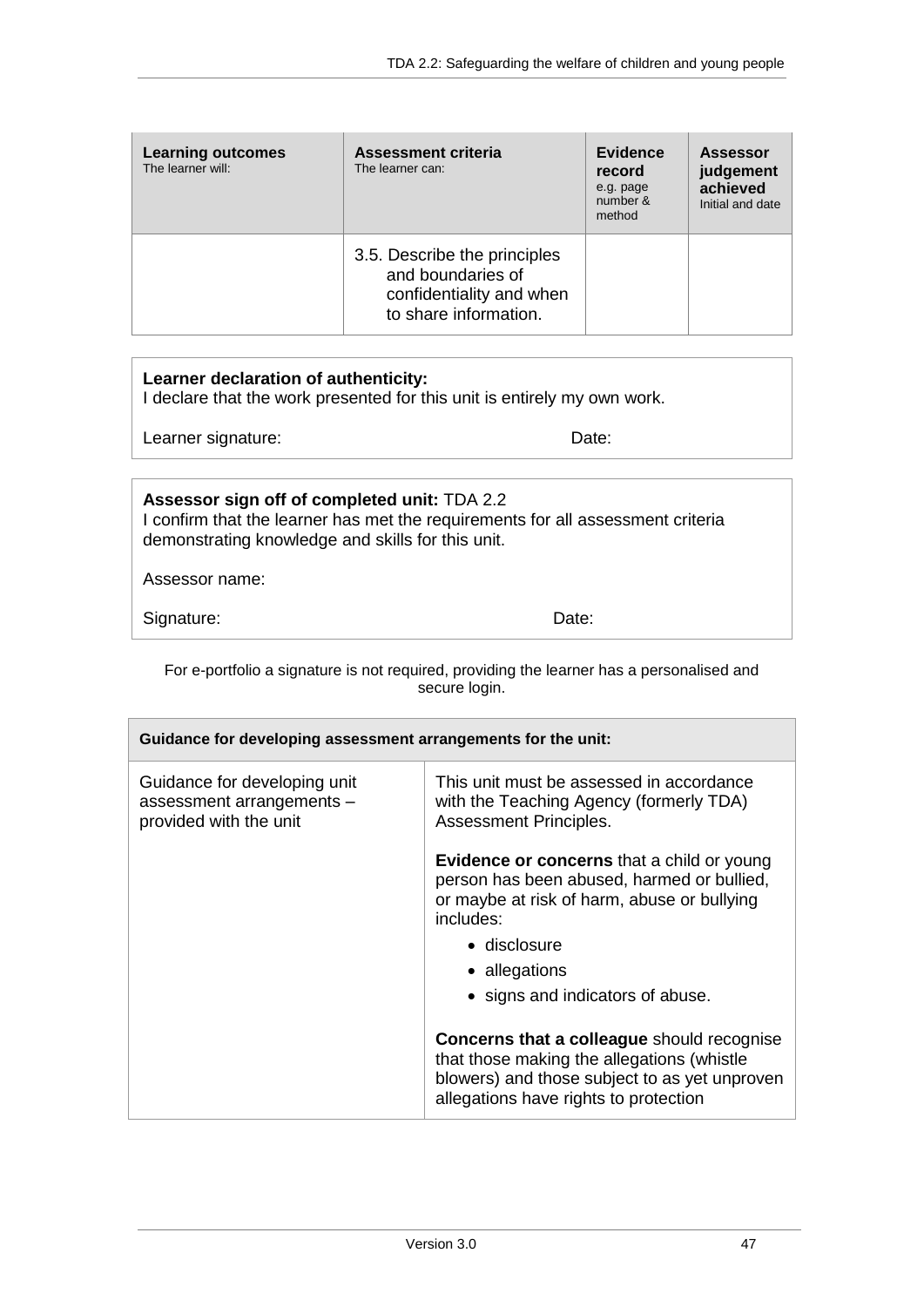## **Assessment task – TDA 2.2 Safeguarding the welfare of children and young people**

Safeguarding the welfare of children and young people is high priority in the workplace. As part of your work role you must develop an awareness of this important area.

**Task 1** links to learning outcomes 1 and 3, assessment criteria 1.1, 1.2, 3.1, 3.2, 3.3, 3.4, and 3.5.

Collect information that shows you can:

 identify the current legislation, guidelines, policies and procedures for safeguarding the welfare of children and young people, including e-safety

 describe the roles of different agencies involved in safeguarding the welfare of children and young people

• identify the characteristics of different types of child abuse

 describe the risks and possible consequences for children and young people using the internet, mobile phones and other technologies

 describe actions to take in response to **evidence or concerns** that a child or young person has been abused, harmed (including self-harm) or bullied, or may be at risk of harm, abuse or bullying

 describe the actions to take in response to **concerns that a colleague** may be:

- failing to comply with safeguarding procedures
- harming, abusing or bullying a child or young person

 describe the principles and boundaries of confidentiality, and when to share information.

**Task 2** links to learning outcome 2, assessment criteria 2.1, 2.2, 2.3 and 2.4.

As part of safeguarding the welfare of children and young people, gather evidence that shows that you can:

- identify the signs and symptoms of common childhood illnesses
- describe the actions to take when children or young people are ill or injured

• identify circumstances when children and young people might require urgent medical attention

- describe the actions to take in response to emergency situations, including: - fires
	- security incidents
	- missing children or young people.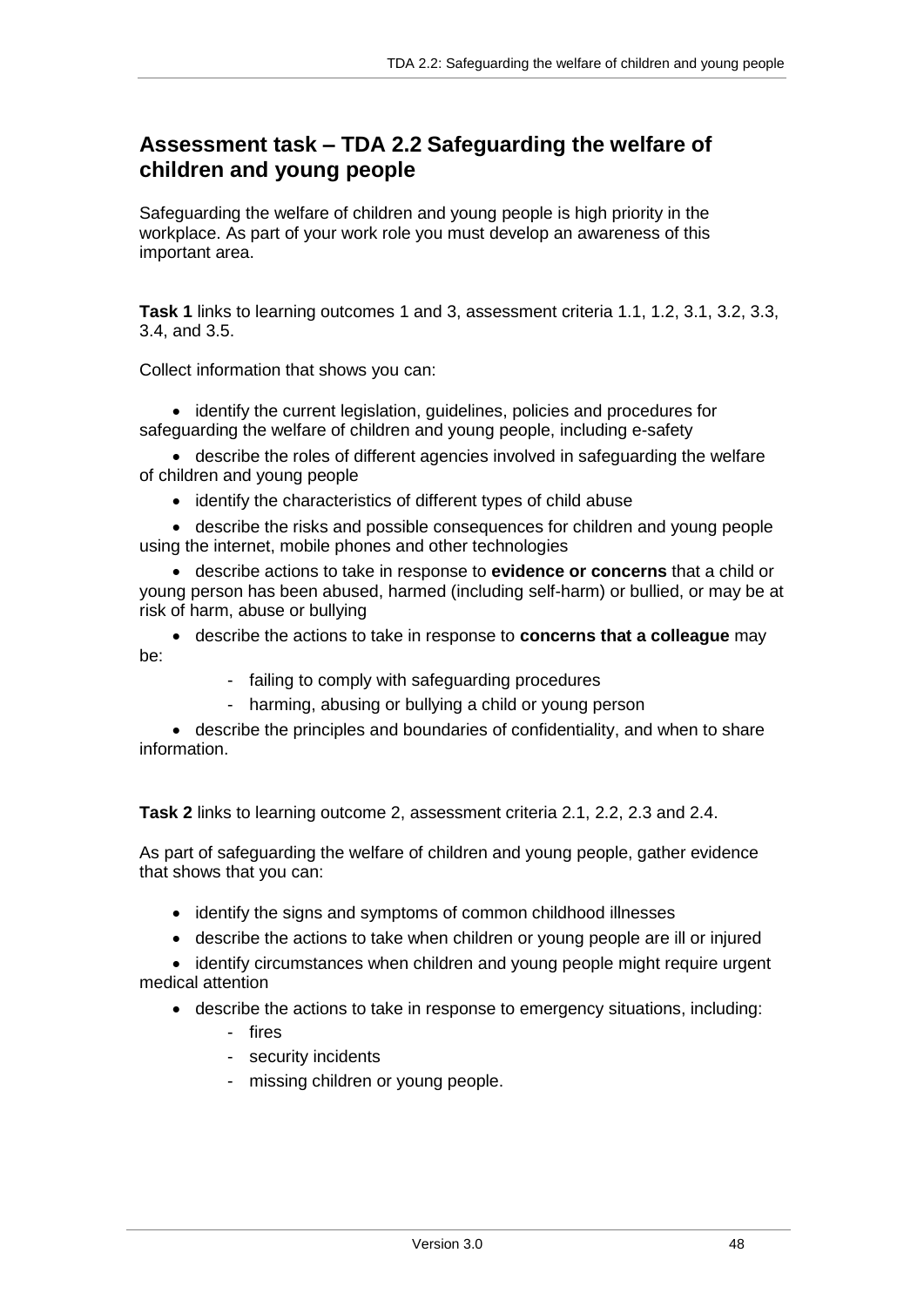# <span id="page-48-0"></span>TDA 2.7: Maintain and support relationships with children and young people

| Unit reference      | D/601/7403 | Level                                                                                                                  |                                                                                                                                                                                                                                                                      |
|---------------------|------------|------------------------------------------------------------------------------------------------------------------------|----------------------------------------------------------------------------------------------------------------------------------------------------------------------------------------------------------------------------------------------------------------------|
| <b>Credit value</b> | 3          | <b>Guided Learning</b>                                                                                                 | 15                                                                                                                                                                                                                                                                   |
| Unit aim            |            | relationships with children and young people. It requires<br>children and young people and others in the work setting. | This unit covers the competence required to maintain and support<br>demonstration of competence in communicating with children and<br>young people, developing and maintaining relationships with<br>children and young people, and supporting relationships between |
|                     |            |                                                                                                                        |                                                                                                                                                                                                                                                                      |

| Learner name: | Centre no: |  |
|---------------|------------|--|
| PIN:          | ULN:       |  |
|               |            |  |

| <b>Learning outcomes</b><br>The learner will:                      | Assessment criteria<br>The learner can:                                                                                                                               | <b>Evidence</b><br>record<br>e.g. page<br>number &<br>method | <b>Assessor</b><br>judgement<br>achieved<br>Initial and date |
|--------------------------------------------------------------------|-----------------------------------------------------------------------------------------------------------------------------------------------------------------------|--------------------------------------------------------------|--------------------------------------------------------------|
|                                                                    | Learning outcomes 1, 2 and 3 must be assessed in Real Work Environments<br>by a vocationally competent assessor. Simulation is not permitted.                         |                                                              |                                                              |
| 1. Be able to<br>communicate with<br>children and young<br>people. | 1.1. Communicate with<br>children and young<br>people in a way that is<br>appropriate to the<br>individual, using both<br>conventional language<br>and body language. |                                                              |                                                              |
|                                                                    | 1.2. Actively listen to<br>children and young<br>people and value what<br>they say, experience<br>and feel.                                                           |                                                              |                                                              |
|                                                                    | 1.3. Check that children and<br>young people<br>understand what is<br>communicated.                                                                                   |                                                              |                                                              |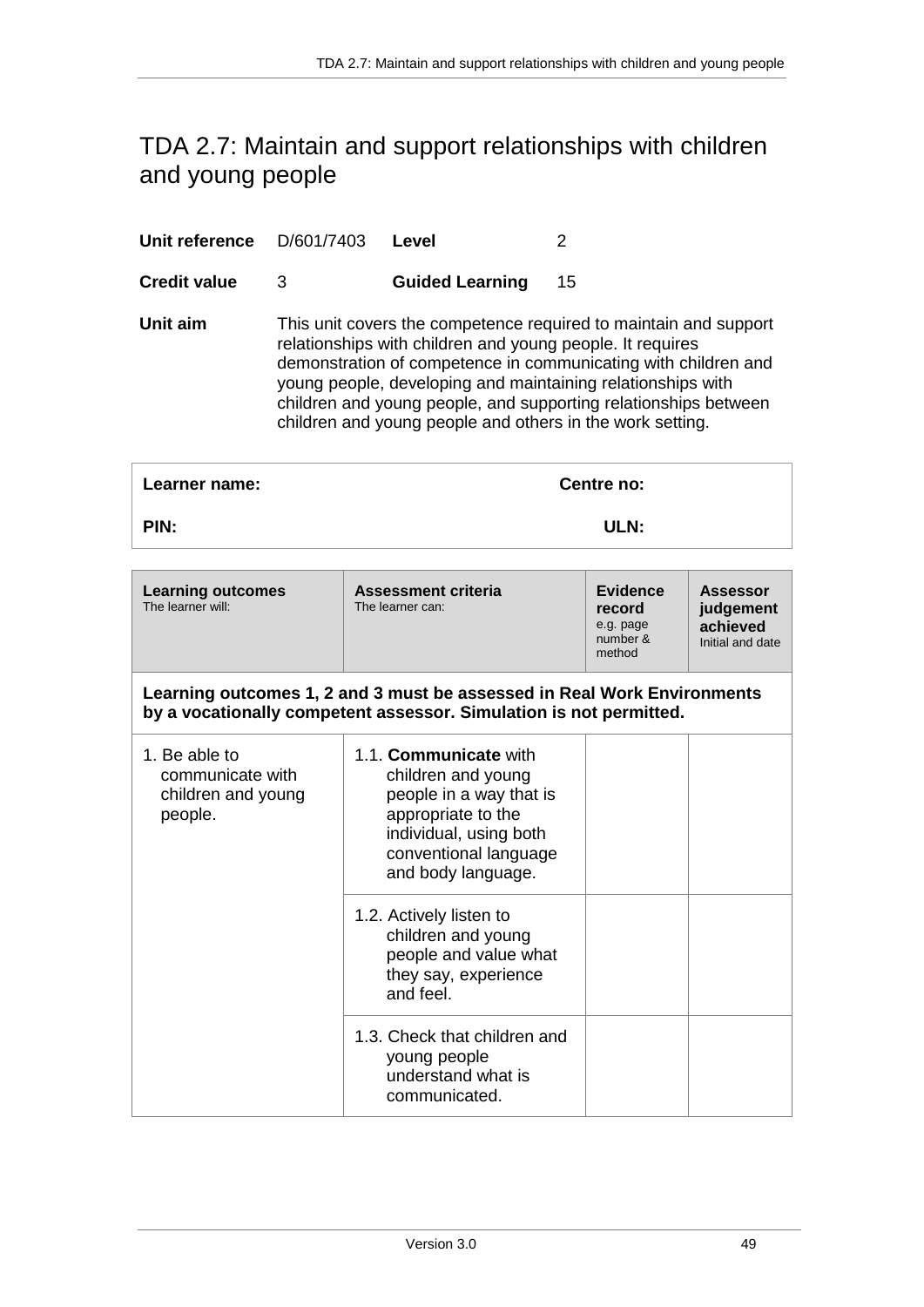| <b>Learning outcomes</b><br>The learner will:                                                                | <b>Assessment criteria</b><br>The learner can:                                                                                                | Evidence<br>record<br>e.g. page<br>number &<br>method | <b>Assessor</b><br>judgement<br>achieved<br>Initial and date |
|--------------------------------------------------------------------------------------------------------------|-----------------------------------------------------------------------------------------------------------------------------------------------|-------------------------------------------------------|--------------------------------------------------------------|
| 2. Be able to develop<br>and maintain<br>relationships with<br>children and young<br>people.                 | 2.1. Demonstrate how to<br>establish rapport and<br>respectful, trusting<br>relationships with<br>children and young<br>people.               |                                                       |                                                              |
|                                                                                                              | 2.2. Give attention to<br>individual children and<br>young people in a way<br>that is fair to them and<br>the group as a whole.               |                                                       |                                                              |
|                                                                                                              | 2.3. Demonstrate supportive<br>and realistic responses<br>to children and young<br>people's questions,<br>ideas, suggestions and<br>concerns. |                                                       |                                                              |
|                                                                                                              | 2.4. Provide children and<br>young people with<br>reasons for actions<br>when appropriate.                                                    |                                                       |                                                              |
|                                                                                                              | 2.5. Encourage children and<br>young people to make<br>choices for themselves.                                                                |                                                       |                                                              |
| 3. Be able to support<br>relationships between<br>children and young<br>people and others in<br>the setting. | 3.1. Support children and<br>young people to<br>communicate effectively<br>with others.                                                       |                                                       |                                                              |
|                                                                                                              | 3.2. Encourage children and<br>young people to<br>understand other<br>people's individuality,<br>diversity and<br>differences.                |                                                       |                                                              |
|                                                                                                              | 3.3. Help children and young<br>people to understand<br>and respect other<br>people's feelings and<br>points of view.                         |                                                       |                                                              |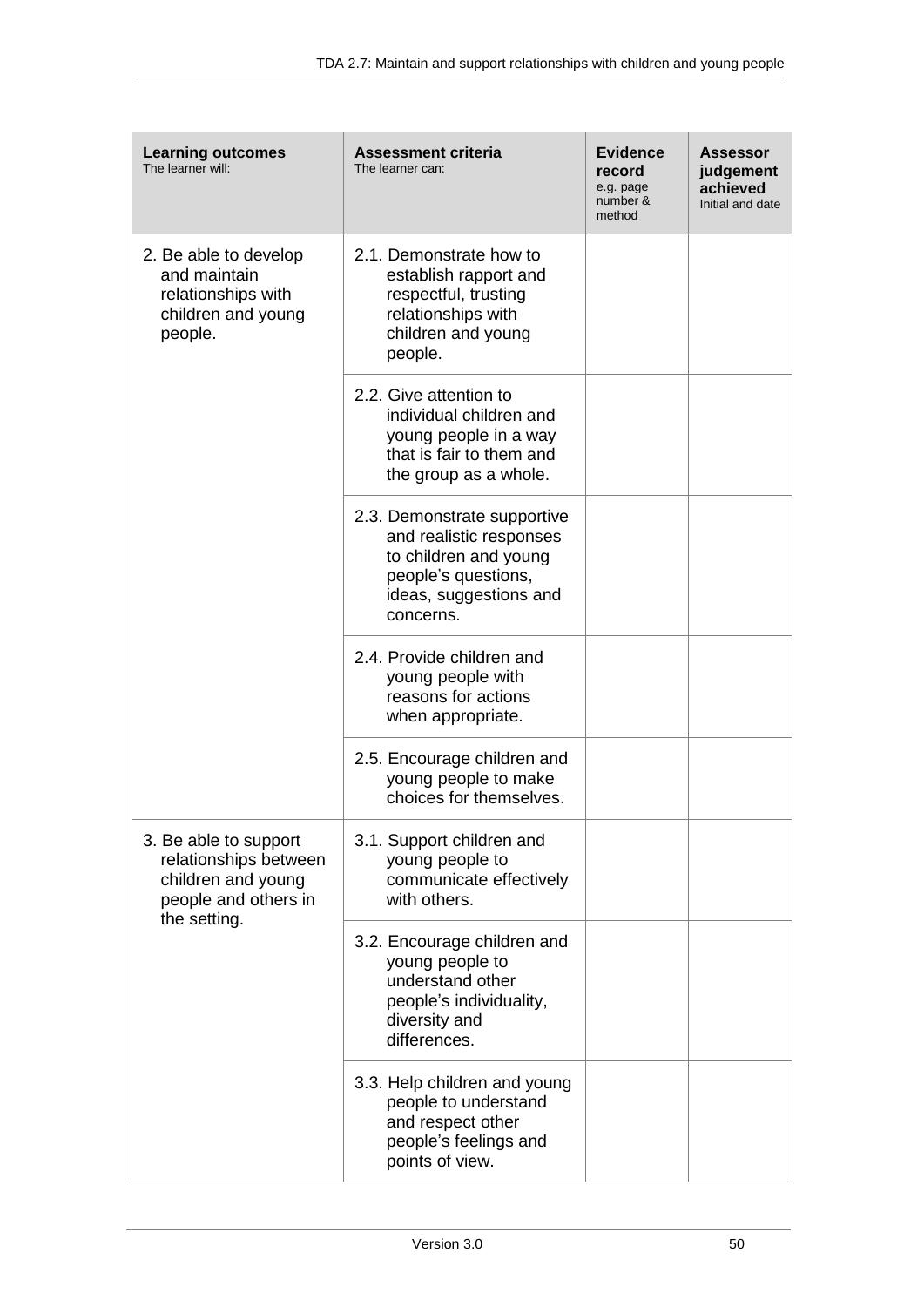| <b>Learning outcomes</b><br>The learner will: | <b>Assessment criteria</b><br>The learner can:                                                                                     | Evidence<br>record<br>e.g. page<br>number &<br>method | <b>Assessor</b><br>judgement<br>achieved<br>Initial and date |
|-----------------------------------------------|------------------------------------------------------------------------------------------------------------------------------------|-------------------------------------------------------|--------------------------------------------------------------|
|                                               | 3.4. Support children and<br>young people to develop<br>group agreements about<br>the way they interact<br>with others.            |                                                       |                                                              |
|                                               | 3.5. Demonstrate ways of<br>encouraging and<br>supporting children and<br>young people to deal<br>with conflict for<br>themselves. |                                                       |                                                              |

| Learner declaration of authenticity:<br>I declare that the work presented for this unit is entirely my own work.                |       |
|---------------------------------------------------------------------------------------------------------------------------------|-------|
| Learner signature:                                                                                                              | Date: |
|                                                                                                                                 |       |
| Assessor sign off of completed unit: TDA 2.7<br>I confirm that the learner has met the requirements for all assessment criteria |       |

| I confirm that the learner has met the requirements for all assessment criteria |  |
|---------------------------------------------------------------------------------|--|
| demonstrating knowledge and skills for this unit.                               |  |
|                                                                                 |  |

Assessor name:

Signature: Date: Date:

For e-portfolio a signature is not required, providing the learner has a personalised and secure login.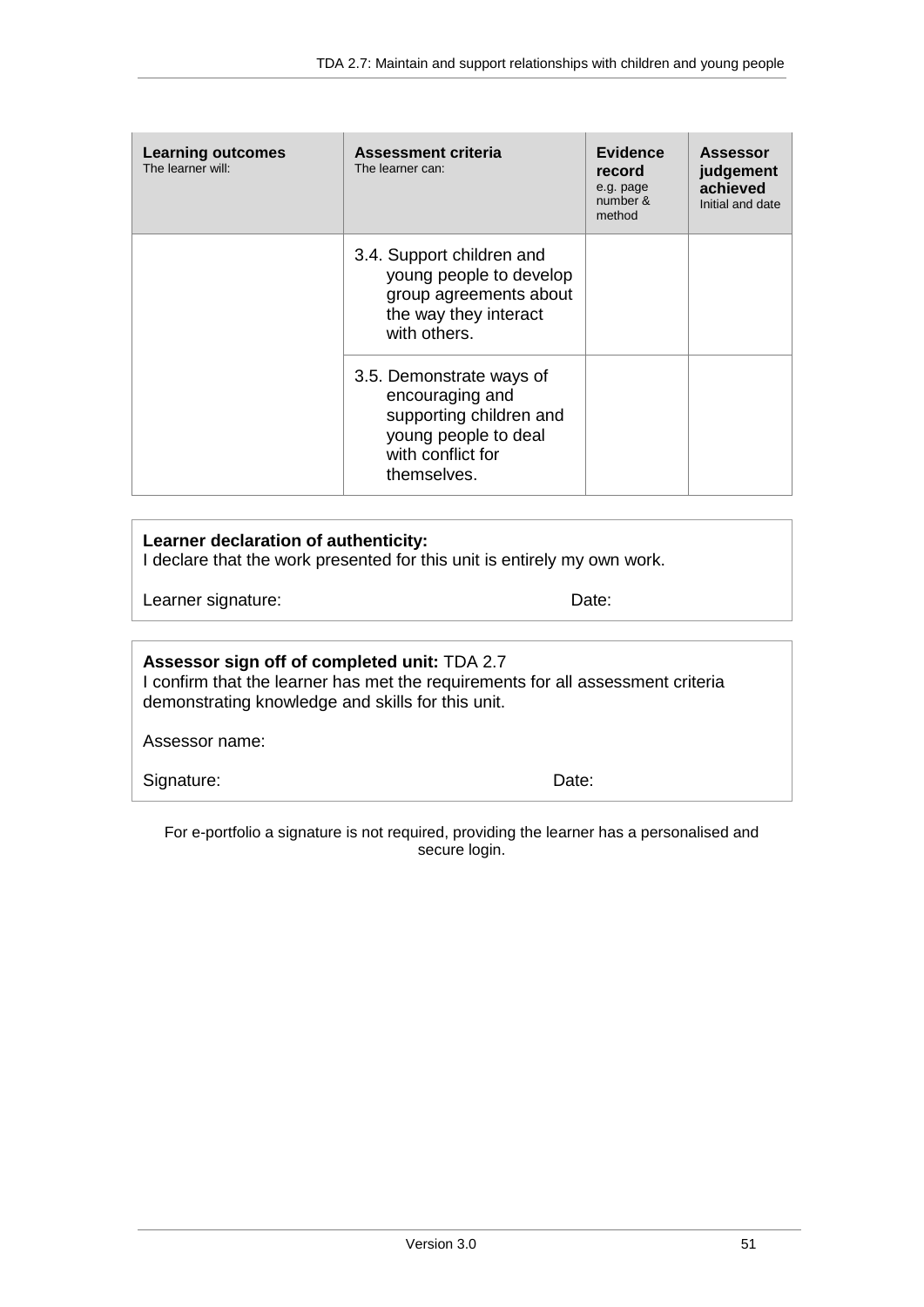| Guidance for developing assessment arrangements for the unit:     |                                                                                                                                                         |  |
|-------------------------------------------------------------------|---------------------------------------------------------------------------------------------------------------------------------------------------------|--|
| Additional unit assessment<br>requirements provided with the unit | This unit must be assessed in accordance<br>with the Teaching Agency (formerly TDA)<br>Assessment Principles.<br>All of the assessment criteria must be |  |
|                                                                   | assessed in the workplace.                                                                                                                              |  |
|                                                                   | Communicate:                                                                                                                                            |  |
|                                                                   | • verbally                                                                                                                                              |  |
|                                                                   | • non-verbally                                                                                                                                          |  |
|                                                                   | • informally                                                                                                                                            |  |
|                                                                   | • formally.                                                                                                                                             |  |
| Unit assessment guidance -<br>provided by us                      | Learning outcomes 1, 2 and 3 must be<br>assessed in Real Work Environments by a<br>vocationally competent assessor. Simulation<br>is not permitted.     |  |

 $\Gamma$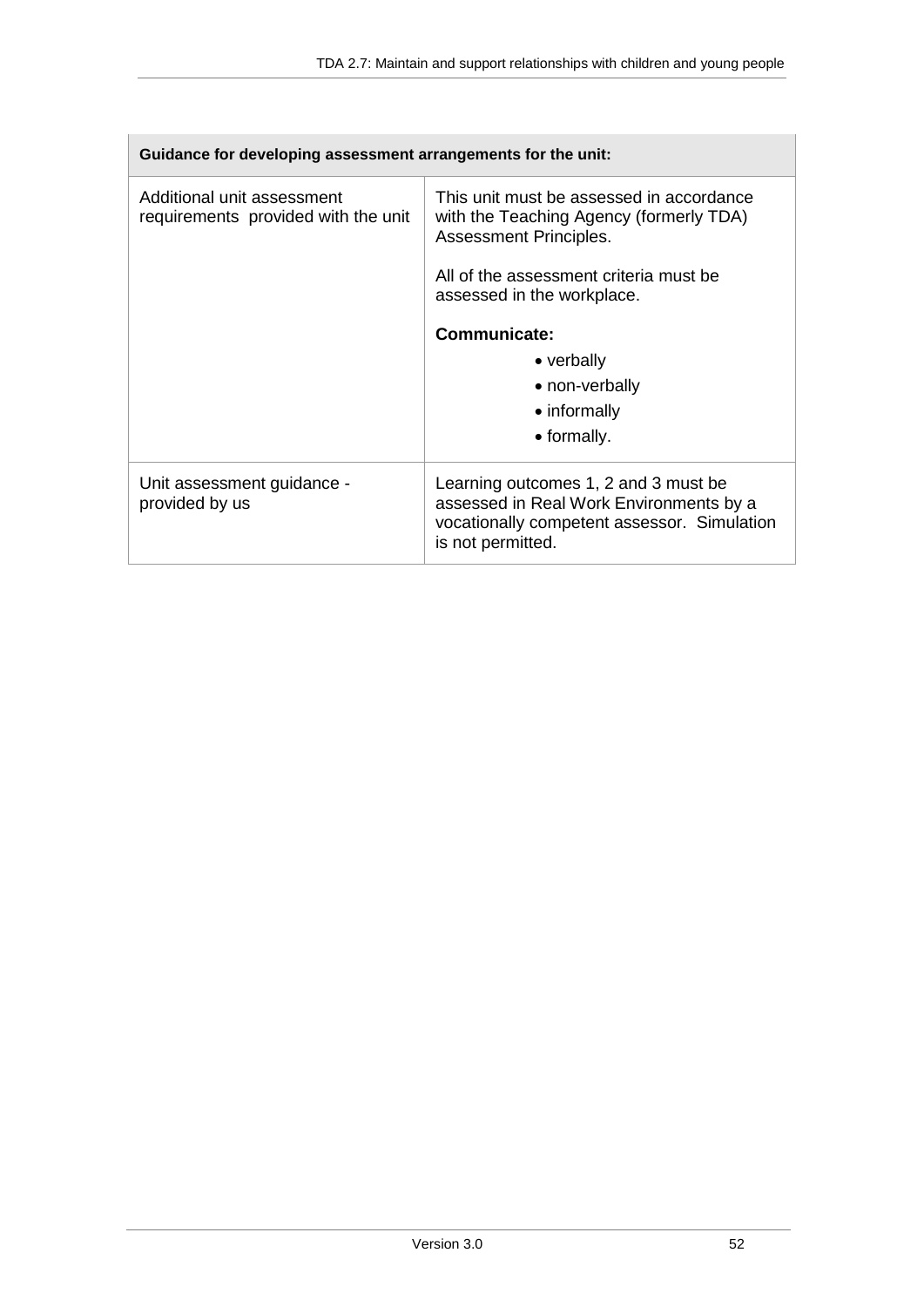## **Assessment task – TDA 2.7 Maintain and support relationships with children and young people**

This is a skills/competency unit only; therefore, assessment by a task is not applicable.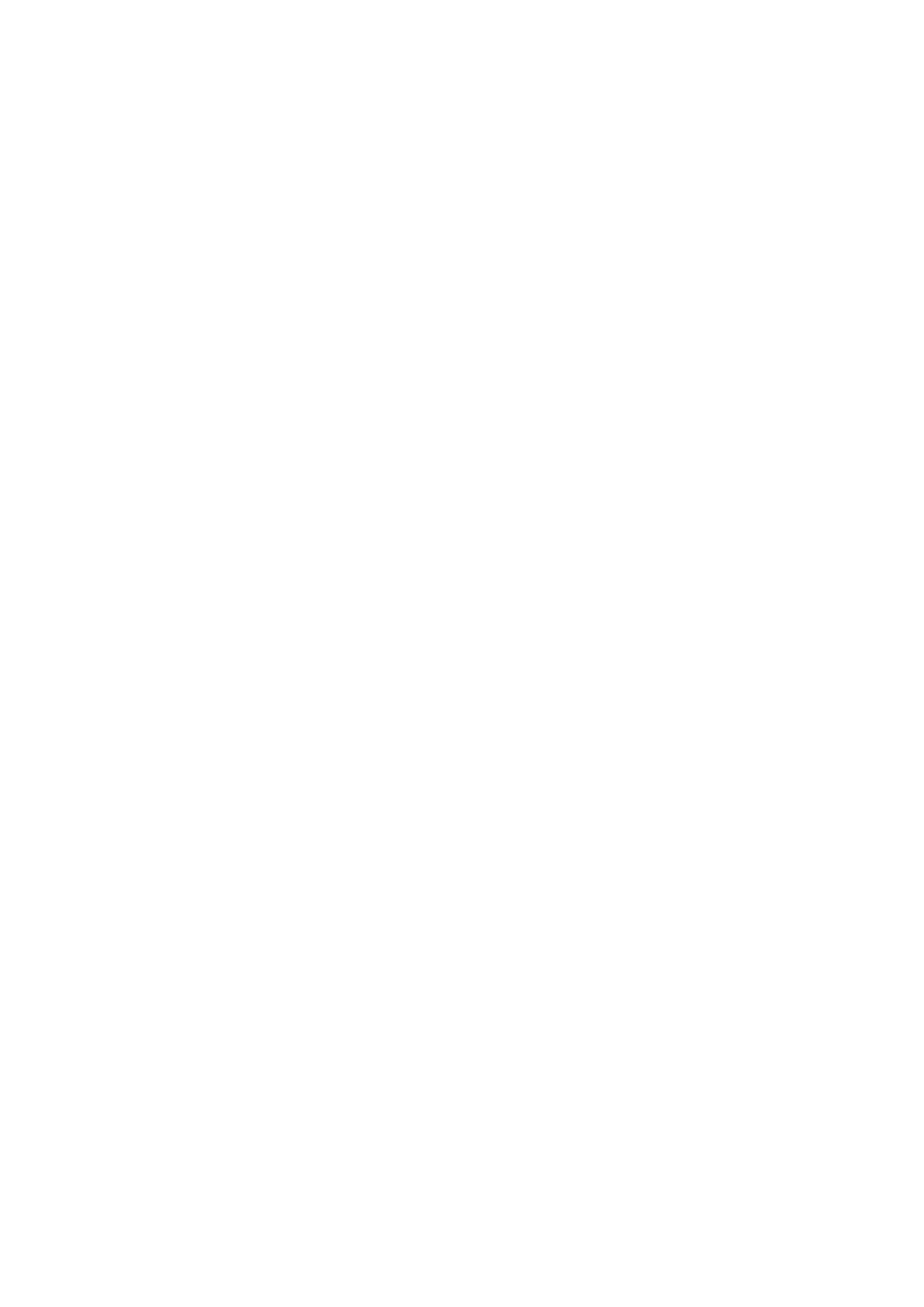## <span id="page-54-0"></span>TDA 2.9: Support children and young people's positive behaviour

| T/601/7407 | Level                  | 2                                                                                                                                                                                                                                                                                                                                                                                          |
|------------|------------------------|--------------------------------------------------------------------------------------------------------------------------------------------------------------------------------------------------------------------------------------------------------------------------------------------------------------------------------------------------------------------------------------------|
| 2          | <b>Guided Learning</b> | 15                                                                                                                                                                                                                                                                                                                                                                                         |
|            |                        |                                                                                                                                                                                                                                                                                                                                                                                            |
|            |                        |                                                                                                                                                                                                                                                                                                                                                                                            |
|            |                        | This unit provides the knowledge, understanding and skills<br>required to support children and young people's positive<br>behaviour. It requires demonstration of competence in supporting<br>positive behaviour and responding to inappropriate behaviour.<br>This unit is equivalent to T/601/4541 Contribute to the support of<br>children's positive behaviour in early years settings |

| Learner name: | Centre no: |
|---------------|------------|
| PIN:          | ULN:       |

| <b>Learning outcomes</b><br>The learner will:                                                                                   | <b>Assessment criteria</b><br>The learner can:                                                                                                                                                                                                    | <b>Evidence</b><br>record<br>e.g. page<br>number &<br>method | <b>Assessor</b><br>judgement<br>achieved<br>Initial and date |
|---------------------------------------------------------------------------------------------------------------------------------|---------------------------------------------------------------------------------------------------------------------------------------------------------------------------------------------------------------------------------------------------|--------------------------------------------------------------|--------------------------------------------------------------|
|                                                                                                                                 | Learning outcomes 2 and 3 must be assessed in Real Work Environments by<br>a vocationally competent assessor. Simulation is not permitted.                                                                                                        |                                                              |                                                              |
| 1. Know the policies and<br>procedures of the<br>setting for promoting<br>children and young<br>people's positive<br>behaviour. | 1.1. Describe the <b>policies</b><br>and procedures of the<br>setting relevant to<br>promoting children and<br>young people's positive<br>behaviour.                                                                                              |                                                              |                                                              |
|                                                                                                                                 | 1.2. Describe with examples<br>the importance of all<br>staff consistently and<br>fairly applying<br>boundaries and rules for<br>children and young<br>people's behaviour in<br>accordance with the<br>policies and procedures<br>of the setting. |                                                              |                                                              |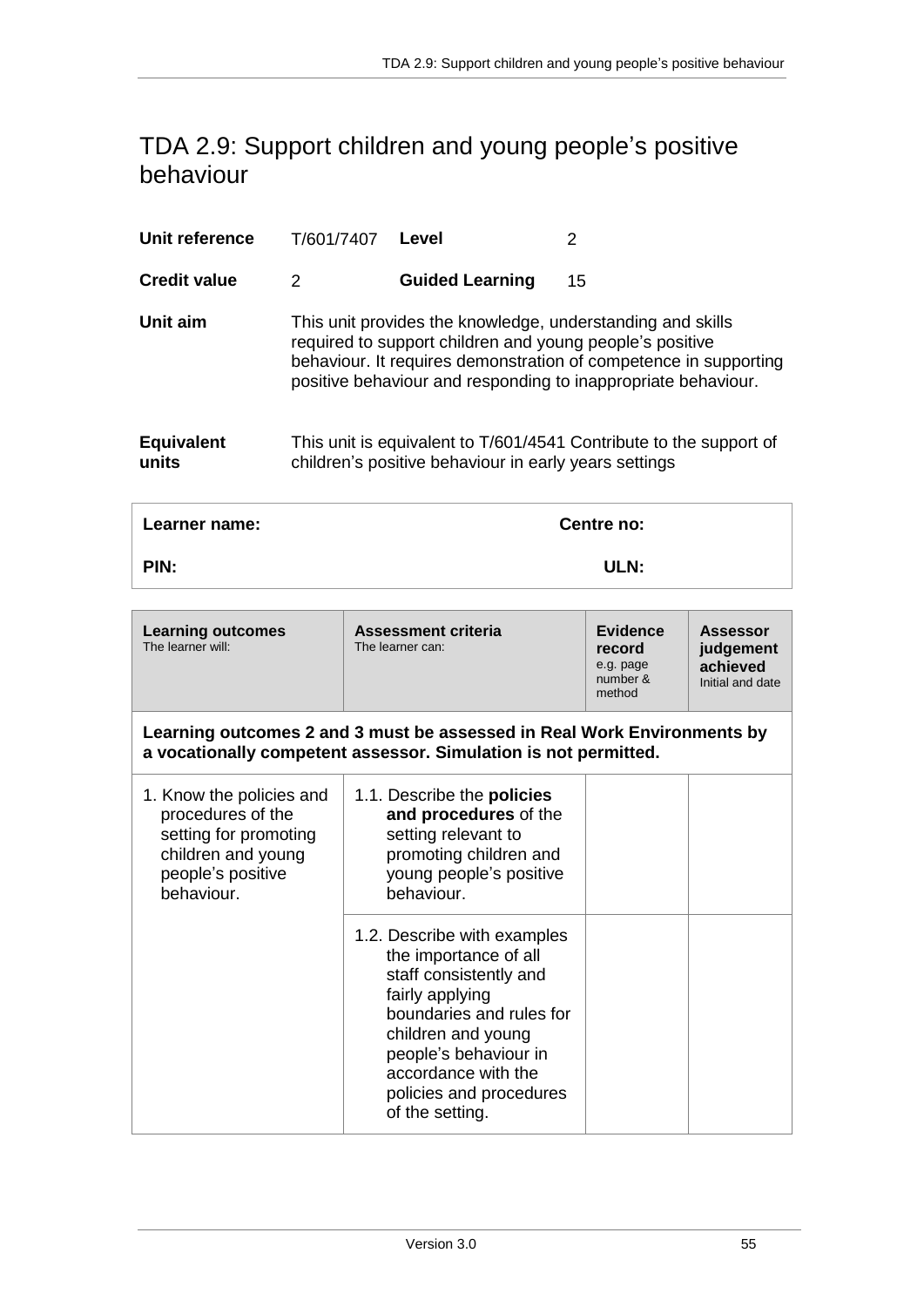| <b>Learning outcomes</b><br>The learner will:           | <b>Assessment criteria</b><br>The learner can:                                                                                                       | <b>Evidence</b><br>record<br>e.g. page<br>number &<br>method | <b>Assessor</b><br>judgement<br>achieved<br>Initial and date |
|---------------------------------------------------------|------------------------------------------------------------------------------------------------------------------------------------------------------|--------------------------------------------------------------|--------------------------------------------------------------|
| 2. Be able to support<br>positive behaviour.            | 2.1. Describe the benefits of<br>encouraging and<br>rewarding positive<br>behaviour.                                                                 |                                                              |                                                              |
|                                                         | 2.2. Apply skills and<br>techniques for<br>supporting and<br>encouraging children<br>and young people's<br>positive behaviour.                       |                                                              |                                                              |
|                                                         | 2.3. Demonstrate realistic,<br>consistent and<br>supportive responses to<br>children and young<br>people's behaviour.                                |                                                              |                                                              |
|                                                         | 2.4. Provide an effective role<br>model for the standards<br>of behaviour expected of<br>children, young people<br>and adults within the<br>setting. |                                                              |                                                              |
| 3. Be able to respond to<br>inappropriate<br>behaviour. | 3.1. Select and apply agreed<br>strategies for dealing<br>with inappropriate<br>behaviour.                                                           |                                                              |                                                              |
|                                                         | 3.2. Describe the sorts of<br>behaviour problems that<br>should be referred to<br>others and to whom<br>these should be<br>referred.                 |                                                              |                                                              |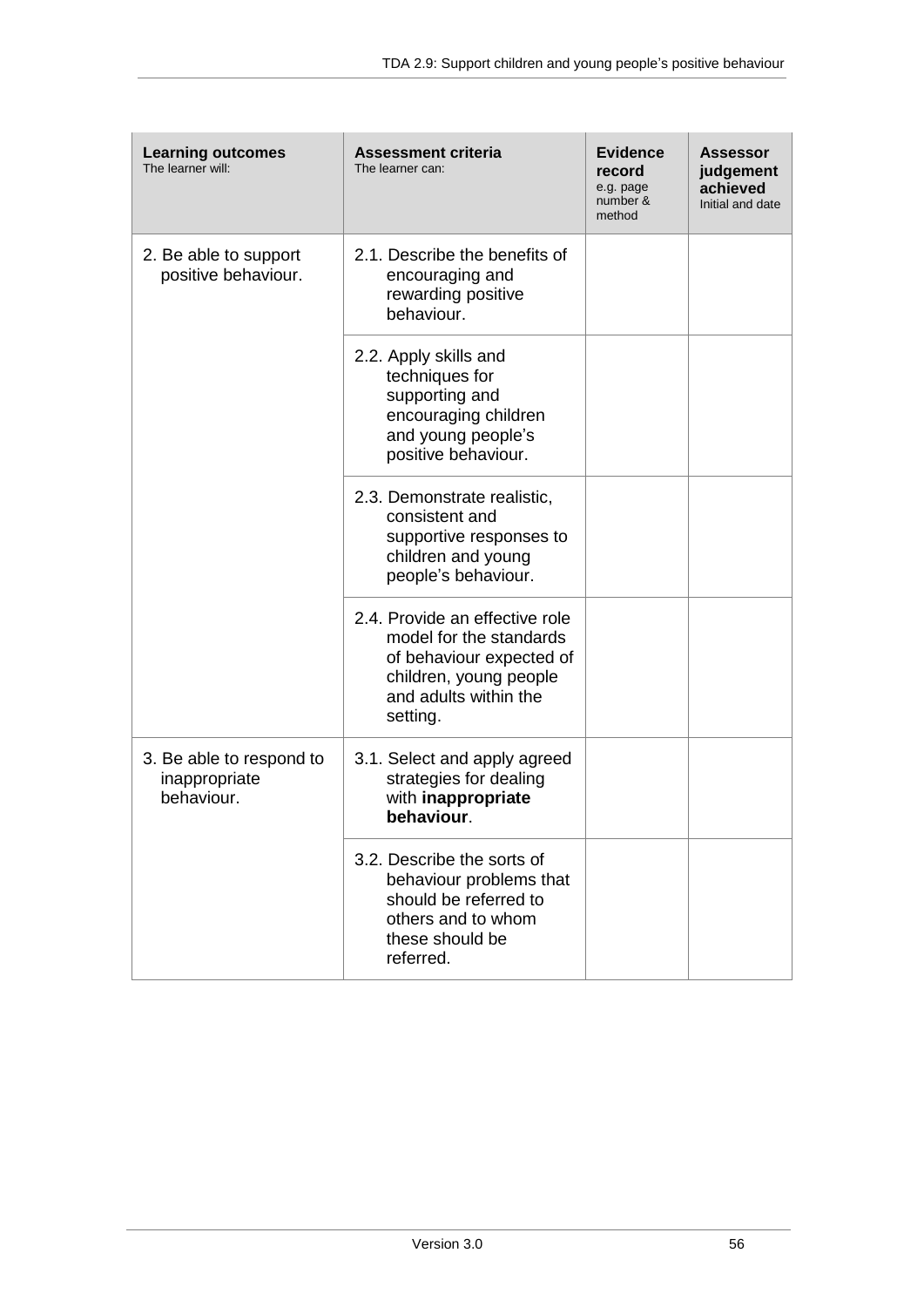| Learner declaration of authenticity:<br>I declare that the work presented for this unit is entirely my own work.                                                                     |                                                                                                                                                                                                                                                   |  |
|--------------------------------------------------------------------------------------------------------------------------------------------------------------------------------------|---------------------------------------------------------------------------------------------------------------------------------------------------------------------------------------------------------------------------------------------------|--|
| Learner signature:                                                                                                                                                                   | Date:                                                                                                                                                                                                                                             |  |
| Assessor sign off of completed unit: TDA 2.9<br>I confirm that the learner has met the requirements for all assessment criteria<br>demonstrating knowledge and skills for this unit. |                                                                                                                                                                                                                                                   |  |
| Assessor name:                                                                                                                                                                       |                                                                                                                                                                                                                                                   |  |
| Signature:                                                                                                                                                                           | Date:                                                                                                                                                                                                                                             |  |
| For e-portfolio a signature is not required, providing the learner has a personalised and<br>secure login.                                                                           |                                                                                                                                                                                                                                                   |  |
| Guidance for developing assessment arrangements for the unit:                                                                                                                        |                                                                                                                                                                                                                                                   |  |
| Additional unit assessment<br>requirements provided with the unit                                                                                                                    | This unit must be assessed in accordance<br>with the Teaching Agency (formerly TDA)<br>Assessment Principles.                                                                                                                                     |  |
|                                                                                                                                                                                      | Assessment criteria 2.2, 2.3, 2.4 and 3.1 must<br>be assessed in the workplace.                                                                                                                                                                   |  |
|                                                                                                                                                                                      | Policies and procedures of the setting<br>relevant to promoting positive behaviour e.g.:<br>• behaviour policy                                                                                                                                    |  |
|                                                                                                                                                                                      | • code of conduct                                                                                                                                                                                                                                 |  |
|                                                                                                                                                                                      | • rewards and sanctions                                                                                                                                                                                                                           |  |
|                                                                                                                                                                                      | • dealing with conflict and inappropriate<br>behaviour                                                                                                                                                                                            |  |
|                                                                                                                                                                                      | • anti-bullying                                                                                                                                                                                                                                   |  |
|                                                                                                                                                                                      | • attendance.                                                                                                                                                                                                                                     |  |
|                                                                                                                                                                                      | Inappropriate behaviour is behaviour which<br>conflicts with the accepted values and beliefs<br>of the setting and society. Inappropriate<br>behaviour may be demonstrated through<br>speech, writing, non-verbal behaviour or<br>physical abuse. |  |
| Unit assessment guidance -<br>provided by us                                                                                                                                         | Learning outcomes 2 and 3 must be<br>assessed in Real Work Environments by a<br>qualified vocationally competent assessor.<br>Simulation is not permitted.                                                                                        |  |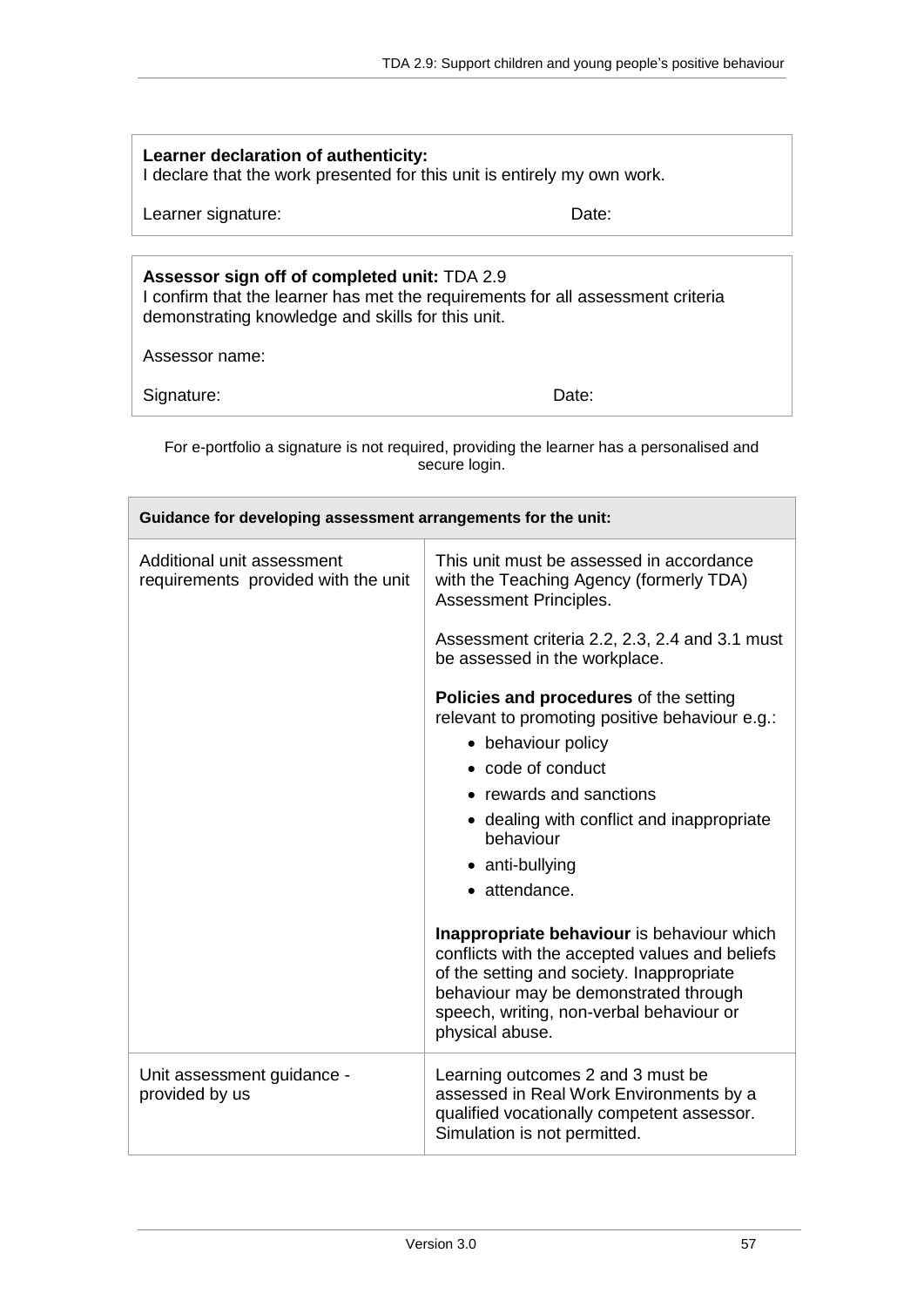## **Assessment task – TDA 2.9 Support children and young people's positive behaviour**

**Task** links to learning outcome 1, assessment criteria 1.1 and 1.2.

Implementing the setting's policies and procedures which promote children and young people's positive behaviour is an important part of your job role. As a worker who has just moved into a new setting you have been asked to:

 describe the **policies and procedures** of the setting relevant to promoting children and young people's positive behaviour

 describe with examples the importance of all staff consistently and fairly applying boundaries and rules for children and young people's behaviour in accordance with the policies and procedures of the setting.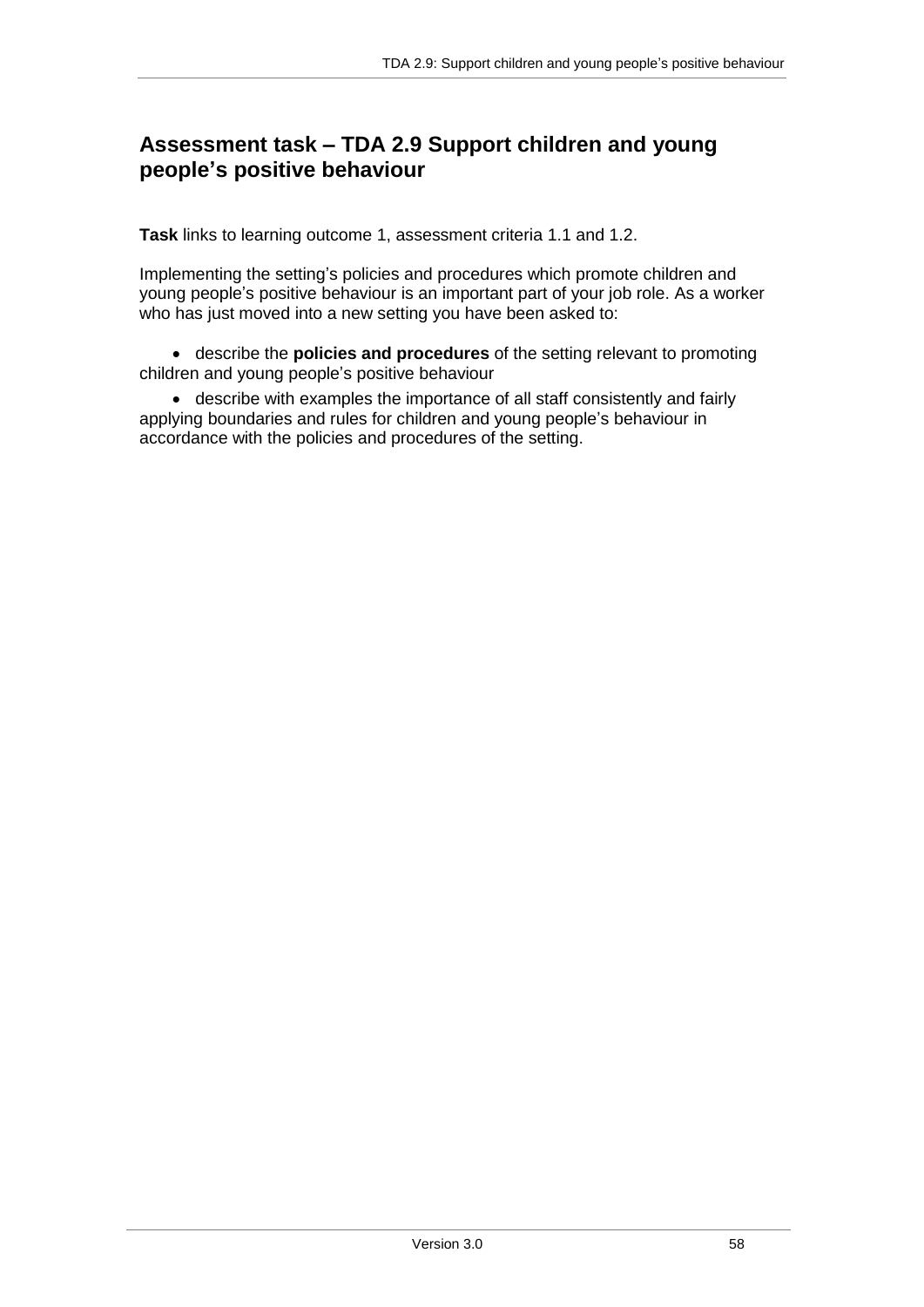# <span id="page-58-0"></span>CCLD MU 2.2: Contribute to the support of child and young person development

| Aarner name:        |                                                                                                                                                                                                                                                                          |                        | Centre no: |
|---------------------|--------------------------------------------------------------------------------------------------------------------------------------------------------------------------------------------------------------------------------------------------------------------------|------------------------|------------|
| Unit aim            | The aim of this unit is for the learner to apply their knowledge and<br>understanding in order to support child and young person<br>development. The unit also includes support to children and young<br>people experiencing transitions and positive behaviour support. |                        |            |
| <b>Credit value</b> | З                                                                                                                                                                                                                                                                        | <b>Guided Learning</b> | 25         |
| Unit reference      | Y/601/3236                                                                                                                                                                                                                                                               | Level                  |            |

| Leaniel Hallie.                                                                                            | venue nv.                                                                                                                                                  |                                                              |                                                              |
|------------------------------------------------------------------------------------------------------------|------------------------------------------------------------------------------------------------------------------------------------------------------------|--------------------------------------------------------------|--------------------------------------------------------------|
| PIN:                                                                                                       | ULN:                                                                                                                                                       |                                                              |                                                              |
| <b>Learning outcomes</b><br>The learner will:                                                              | Assessment criteria<br>The learner can:                                                                                                                    | <b>Evidence</b><br>record<br>e.g. page<br>number &<br>method | <b>Assessor</b><br>judgement<br>achieved<br>Initial and date |
|                                                                                                            | Learning outcomes 1, 2, 4 and 5 must be assessed in Real Work Environments<br>by a qualified vocationally competent assessor. Simulation is not permitted. |                                                              |                                                              |
| 1. Be able to contribute<br>to assessments of the<br>development needs of<br>children and young<br>people. | 1.1. Observe and record<br>aspects of the<br>development of a child<br>or young person.                                                                    |                                                              |                                                              |
|                                                                                                            | 1.2. Identify different<br>observation methods<br>and know why they are<br>used.                                                                           |                                                              |                                                              |
|                                                                                                            | 1.3. Support assessments<br>of the development<br>needs of a child or<br>young person.                                                                     |                                                              |                                                              |
|                                                                                                            | 1.4. Suggest ways the<br>identified development<br>needs of a child or<br>young person can be<br>met in the work setting.                                  |                                                              |                                                              |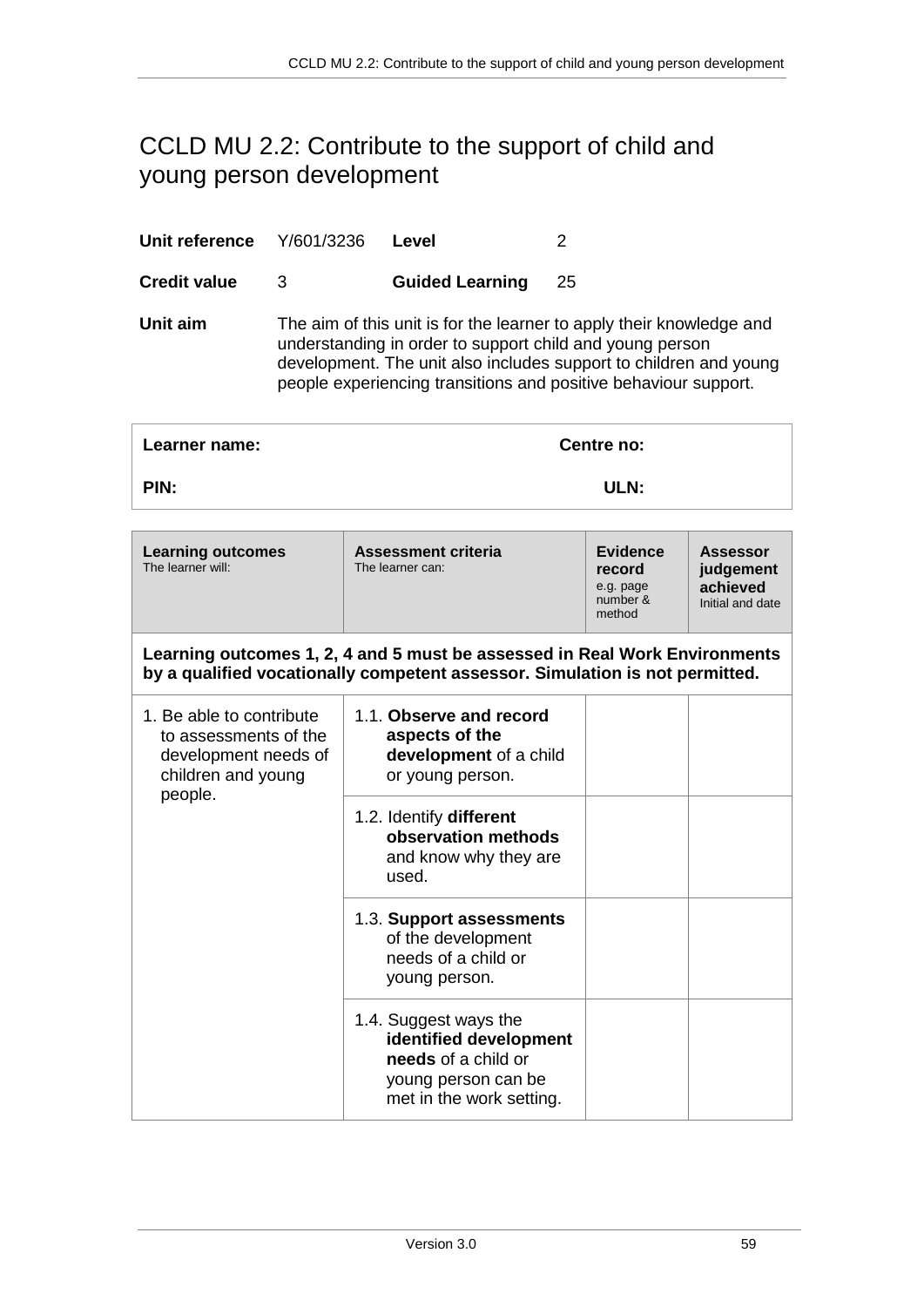| <b>Learning outcomes</b><br>The learner will:                                       | <b>Assessment criteria</b><br>The learner can:                                                                                       | <b>Evidence</b><br>record<br>e.g. page<br>number &<br>method | <b>Assessor</b><br>judgement<br>achieved<br>Initial and date |
|-------------------------------------------------------------------------------------|--------------------------------------------------------------------------------------------------------------------------------------|--------------------------------------------------------------|--------------------------------------------------------------|
| 2. Be able to support the<br>development of<br>children and young<br>people.        | 2.1. Carry out activities with<br>a child or young person<br>to support their holistic<br>development.                               |                                                              |                                                              |
|                                                                                     | 2.2. Record observations of<br>the child or young<br>person's participation in<br>the activities.                                    |                                                              |                                                              |
|                                                                                     | 2.3. Contribute to the<br>evaluation of the<br>activities meeting the<br>child or young person's<br>identified development<br>needs. |                                                              |                                                              |
| 3. Know how to support<br>children and young<br>people experiencing<br>transitions. | 3.1. Describe the different<br>transitions children and<br>young people may<br>experience.                                           |                                                              |                                                              |
|                                                                                     | 3.2. Explain how to give<br>adult support for each of<br>these transitions.                                                          |                                                              |                                                              |
| 4. Be able to support<br>children and young<br>people's positive<br>behaviour.      | 4.1. Explain how a work<br>setting can encourage<br>children and young<br>people's positive<br>behaviour.                            |                                                              |                                                              |
|                                                                                     | 4.2. Demonstrate how<br>children and young<br>people are encouraged<br>to engage in positive<br>behaviour.                           |                                                              |                                                              |
|                                                                                     | 4.3. Reflect on own role in<br>promoting positive<br>behaviour in children or<br>young people.                                       |                                                              |                                                              |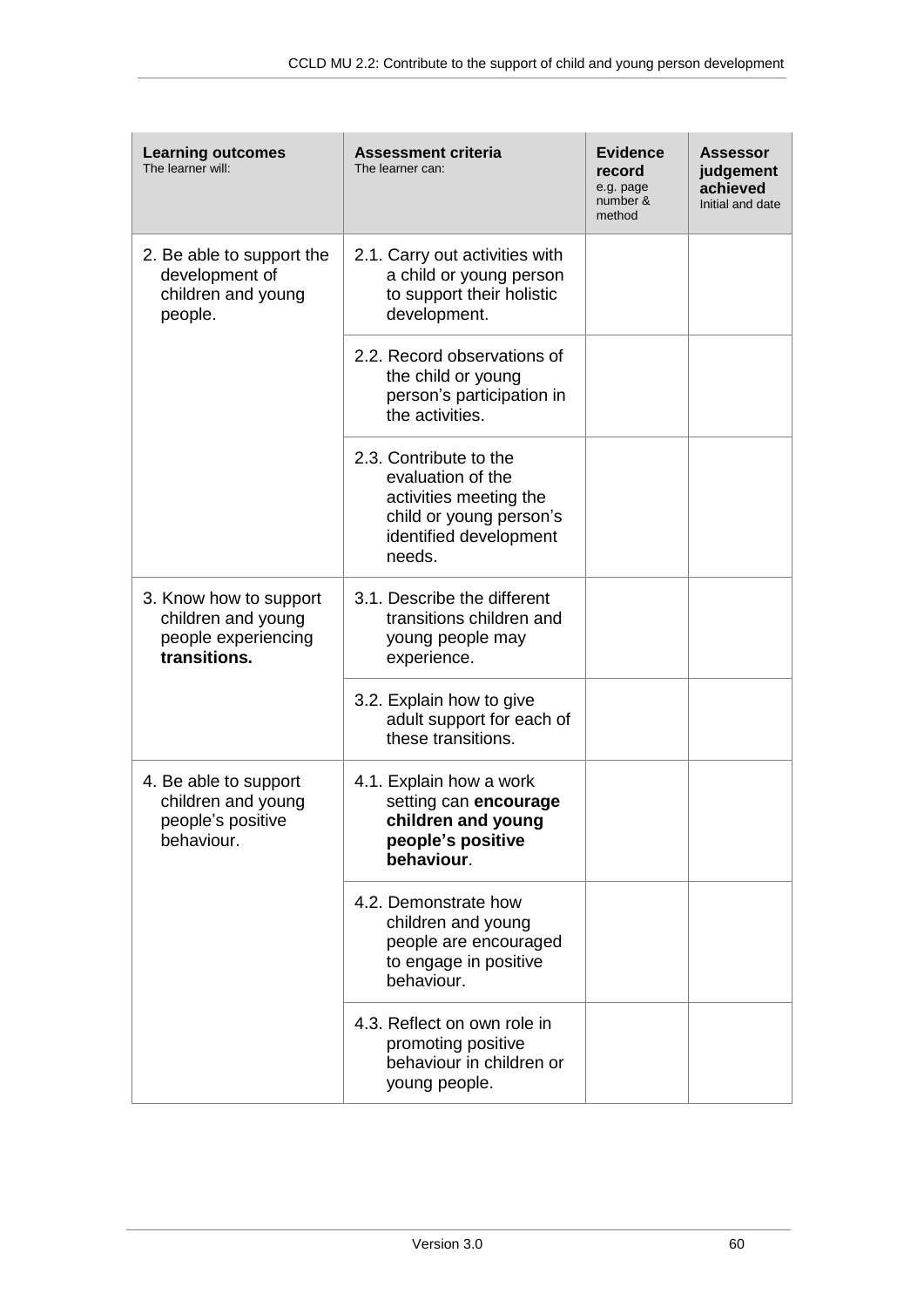| <b>Learning outcomes</b><br>The learner will:                                                                           | <b>Assessment criteria</b><br>The learner can:                                                                                     | <b>Evidence</b><br>record<br>e.g. page<br>number &<br>method | <b>Assessor</b><br>judgement<br>achieved<br>Initial and date |
|-------------------------------------------------------------------------------------------------------------------------|------------------------------------------------------------------------------------------------------------------------------------|--------------------------------------------------------------|--------------------------------------------------------------|
| 5. Be able to use<br>reflective practice to<br>improve own<br>contribution to child<br>and young person<br>development. | 5.1. Review effectiveness of<br>own contribution to the<br>assessment of the<br>developmental needs of<br>a child or young person. |                                                              |                                                              |
|                                                                                                                         | 5.2. Review effectiveness of<br>own role in supporting<br>the child or young<br>person's development.                              |                                                              |                                                              |
|                                                                                                                         | 5.3. Identify changes that<br>can be made to own<br>practice in supporting<br>child and young person<br>development.               |                                                              |                                                              |

#### **Learner declaration of authenticity:**

I declare that the work presented for this unit is entirely my own work.

Learner signature: Date:

#### **Assessor sign off of completed unit:** CCLDMU 2.2 I confirm that the learner has met the requirements for all assessment criteria demonstrating knowledge and skills for this unit.

Assessor name:

Signature: Date: Date: Date: Date: Date: Date: Date: Date: Date: Date: Date: Date: Date: Date: Date: Date: Date: Date: Date: Date:  $\sim$  Date: Date: Date: Date: Date: Date: Date: Date: Date: Date: Date: Date: Date: Date: Da

For e-portfolio a signature is not required, providing the learner has a personalised and secure login.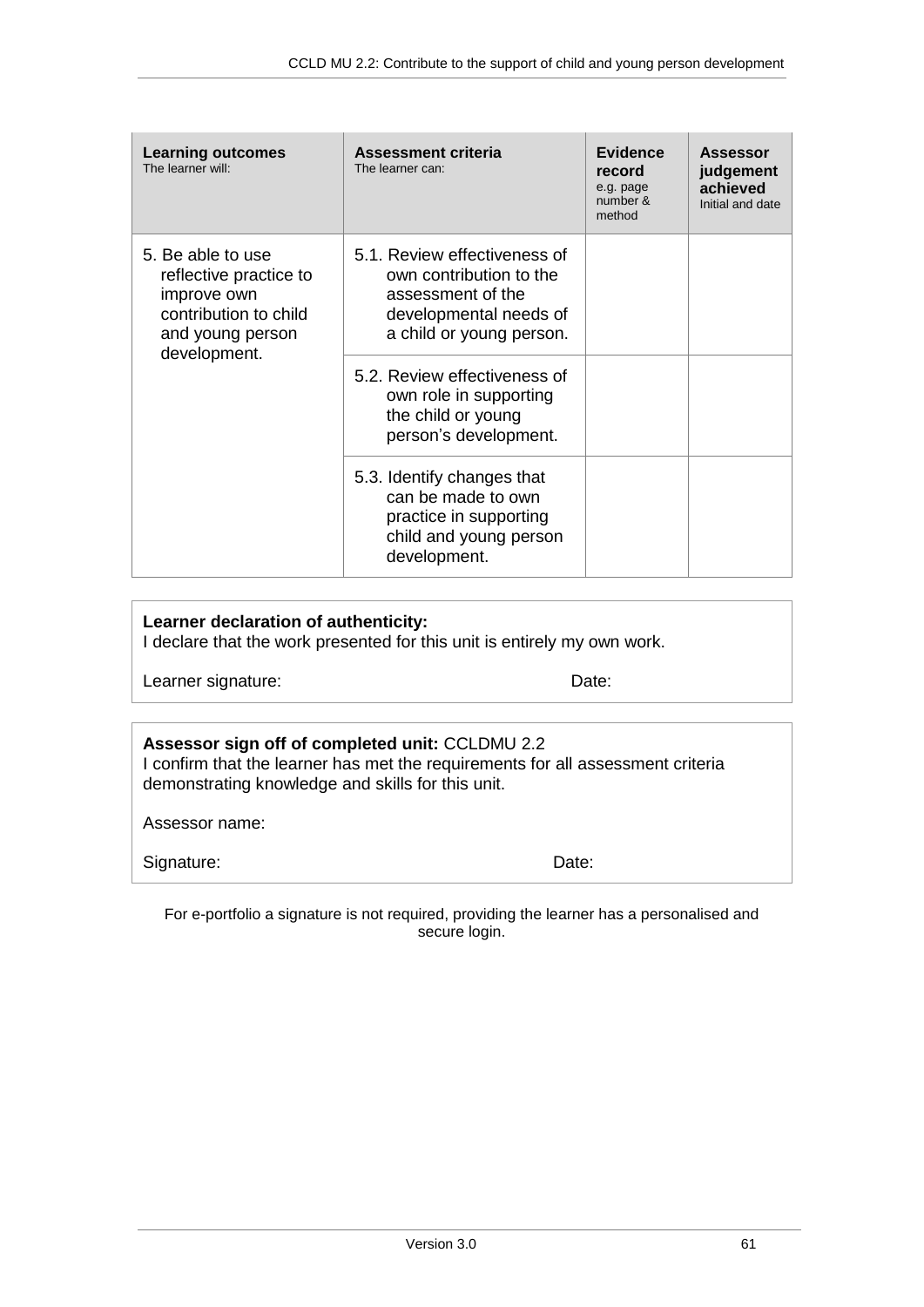| Guidance for developing assessment arrangements for the unit:                       |                                                                                                                                                                                                                                                                                                                                                                                                                                                                                                                                                                                                                                                                                                                                                                                                                                                                                                                                                                                                           |
|-------------------------------------------------------------------------------------|-----------------------------------------------------------------------------------------------------------------------------------------------------------------------------------------------------------------------------------------------------------------------------------------------------------------------------------------------------------------------------------------------------------------------------------------------------------------------------------------------------------------------------------------------------------------------------------------------------------------------------------------------------------------------------------------------------------------------------------------------------------------------------------------------------------------------------------------------------------------------------------------------------------------------------------------------------------------------------------------------------------|
| Guidance for developing unit<br>assessment arrangements -<br>provided with the unit | Observe and record aspects of the<br>development e.g.:<br>• physical<br>• communication<br>• intellectual/cognitive<br>• social, emotional and behavioural.<br>Different observation methods e.g.:<br>• running records<br>$\bullet$ diary<br>• anecdotal<br>• time sampling<br>• event recording<br>• checklist<br>• narrative<br>• group, solo and 1-2-1 interaction<br>• observation with or without adults.<br>Support assessments e.g.:<br>• take into account the work setting's<br>assessment framework/s<br>• confidentiality<br>• avoiding bias<br>• children's wishes, views and feelings<br>• information from parents, carers,<br>children and young people, other<br>professionals and colleagues.<br>Ways the identified development needs of<br>a child or young person can be met in the<br>work setting:<br>• meet individual needs (personalised)<br>• reflect children's interests and views<br>• through play for children in early years<br>• provide challenge<br>• flexible plans. |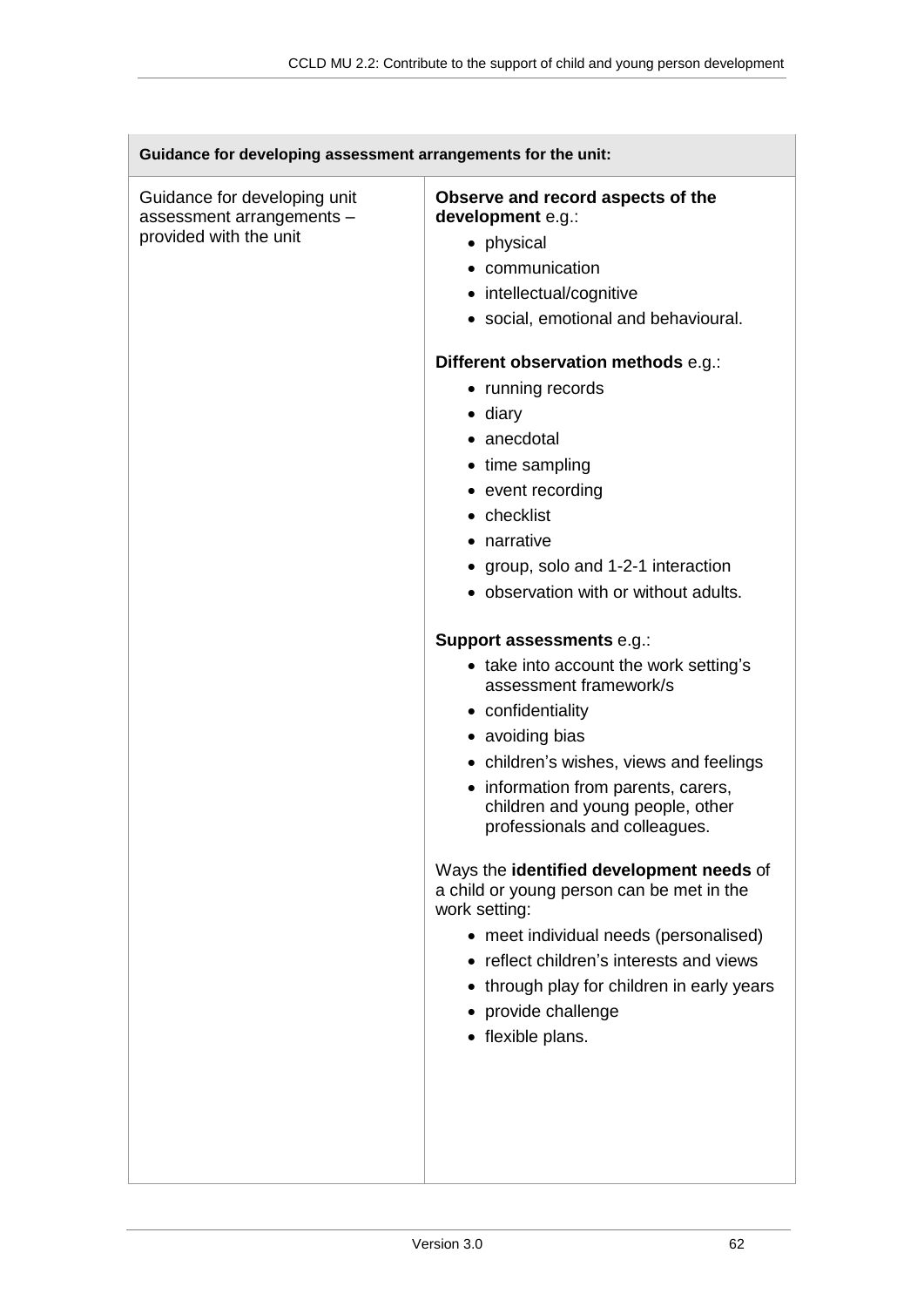$\Box$ 

| Guidance for developing assessment arrangements for the unit:     |                                                                                                                                                                                                                                                                                                                                                                                                                                                                                                                                                                                                                                                                                        |
|-------------------------------------------------------------------|----------------------------------------------------------------------------------------------------------------------------------------------------------------------------------------------------------------------------------------------------------------------------------------------------------------------------------------------------------------------------------------------------------------------------------------------------------------------------------------------------------------------------------------------------------------------------------------------------------------------------------------------------------------------------------------|
|                                                                   | Different types of transitions e.g.<br>• emotional, affected by personal<br>experience e.g. bereavement,<br>entering/leaving care<br>• physical e.g. moving to a new<br>educational establishment, a new<br>home/locality, from one activity to<br>another<br>• physiological e.g. puberty, long term<br>medical conditions<br>• intellectual e.g. moving from pre-school<br>to primary to post-primary<br>• smaller daily transitions<br>• between carers.                                                                                                                                                                                                                            |
|                                                                   | How a work setting can encourage children<br>and young people's positive behaviour<br>$e.g.$ :<br>• developing positive relationships<br>• listening to children and valuing their<br>opinions<br>• providing a stimulating and challenging<br>environment<br>• well planned experiences<br>• giving children choices<br>• meeting individual needs<br>• inclusive practice<br>• adult role model<br>clear boundaries<br>positive behaviour reinforced<br>(praise/rewards)<br>• encouraging children to resolve conflict<br>• looking for reasons for inappropriate<br>behaviour (through observations)<br>• following behaviour policy<br>• following plans for individual behaviour. |
| Additional unit assessment<br>requirements provided with the unit | Learning outcomes 1, 2, 4 and 5 must be<br>assessed in a Real Work Environment.<br>Please note that for assessment of practice,<br>the term 'children' or 'young people' can be<br>interpreted as one child or young person or<br>more than one.                                                                                                                                                                                                                                                                                                                                                                                                                                       |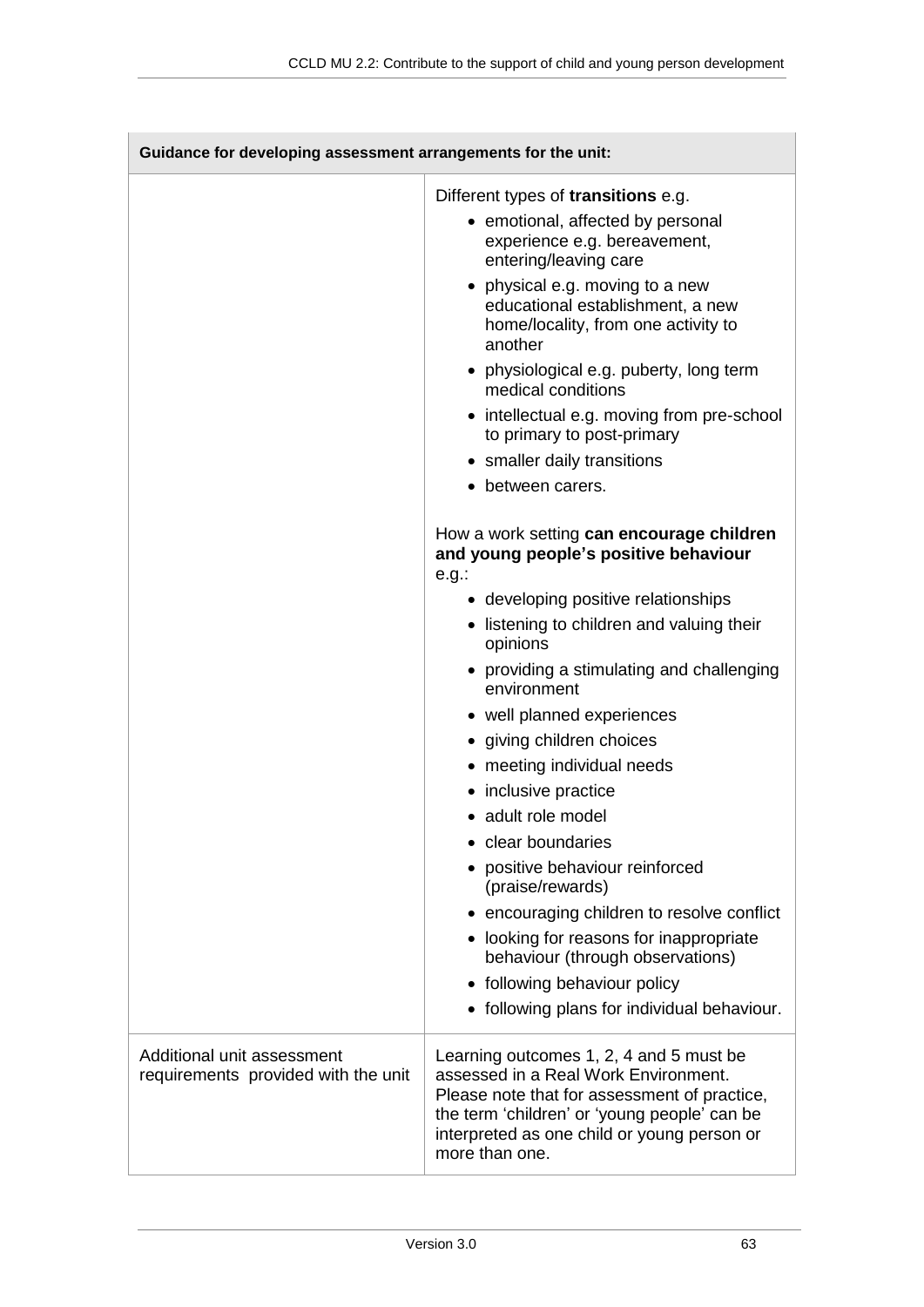| Guidance for developing assessment arrangements for the unit: |                                                                                                                                                                  |
|---------------------------------------------------------------|------------------------------------------------------------------------------------------------------------------------------------------------------------------|
| Unit assessment guidance-<br>provided by the sector           | Units need to be assessed in line with the<br>Skills for Care and Development Assessment<br>Principles.                                                          |
| Unit assessment guidance -<br>provided by us                  | Learning outcomes 1, 2, 4 and 5 must be<br>assessed in Real Work Environments by a<br>qualified vocationally competent assessor.<br>Simulation is not permitted. |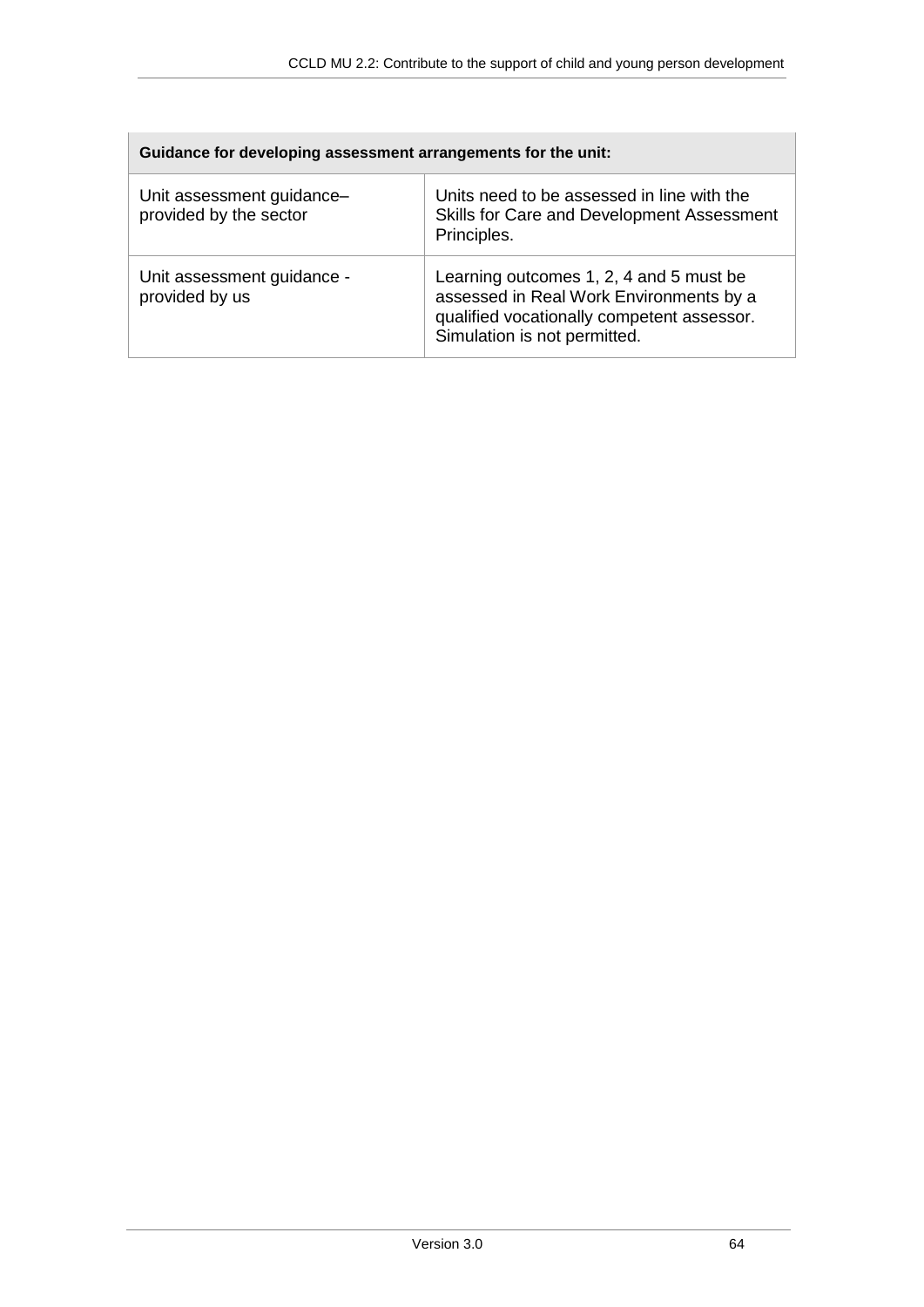## **Assessment task – CCLD MU 2.2 Contribute to the support of child and young person development**

**Task** links to learning outcome 3, assessment criteria 3.1 and 3.2.

Children and young people may experience different transitions during their lives and may need adult support at these times. As part of your induction you are asked to prepare information to share with your colleagues which includes:

• a description of the different transitions children and young people may experience

• an explanation of how to give adult support for each of these transitions.

NB: You may choose to use work products to support your work.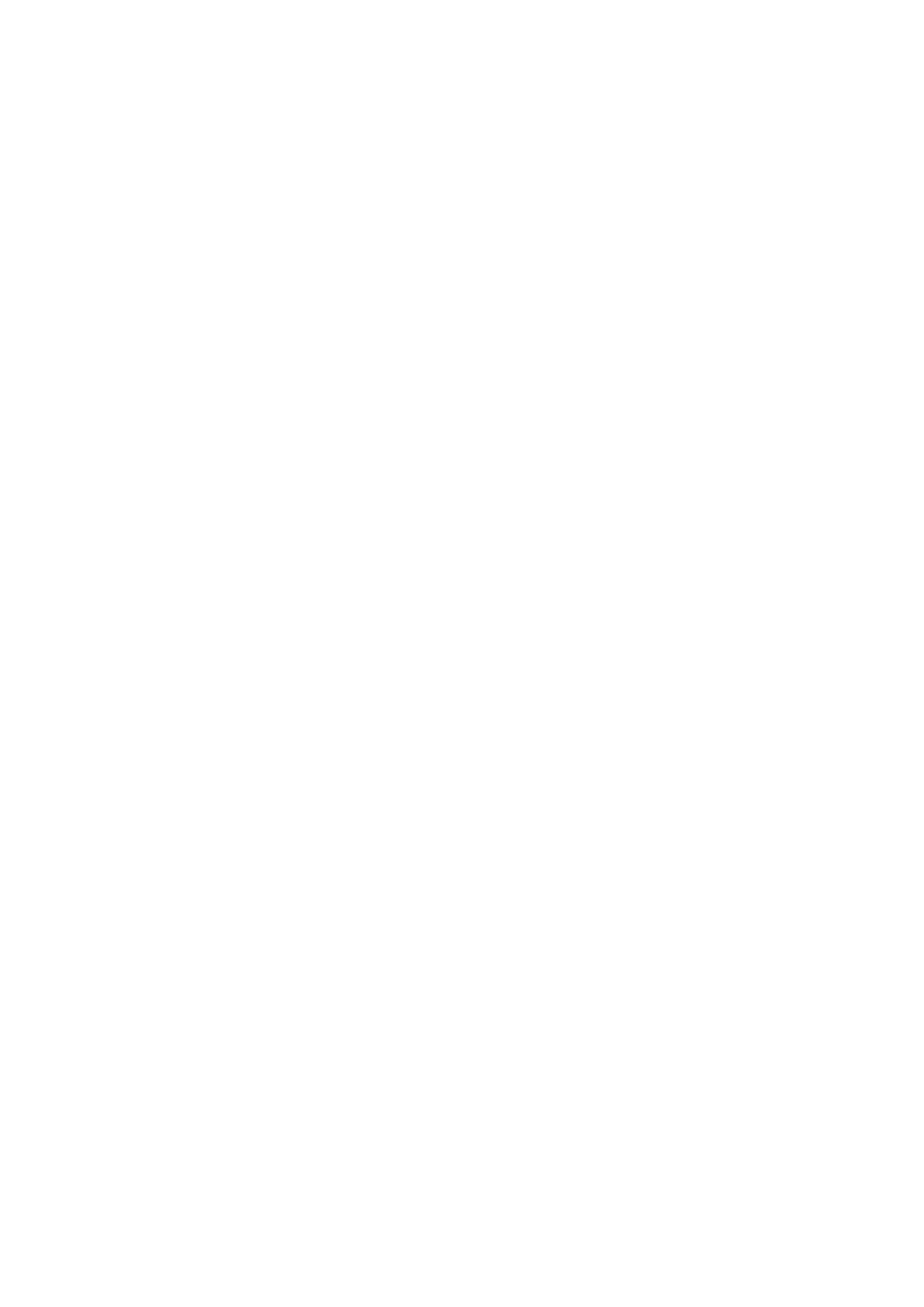## <span id="page-66-0"></span>MU 2.4: Contribute to children and young people's health and safety

| Unit reference      | J/601/3491                                                                                                                      | Level                  |     |
|---------------------|---------------------------------------------------------------------------------------------------------------------------------|------------------------|-----|
| <b>Credit value</b> | 3                                                                                                                               | <b>Guided Learning</b> | -26 |
| Unit aim            | To provide learners with the knowledge and skills to contribute to<br>supporting children and young people's health and safety. |                        |     |

| Learner name:                                                                                                                                           |                                         | Centre no:                                                   |                                                              |  |
|---------------------------------------------------------------------------------------------------------------------------------------------------------|-----------------------------------------|--------------------------------------------------------------|--------------------------------------------------------------|--|
| PIN:                                                                                                                                                    |                                         | ULN:                                                         |                                                              |  |
|                                                                                                                                                         |                                         |                                                              |                                                              |  |
| <b>Learning outcomes</b><br>The learner will:                                                                                                           | Assessment criteria<br>The learner can: | <b>Evidence</b><br>record<br>e.g. page<br>number &<br>method | <b>Assessor</b><br>judgement<br>achieved<br>Initial and date |  |
| Learning outcomes 2, 5 and 6 must be assessed in Real Work Environments<br>by a qualified vocationally competent assessor. Simulation is not permitted. |                                         |                                                              |                                                              |  |

| 1. Know the health and<br>safety policies and<br>procedures of the<br>work setting.                | 1.1. Outline the health and<br>safety policies and<br>procedures of the work<br>setting.                       |  |
|----------------------------------------------------------------------------------------------------|----------------------------------------------------------------------------------------------------------------|--|
|                                                                                                    | 1.2. Identify the lines of<br>responsibility and<br>reporting for health and<br>safety in the work<br>setting. |  |
|                                                                                                    | 1.3. Explain what risk<br>assessment is and how<br>this is managed in the<br>work setting.                     |  |
| 2. Be able to recognise<br>risks and hazards in<br>the work setting and<br>during off site visits. | 2.1. Explain why a safe but<br>challenging environment<br>is important for children<br>and young people.       |  |
|                                                                                                    | 2.2. Identify the differences<br>between risk and<br>hazard.                                                   |  |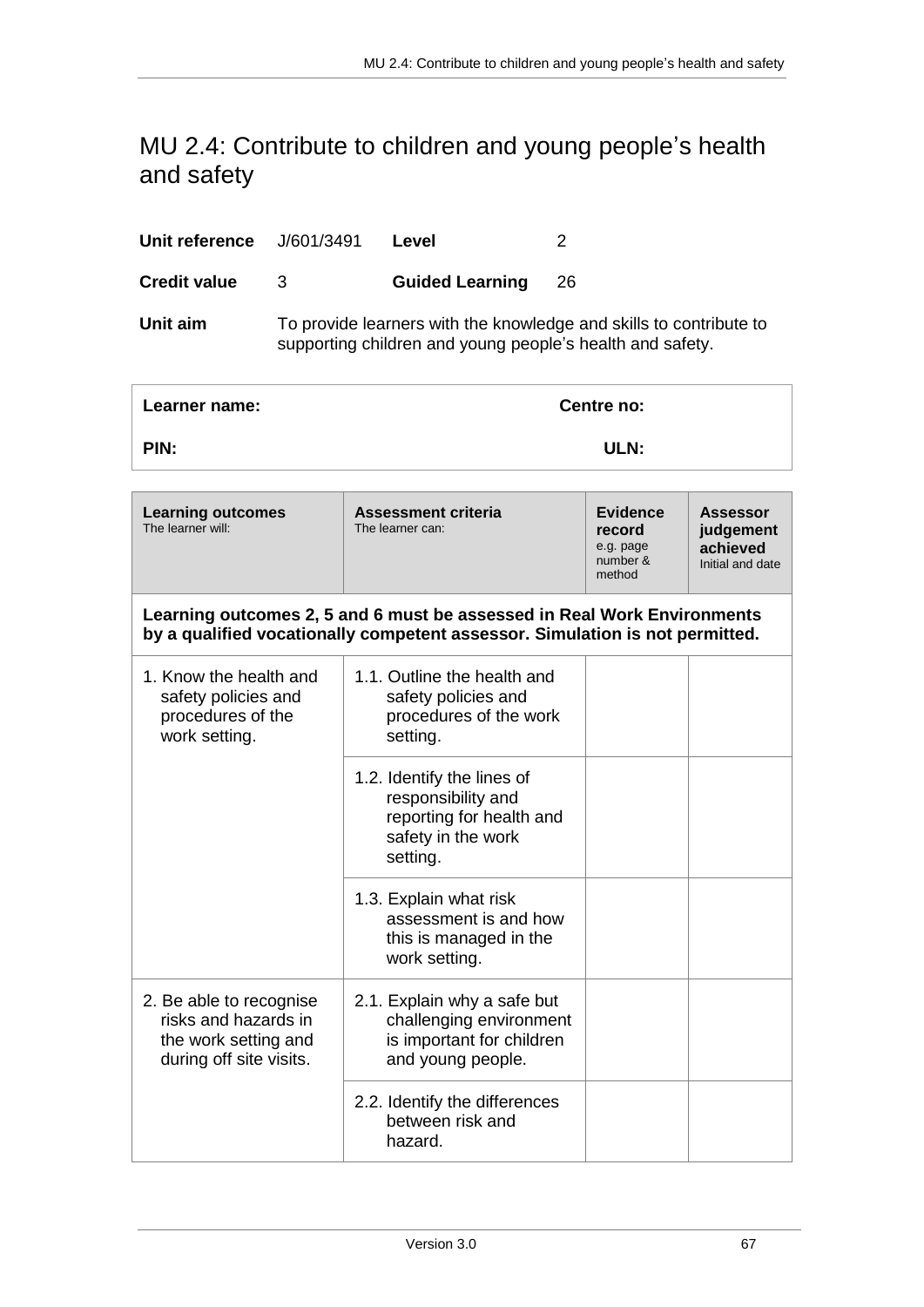| <b>Learning outcomes</b><br>The learner will:                                                | <b>Assessment criteria</b><br>The learner can:                                                                                     | <b>Evidence</b><br>record<br>e.g. page<br>number &<br>method | <b>Assessor</b><br>judgement<br>achieved<br>Initial and date |
|----------------------------------------------------------------------------------------------|------------------------------------------------------------------------------------------------------------------------------------|--------------------------------------------------------------|--------------------------------------------------------------|
|                                                                                              | 2.3. Identify potential<br>hazards to the health,<br>safety and security of<br>children or young people<br>in the work setting.    |                                                              |                                                              |
|                                                                                              | 2.4. Contribute to health and<br>safety risk assessment<br>in areas of the work<br>setting and for off site<br>visits.             |                                                              |                                                              |
| 3. Know what to do in<br>the event of a<br>non-<br>medical incident or<br>emergency.         | 3.1. Identify non-medical<br>incidents and<br>emergencies that may<br>occur in the work<br>setting.                                |                                                              |                                                              |
|                                                                                              | 3.2. Outline the actions to<br>take in response to the<br>following situations:                                                    |                                                              |                                                              |
|                                                                                              | $\bullet$ fires<br>• security incidents<br>• emergency incidents.                                                                  |                                                              |                                                              |
| 4. Know what to do in<br>the event of a child or<br>young person<br>becoming ill or injured. | 4.1. Identify the signs and<br>symptoms which may<br>indicate that a child or<br>young person is injured<br>or unwell.             |                                                              |                                                              |
|                                                                                              | 4.2. Identify circumstances<br>when children or young<br>people may need urgent<br>medical attention.                              |                                                              |                                                              |
|                                                                                              | 4.3. Outline own role and<br>responsibilities in the<br>event of a child or young<br>person requiring urgent<br>medical attention. |                                                              |                                                              |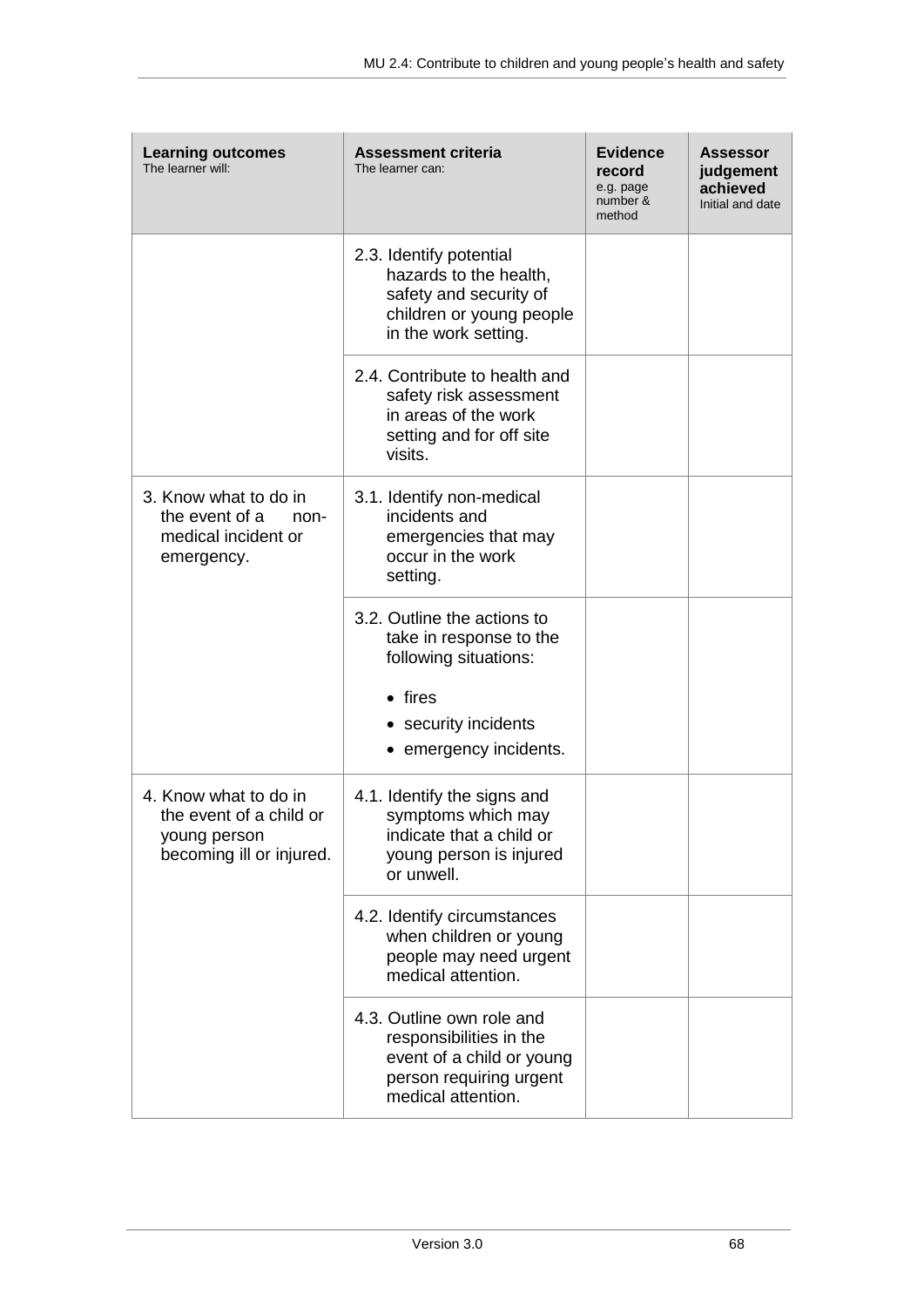| <b>Learning outcomes</b><br>The learner will:                                                                     | <b>Assessment criteria</b><br>The learner can:                                                                                  | <b>Evidence</b><br>record<br>e.g. page<br>number &<br>method | Assessor<br>judgement<br>achieved<br>Initial and date |
|-------------------------------------------------------------------------------------------------------------------|---------------------------------------------------------------------------------------------------------------------------------|--------------------------------------------------------------|-------------------------------------------------------|
| 5. Be able to follow the<br>work setting<br>procedures for<br>reporting and<br>recording accidents,<br>incidents, | 5.1. Describe the reporting<br>procedures for<br>accidents, incidents,<br>emergencies and<br>illnesses.                         |                                                              |                                                       |
| emergencies and<br>illnesses.                                                                                     | 5.2. Complete work place<br>documentation for<br>recording accidents,<br>incidents, emergencies<br>and illnesses.               |                                                              |                                                       |
| 6. Be able to follow<br>infection control<br>procedures.                                                          | 6.1. Outline procedures for<br>infection control in own<br>work setting.                                                        |                                                              |                                                       |
|                                                                                                                   | 6.2. Describe personal<br>protective clothing that<br>is used to prevent<br>spread of infection.                                |                                                              |                                                       |
|                                                                                                                   | 6.3. Demonstrate use of<br>personal protective<br>clothing to avoid spread<br>of infection.                                     |                                                              |                                                       |
|                                                                                                                   | 6.4. Demonstrate how to<br>wash and dry hands to<br>avoid the spread of<br>infection.                                           |                                                              |                                                       |
|                                                                                                                   | 6.5. Demonstrate safe<br>disposal of waste to<br>avoid the spread of<br>infection.                                              |                                                              |                                                       |
| 7. Know the work<br>setting's procedures<br>for receiving, storing<br>and administering<br>medicines.             | 7.1. Identify the procedures<br>of the work setting<br>governing the receipt,<br>storage and<br>administration of<br>medicines. |                                                              |                                                       |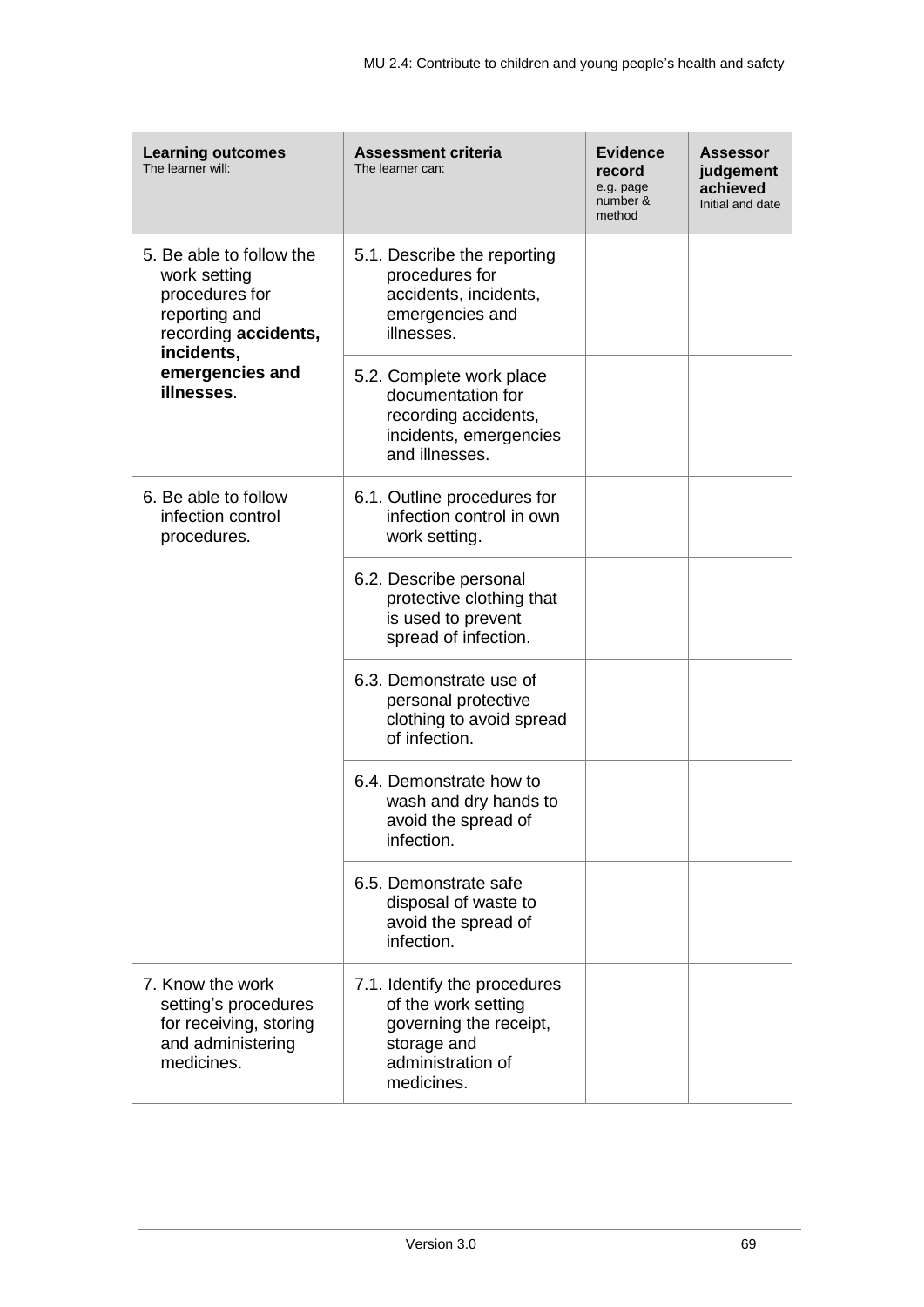| <b>Learning outcomes</b><br>The learner will: | Assessment criteria<br>The learner can:                                                                                   | <b>Evidence</b><br>record<br>e.g. page<br>number &<br>method | <b>Assessor</b><br>judgement<br>achieved<br>Initial and date |
|-----------------------------------------------|---------------------------------------------------------------------------------------------------------------------------|--------------------------------------------------------------|--------------------------------------------------------------|
|                                               | 7.2. Explain how the<br>procedures of the work<br>setting protect both<br>children and young<br>people and practitioners. |                                                              |                                                              |

| Learner declaration of authenticity: |  |
|--------------------------------------|--|
|--------------------------------------|--|

I declare that the work presented for this unit is entirely my own work.

Signature: Date: Date:

Learner signature: Date:

| Assessor sign off of completed unit: MU 2.4<br>I confirm that the learner has met the requirements for all assessment criteria<br>demonstrating knowledge and skills for this unit. |  |
|-------------------------------------------------------------------------------------------------------------------------------------------------------------------------------------|--|
| Assessor name:                                                                                                                                                                      |  |

For e-portfolio a signature is not required, providing the learner has a personalised and secure login.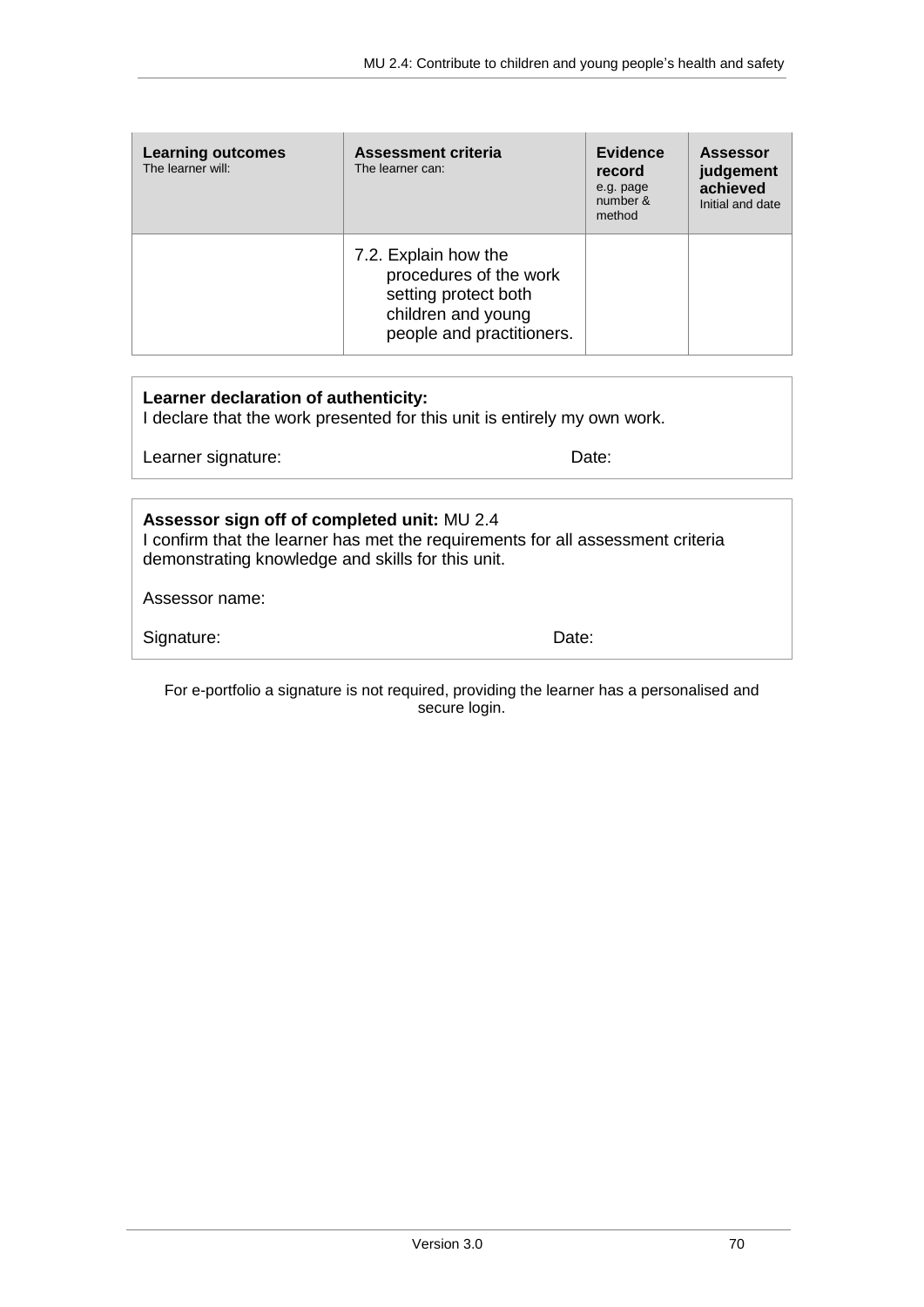| Guidance for developing assessment arrangements for the unit:     |                                                                                                                                                               |  |
|-------------------------------------------------------------------|---------------------------------------------------------------------------------------------------------------------------------------------------------------|--|
| Additional unit assessment<br>requirements provided with the unit | Learning outcome 6 must be assessed in a<br><b>Real Work Environment.</b>                                                                                     |  |
|                                                                   | Units should be assessed in line with the<br>Skills for Care and Development Assessment<br>Strategy.                                                          |  |
| Unit assessment guidance-<br>provided by the sector               | Accidents, incidents, emergencies and<br>illnesses e.g.:                                                                                                      |  |
|                                                                   | • accidents involving children, young<br>people and adults                                                                                                    |  |
|                                                                   | • incidents of all types                                                                                                                                      |  |
|                                                                   | • emergencies such as missing children<br>or young people, evacuation                                                                                         |  |
|                                                                   | • recognising signs of illness such as<br>fever, rashes, diarrhoea, sickness                                                                                  |  |
|                                                                   | • recognising signs of injury, such as<br>fractures and unconsciousness.                                                                                      |  |
| Unit assessment guidance -<br>provided by us                      | Learning outcomes 2, 5 and 6 must be<br>assessed in Real Work Environments by a<br>qualified vocationally competent assessor.<br>Simulation is not permitted. |  |

 $\overline{a}$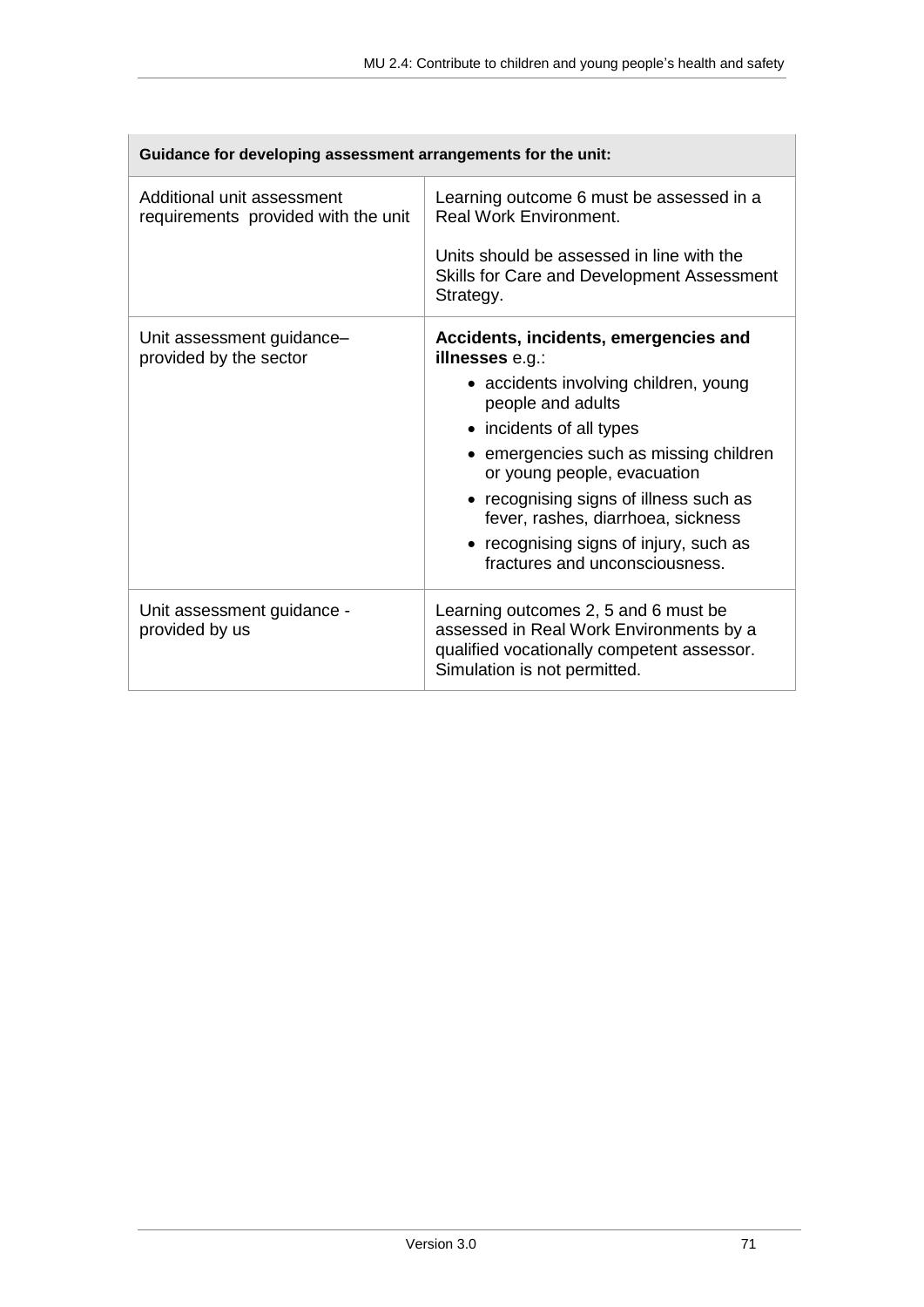## **Assessment task – MU 2.4 Contribute to children and young people's health and safety**

Understanding your role in contributing to children and young people's health and safety is a priority. As a new member of staff your line manager will need to know how you can apply this in your work setting. You have been asked to produce information that includes:

**Task 1** links to learning outcome 1, assessment criteria 1.1, 1.2 and 1.3.

an outline of the health and safety policies and procedures of the work setting

 an identification of the lines of responsibility and reporting for health and safety in the work setting

• an explanation of what risk assessment is and how this is managed in the work setting.

**Task 2** links to learning outcome 3, assessment criteria 3.1 and 3.2.

 an identification of non-medical incidents and emergencies that may occur in the work setting

- an outline of the actions to take in response to the following situations:
	- fires
	- security incidents
	- emergency incidents.

**Task 3** links to learning outcome 4, assessment criteria 4.1, 4.2 and 4.3.

 an identification of the signs and symptoms which may indicate that a child or young person is injured or unwell

• an identification of the circumstances when children or young people may need urgent medical attention

• an outline of your own role and responsibilities in the event of a child or young person requiring urgent medical attention.

**Task 4** links to learning outcome 7, assessment criteria 7.1 and 7.2.

• an identification of the procedures of the work setting governing the receipt, storage and administration of medicines

• an explanation of how the procedures of the work setting protect both children and young people and practitioners.

NB: You may choose to use work products to support your work.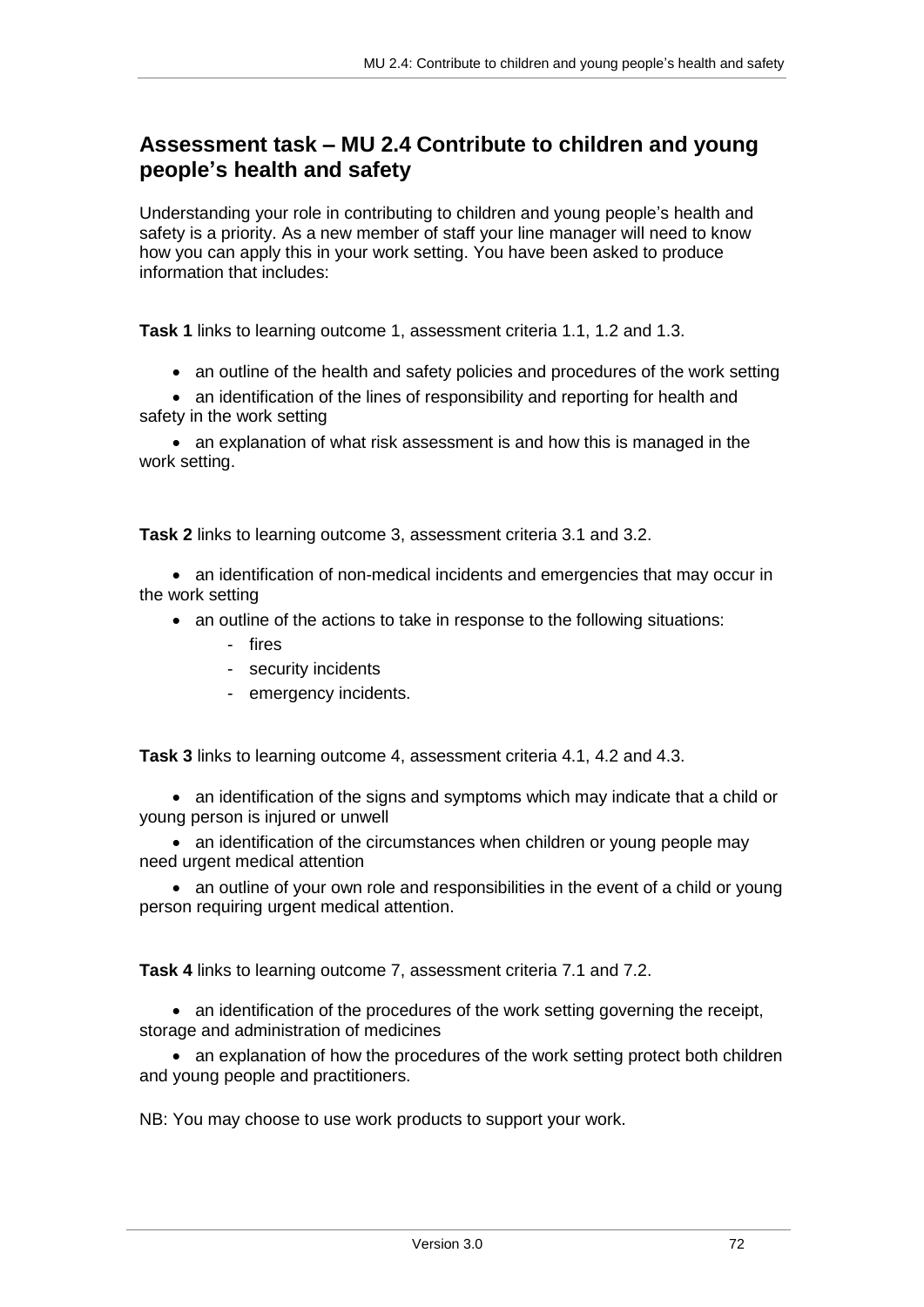# <span id="page-72-0"></span>MU 2.8: Contribute to the support of positive environments for children and young people

| Unit reference      | H/601/3496 | Level                  |                                                                                                                                                                                                                   |
|---------------------|------------|------------------------|-------------------------------------------------------------------------------------------------------------------------------------------------------------------------------------------------------------------|
| <b>Credit value</b> | 3          | <b>Guided Learning</b> | 27                                                                                                                                                                                                                |
| Unit aim            |            |                        | The purpose of this unit is to develop the learners' understanding<br>of why a positive environment is important to the individual needs<br>of children and young people and the skills required to support this. |
|                     |            |                        |                                                                                                                                                                                                                   |

| Learner name: | Centre no: |
|---------------|------------|
| PIN:          | ULN:       |
|               |            |

| <b>Learning outcomes</b><br>The learner will:                                                                             | <b>Assessment criteria</b><br>The learner can:                                                                        | <b>Evidence</b><br>record<br>e.g. page<br>number &<br>method | <b>Assessor</b><br>judgement<br>achieved<br>Initial and date |
|---------------------------------------------------------------------------------------------------------------------------|-----------------------------------------------------------------------------------------------------------------------|--------------------------------------------------------------|--------------------------------------------------------------|
| a qualified vocationally competent assessor.                                                                              | Learning outcomes 2 and 3 must be assessed in Real Work Environments by                                               |                                                              |                                                              |
| 1. Know the regulatory<br>requirements for a<br>positive environment<br>for children and young<br>people.                 | 1.1. Describe what is meant<br>by a positive<br>environment.                                                          |                                                              |                                                              |
|                                                                                                                           | 1.2. Identify regulatory<br>requirements that<br>underpin a positive<br>environment for children<br>and young people. |                                                              |                                                              |
| 2. Be able to support a<br>positive environment<br>that meets the<br>individual needs of<br>children and young<br>people. | 2.1. Meet and greet children<br>and young people in a<br>way that welcomes them<br>into the work setting.             |                                                              |                                                              |
|                                                                                                                           | 2.2. Provide opportunities for<br>children and young<br>people to engage in<br>activities of choice.                  |                                                              |                                                              |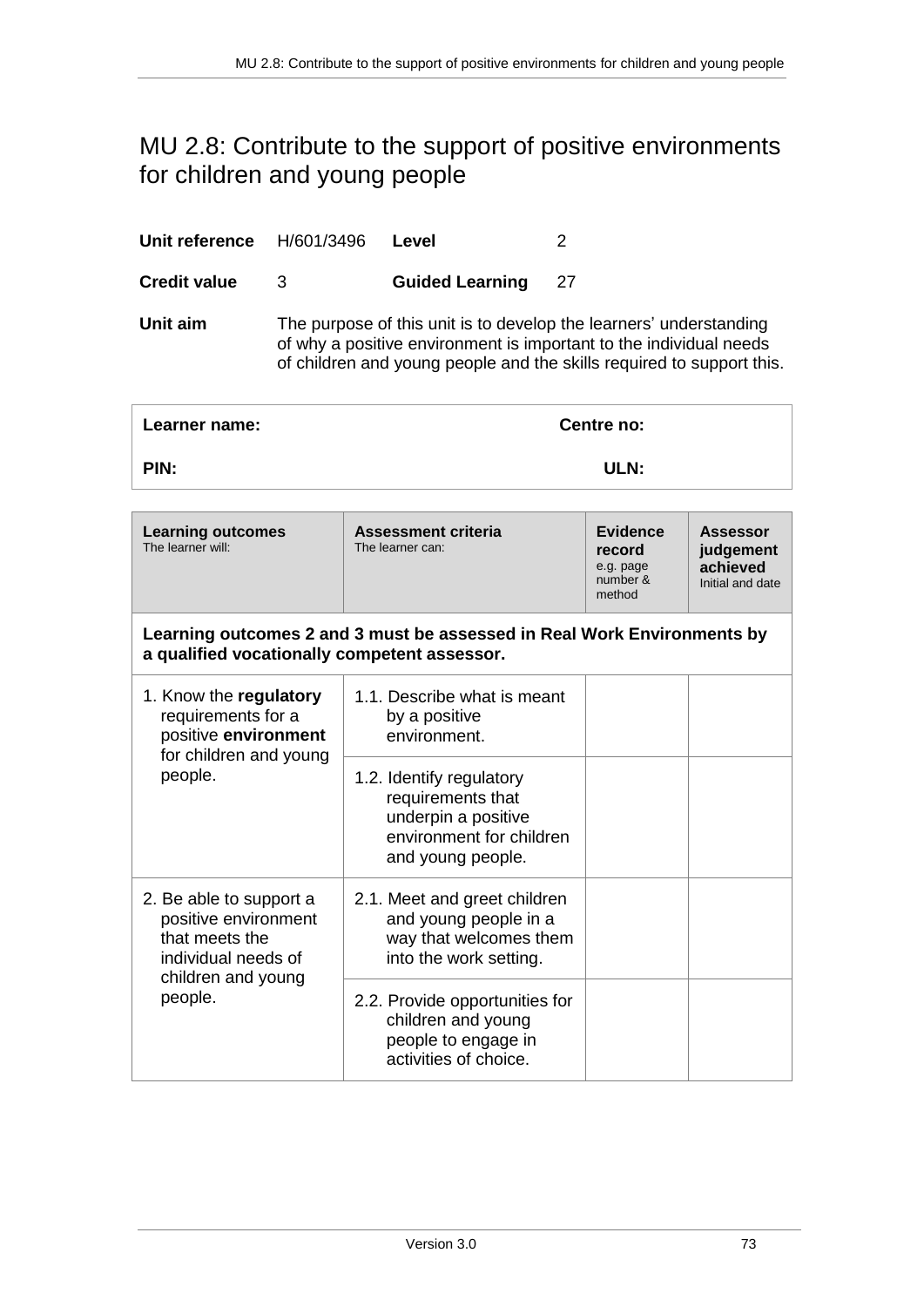| <b>Learning outcomes</b><br>The learner will:                                                                         | <b>Assessment criteria</b><br>The learner can:                                                                                                                      | <b>Evidence</b><br>record<br>e.g. page<br>number &<br>method | <b>Assessor</b><br>judgement<br>achieved<br>Initial and date |
|-----------------------------------------------------------------------------------------------------------------------|---------------------------------------------------------------------------------------------------------------------------------------------------------------------|--------------------------------------------------------------|--------------------------------------------------------------|
|                                                                                                                       | 2.3. Provide activities and<br>resources to meet the<br>individual needs of<br>children and young<br>people.                                                        |                                                              |                                                              |
|                                                                                                                       | 2.4. Support the<br>engagement of children<br>or young people in<br>activities that promote<br>use of their senses.                                                 |                                                              |                                                              |
|                                                                                                                       | 2.5. Demonstrate how to<br>give praise and<br>encouragement to<br>children or young people<br>for individual<br>achievements.                                       |                                                              |                                                              |
| 3. Be able to support the<br>personal care needs<br>of children and young<br>people within a<br>positive environment. | 3.1. Explain how to<br>effectively care for<br>children and young<br>people's skin, hair and<br>teeth.                                                              |                                                              |                                                              |
|                                                                                                                       | 3.2. Demonstrate how to<br>support personal care<br>routines that meet the<br>individual needs of<br>children or young people<br>and promote their<br>independence. |                                                              |                                                              |
|                                                                                                                       | 3.3. Explain how a positive<br>environment and routine<br>meet the emotional<br>needs of children and<br>their families.                                            |                                                              |                                                              |
|                                                                                                                       | 3.4. Describe the importance<br>for physical and mental<br>well-being of balancing<br>periods of physical<br>activity with rest and<br>quiet time.                  |                                                              |                                                              |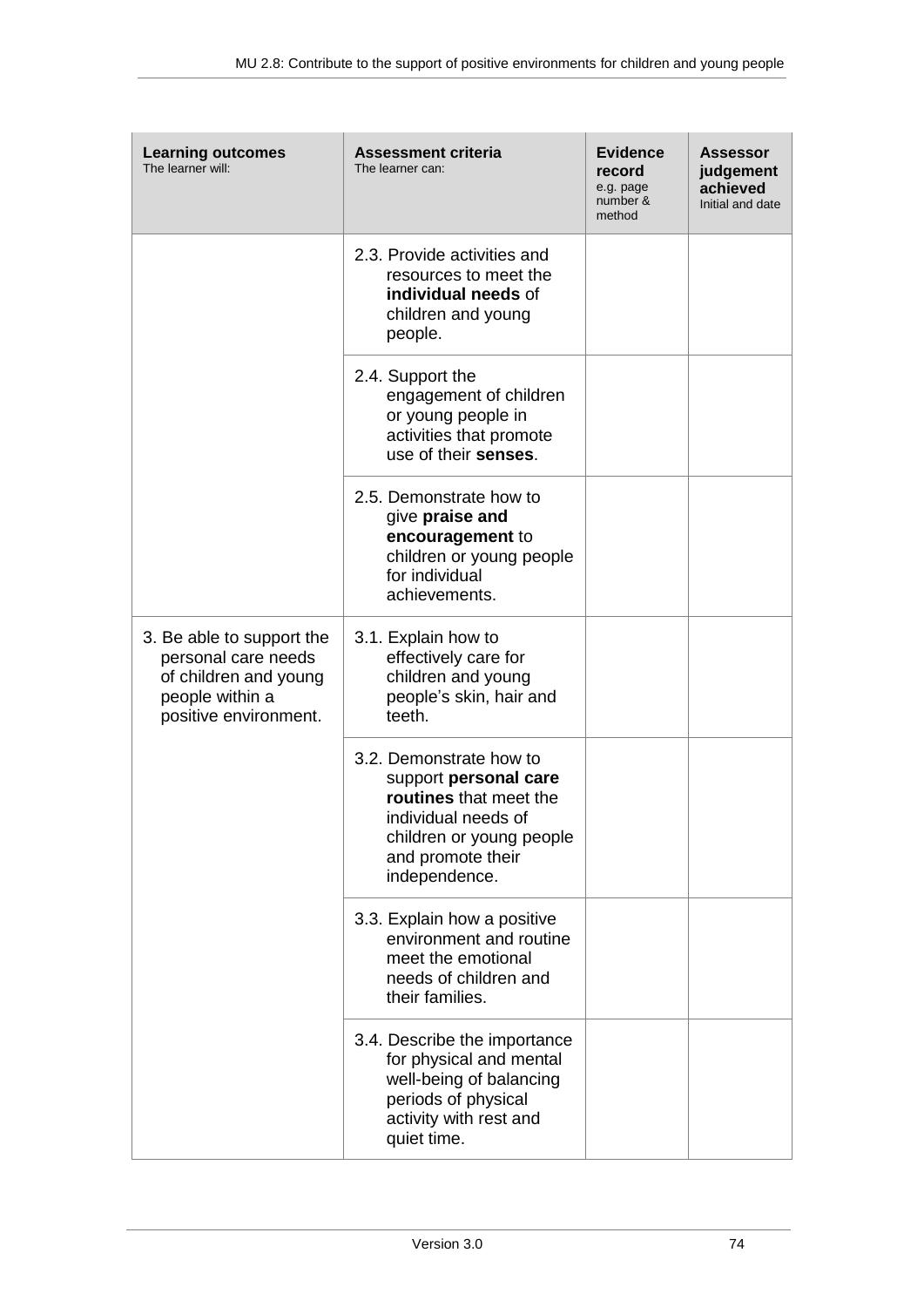| <b>Learning outcomes</b><br>The learner will:                                                            | <b>Assessment criteria</b><br>The learner can:                                                                                                     | <b>Evidence</b><br>record<br>e.g. page<br>number &<br>method | Assessor<br>judgement<br>achieved<br>Initial and date |
|----------------------------------------------------------------------------------------------------------|----------------------------------------------------------------------------------------------------------------------------------------------------|--------------------------------------------------------------|-------------------------------------------------------|
| 4. Understand how to<br>support the nutritional<br>and dietary needs of<br>children and young<br>people. | 4.1. Define the basic<br>nutritional requirements<br>of children and young<br>people to ensure a<br>balanced diet and meet<br>government guidance. |                                                              |                                                       |
|                                                                                                          | 4.2. Explain how to establish<br>the different dietary<br>requirements of<br>children and young<br>people.                                         |                                                              |                                                       |
|                                                                                                          | 4.3. Describe basic food<br>safety when providing<br>food and drink to<br>children and young<br>people.                                            |                                                              |                                                       |

#### **Learner declaration of authenticity:**

I declare that the work presented for this unit is entirely my own work.

Learner signature: Date:

#### **Assessor sign off of completed unit:** MU 2.8

I confirm that the learner has met the requirements for all assessment criteria demonstrating knowledge and skills for this unit.

Assessor name:

| Signature: | Date: |
|------------|-------|
|------------|-------|

For e-portfolio a signature is not required, providing the learner has a personalised and secure login.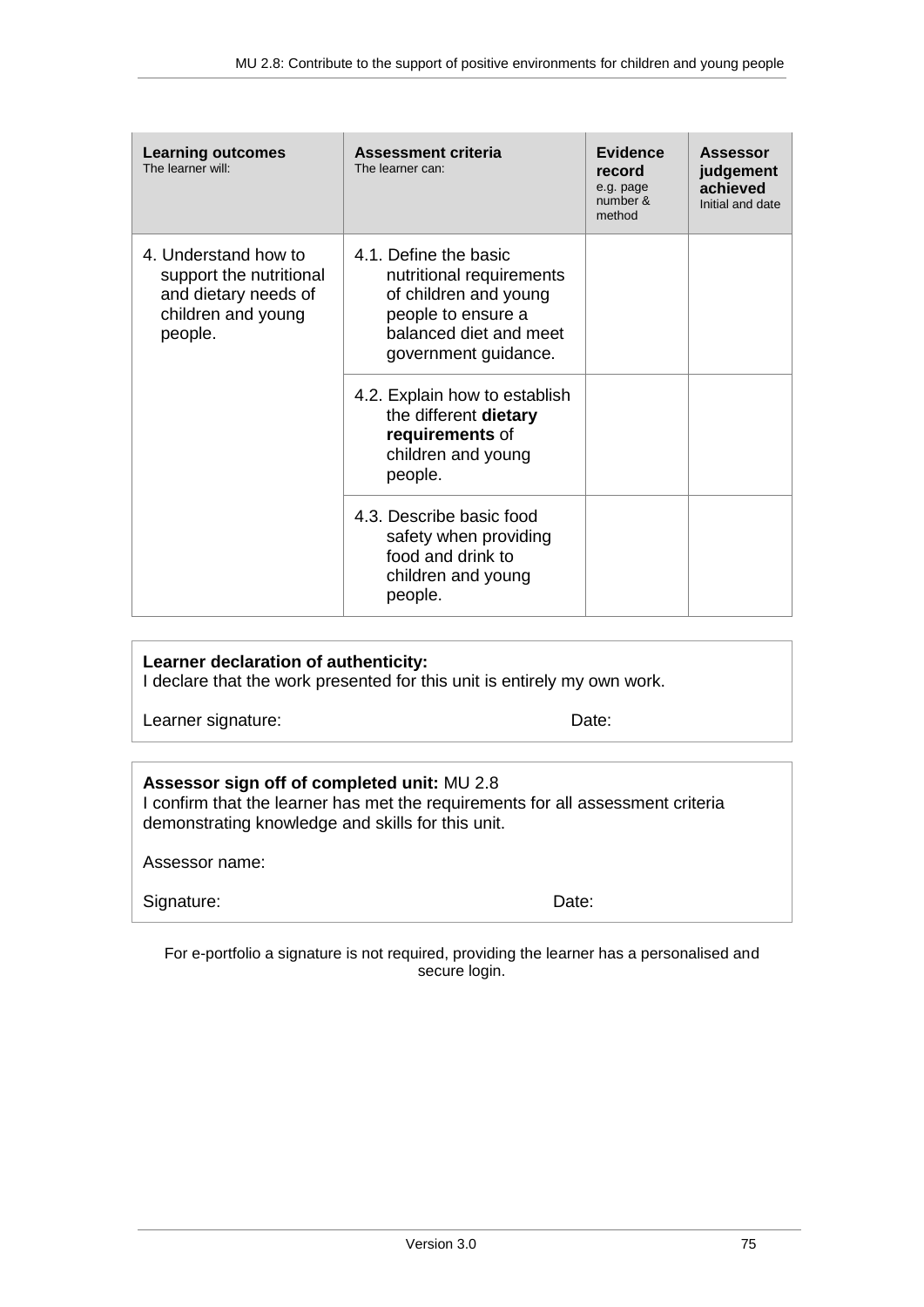| Guidance for developing assessment arrangements for the unit:     |                                                                                                     |  |
|-------------------------------------------------------------------|-----------------------------------------------------------------------------------------------------|--|
| Additional unit assessment<br>requirements provided with the unit | Unit should be assessed in line with the Skills<br>for Care and Development Assessment<br>Strategy. |  |
|                                                                   | Learning outcomes 2 and 3 must be<br>assessed in a Real Work Environment.                           |  |
| Unit assessment guidance-<br>provided by the sector               | <b>Regulatory</b><br>Relevant to the frameworks within UK home<br>nation.                           |  |
|                                                                   | <b>Environment</b>                                                                                  |  |
|                                                                   | • indoors                                                                                           |  |
|                                                                   | • outdoors.                                                                                         |  |
|                                                                   |                                                                                                     |  |
|                                                                   | Individual needs could include:                                                                     |  |
|                                                                   | • physical                                                                                          |  |
|                                                                   | • social and emotional                                                                              |  |
|                                                                   | • intellectual                                                                                      |  |
|                                                                   | • language and communication                                                                        |  |
|                                                                   | • cultural                                                                                          |  |
|                                                                   |                                                                                                     |  |
|                                                                   | • religious                                                                                         |  |
|                                                                   | • personal choice.                                                                                  |  |
|                                                                   | <b>Senses</b> could include:                                                                        |  |
|                                                                   | • smell                                                                                             |  |
|                                                                   | • taste                                                                                             |  |
|                                                                   | $\bullet$ touch                                                                                     |  |
|                                                                   | • hearing                                                                                           |  |
|                                                                   | $\bullet$ sight.                                                                                    |  |
|                                                                   | Praise and encouragement could include:                                                             |  |
|                                                                   | • verbal                                                                                            |  |
|                                                                   | · displaying children's work                                                                        |  |
|                                                                   | • sharing positive feedback.                                                                        |  |
|                                                                   | • non-verbal                                                                                        |  |
|                                                                   | • highlighting positive aspects                                                                     |  |
|                                                                   | • sharing time.                                                                                     |  |
|                                                                   |                                                                                                     |  |
|                                                                   |                                                                                                     |  |
|                                                                   |                                                                                                     |  |
|                                                                   |                                                                                                     |  |

 $\overline{\phantom{0}}$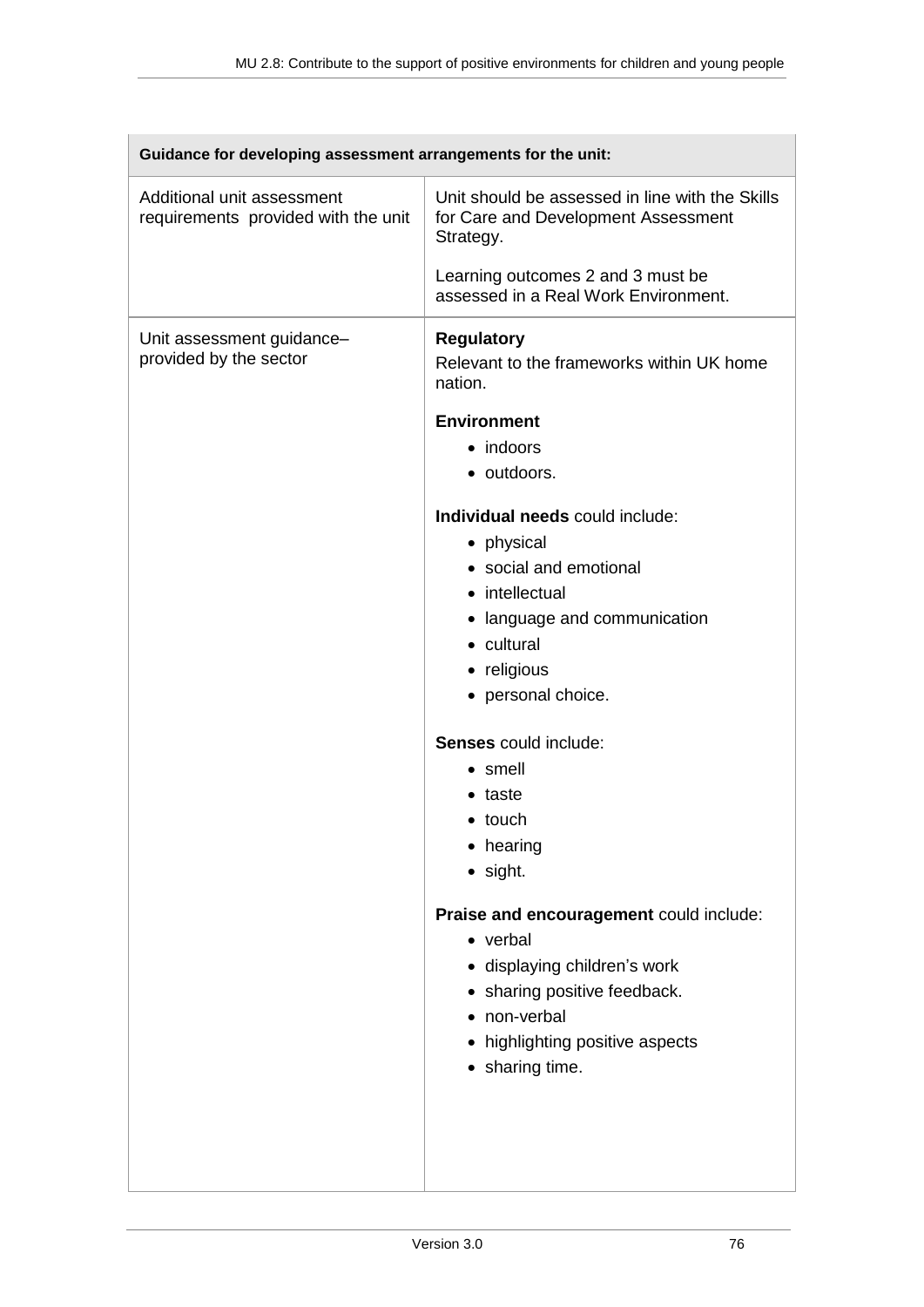| Guidance for developing assessment arrangements for the unit: |                                                                                                                                                                                                                        |  |  |
|---------------------------------------------------------------|------------------------------------------------------------------------------------------------------------------------------------------------------------------------------------------------------------------------|--|--|
|                                                               | Personal care routines could include:<br>• toileting<br>$\bullet$ care of skin<br>• care of teeth<br>• opportunity for rest, quiet, sleep.<br>Dietary requirements could include:<br>$\bullet$ cultural<br>• religious |  |  |
|                                                               | • allergies and health requirements<br>• food preferences.                                                                                                                                                             |  |  |
| Unit assessment guidance -<br>provided by us                  | Learning outcomes 2 and 3 must be<br>assessed in a Real Work Environment by a<br>qualified vocationally competent assessor.<br>Simulation is not permitted.                                                            |  |  |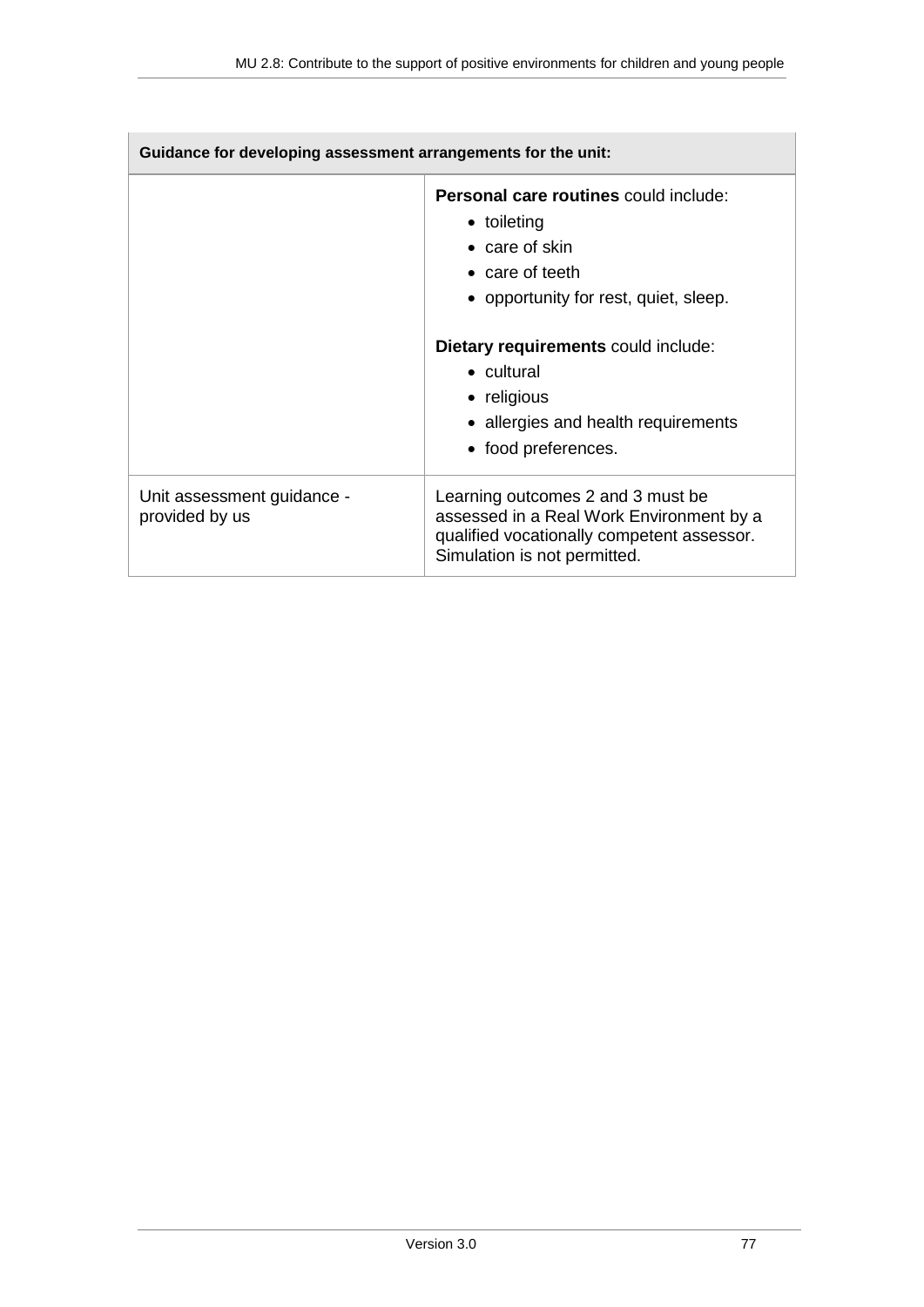## **Assessment task – MU 2.8 Contribute to the support of positive environments for children and young people**

**Task 1** links to learning outcome 1, assessment criteria 1.1 and 1.2.

Positive environments for children and young people are underpinned by regulatory requirements. You have been asked to produce an information leaflet for children, young people and parent/carers which includes:

• a description of what is meant by a positive environment

• an identification of regulatory requirements that underpin a positive environment for children and young people.

**Task 2** links to learning outcome 4, assessment criteria 4.1, 4.2 and 4.3.

You have been asked to produce the following work documents:

• a poster which defines the basic nutritional requirements of children and young people to ensure a balanced diet and meet government guidance

 a leaflet which explains how to establish the different **dietary requirements** of children and young people

 a poster which describes basic food safety when providing food and drink to children and young people.

NB: You may choose to use work products to support your work.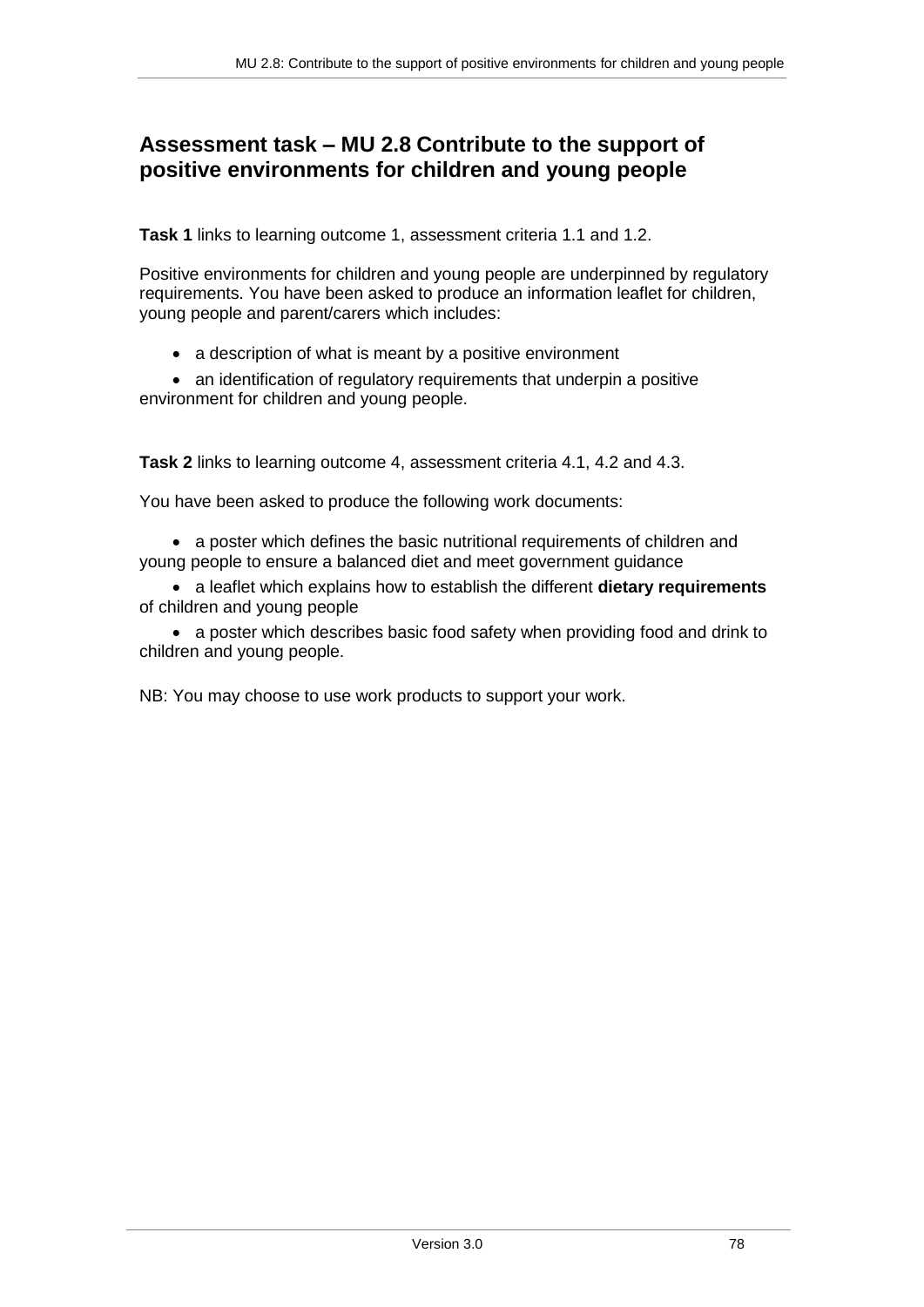# <span id="page-78-0"></span>MU 2.9: Understand partnership working in services for children and young people



| Unit reference M/601/3498 |                                                                                                                         | Level                  |    |
|---------------------------|-------------------------------------------------------------------------------------------------------------------------|------------------------|----|
| <b>Credit value</b>       | 2                                                                                                                       | <b>Guided Learning</b> | 18 |
| Unit aim                  | This unit provides knowledge and understanding of the importance<br>of partnership working and effective communication. |                        |    |

| Learner name: | <b>Centre no:</b> |
|---------------|-------------------|
| PIN:          | ULN:              |

| <b>Learning outcomes</b><br>The learner will:                                                                                             | <b>Assessment criteria</b><br>The learner can:                                                           | <b>Evidence</b><br>record<br>e.g. page<br>number &<br>method | <b>Assessor</b><br>judgement<br>achieved<br>Initial and date |
|-------------------------------------------------------------------------------------------------------------------------------------------|----------------------------------------------------------------------------------------------------------|--------------------------------------------------------------|--------------------------------------------------------------|
| 1. Understand<br>partnership working<br>within the context of<br>services for children<br>and young people.                               | 1.1. Explain why working in<br>partnership with others<br>is important for children<br>and young people. |                                                              |                                                              |
|                                                                                                                                           | 1.2. Identify who relevant<br>partners would be in<br>own work setting.                                  |                                                              |                                                              |
|                                                                                                                                           | 1.3. Define the<br>characteristics of<br>effective partnership<br>working.                               |                                                              |                                                              |
|                                                                                                                                           | 1.4. Identify barriers to<br>partnership working.                                                        |                                                              |                                                              |
| 2. Understand the<br>importance of effective<br>communication and<br>information sharing in<br>services for children<br>and young people. | 2.1. Describe why clear and<br>effective communication<br>between partners is<br>required.               |                                                              |                                                              |
|                                                                                                                                           | 2.2. Identify policies and<br>procedures in the work<br>setting for information<br>sharing.              |                                                              |                                                              |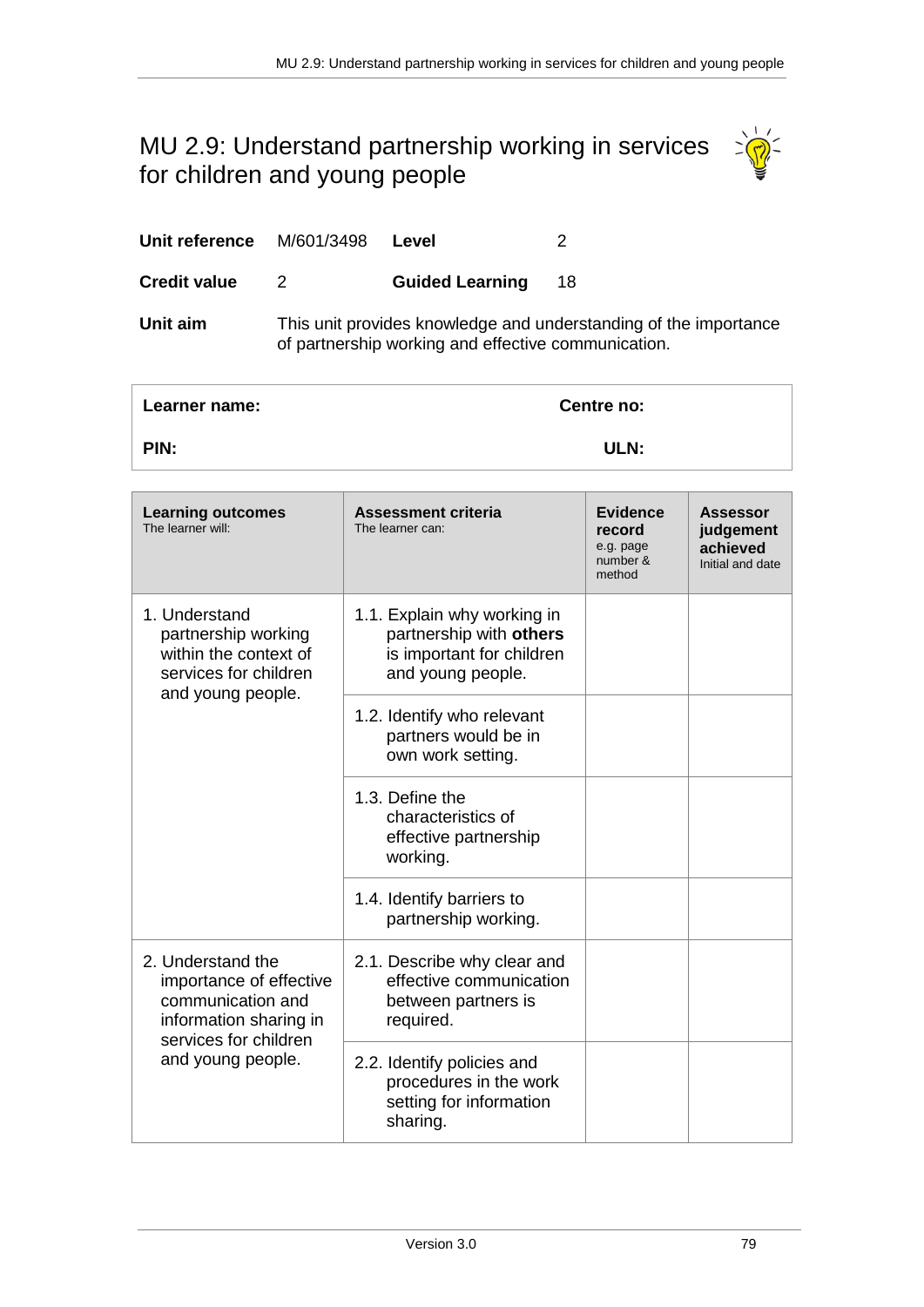| <b>Learning outcomes</b><br>The learner will:                      | <b>Assessment criteria</b><br>The learner can:                                                                                                            | <b>Evidence</b><br>record<br>e.g. page<br>number &<br>method | <b>Assessor</b><br>judgement<br>achieved<br>Initial and date |
|--------------------------------------------------------------------|-----------------------------------------------------------------------------------------------------------------------------------------------------------|--------------------------------------------------------------|--------------------------------------------------------------|
|                                                                    | 2.3. Explain where there<br>may be conflicts or<br>dilemmas in relation to<br>sharing information with<br>partners and<br>maintaining<br>confidentiality. |                                                              |                                                              |
|                                                                    | 2.4. Describe why it is<br>important to record<br>information clearly,<br>accurately, legibly and<br>concisely meeting legal<br>requirements.             |                                                              |                                                              |
|                                                                    | 2.5. Identify how<br>communications and<br>records are recorded<br>and securely stored<br>meeting data protection<br>requirements.                        |                                                              |                                                              |
|                                                                    | 2.6. Explain why and how<br>referrals are made to<br>different agencies.                                                                                  |                                                              |                                                              |
| 3. Understand the<br>importance of<br>partnerships with<br>carers. | 3.1. Identify the reasons for<br>partnerships with carers.                                                                                                |                                                              |                                                              |
|                                                                    | 3.2. Describe how<br>partnerships with carers<br>are developed and<br>sustained in own work<br>setting.                                                   |                                                              |                                                              |
|                                                                    | 3.3. Describe circumstances<br>where partnerships with<br>carers may be difficult to<br>develop and sustain.                                              |                                                              |                                                              |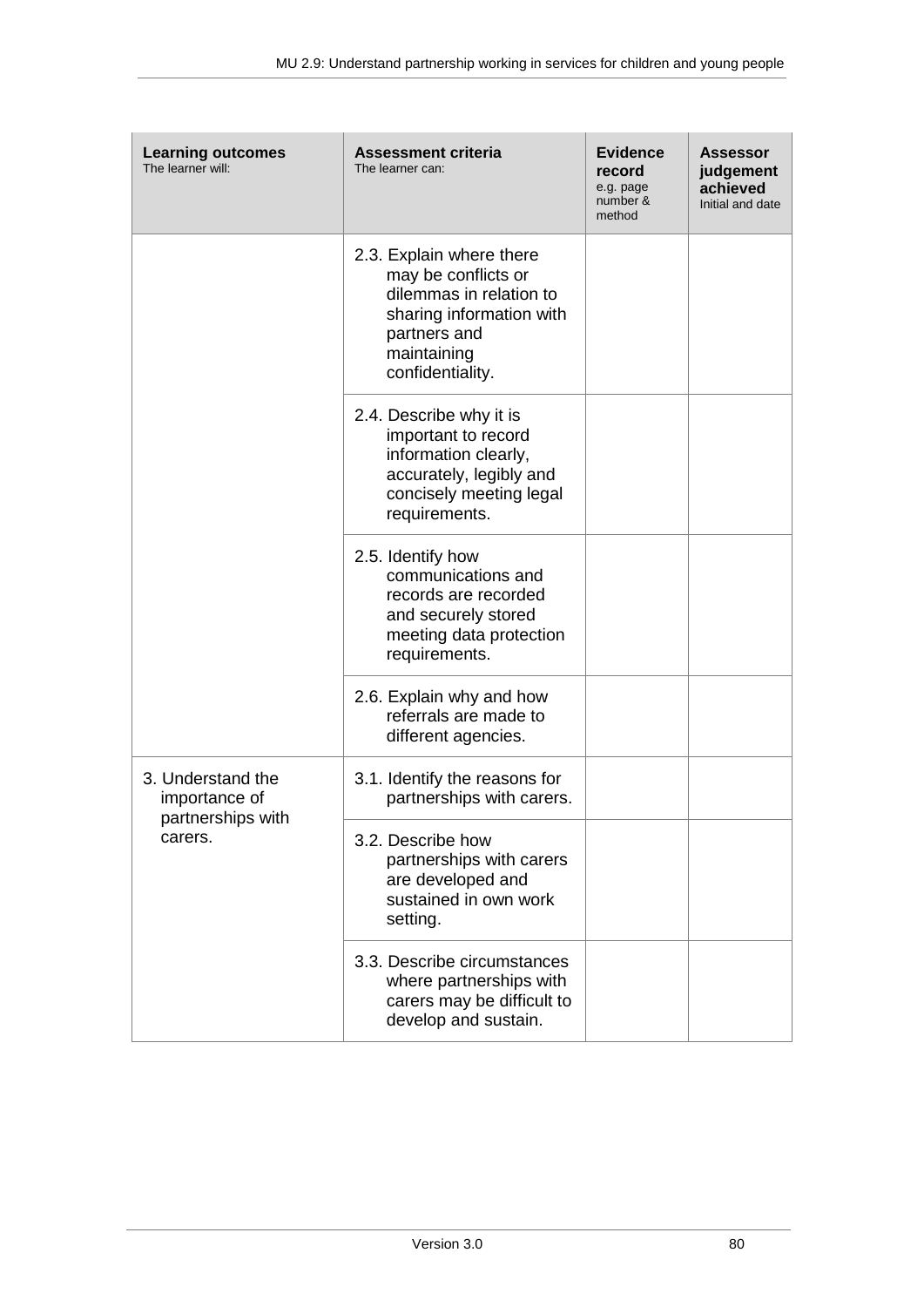| Learner declaration of authenticity:<br>I declare that the work presented for this unit is entirely my own work.                                                                    |                                                                                                     |  |  |  |
|-------------------------------------------------------------------------------------------------------------------------------------------------------------------------------------|-----------------------------------------------------------------------------------------------------|--|--|--|
| Learner signature:                                                                                                                                                                  | Date:                                                                                               |  |  |  |
|                                                                                                                                                                                     |                                                                                                     |  |  |  |
| Assessor sign off of completed unit: MU 2.9<br>I confirm that the learner has met the requirements for all assessment criteria<br>demonstrating knowledge and skills for this unit. |                                                                                                     |  |  |  |
| Assessor name:                                                                                                                                                                      |                                                                                                     |  |  |  |
| Signature:                                                                                                                                                                          | Date:                                                                                               |  |  |  |
| For e-portfolio a signature is not required, providing the learner has a personalised and<br>secure login.                                                                          |                                                                                                     |  |  |  |
| Guidance for developing assessment arrangements for the unit:                                                                                                                       |                                                                                                     |  |  |  |
| Guidance for developing unit<br>assessment arrangements -<br>provided with the unit                                                                                                 | Unit should be assessed in line with the Skills<br>for Care and Development Assessment<br>Strategy. |  |  |  |
| Unit assessment guidance-                                                                                                                                                           | <b>Others</b> could include:                                                                        |  |  |  |

provided by the sector

|  | • parents, carers, guardians |
|--|------------------------------|
|  |                              |

- professionals
- multi-disciplinary teams
- colleagues.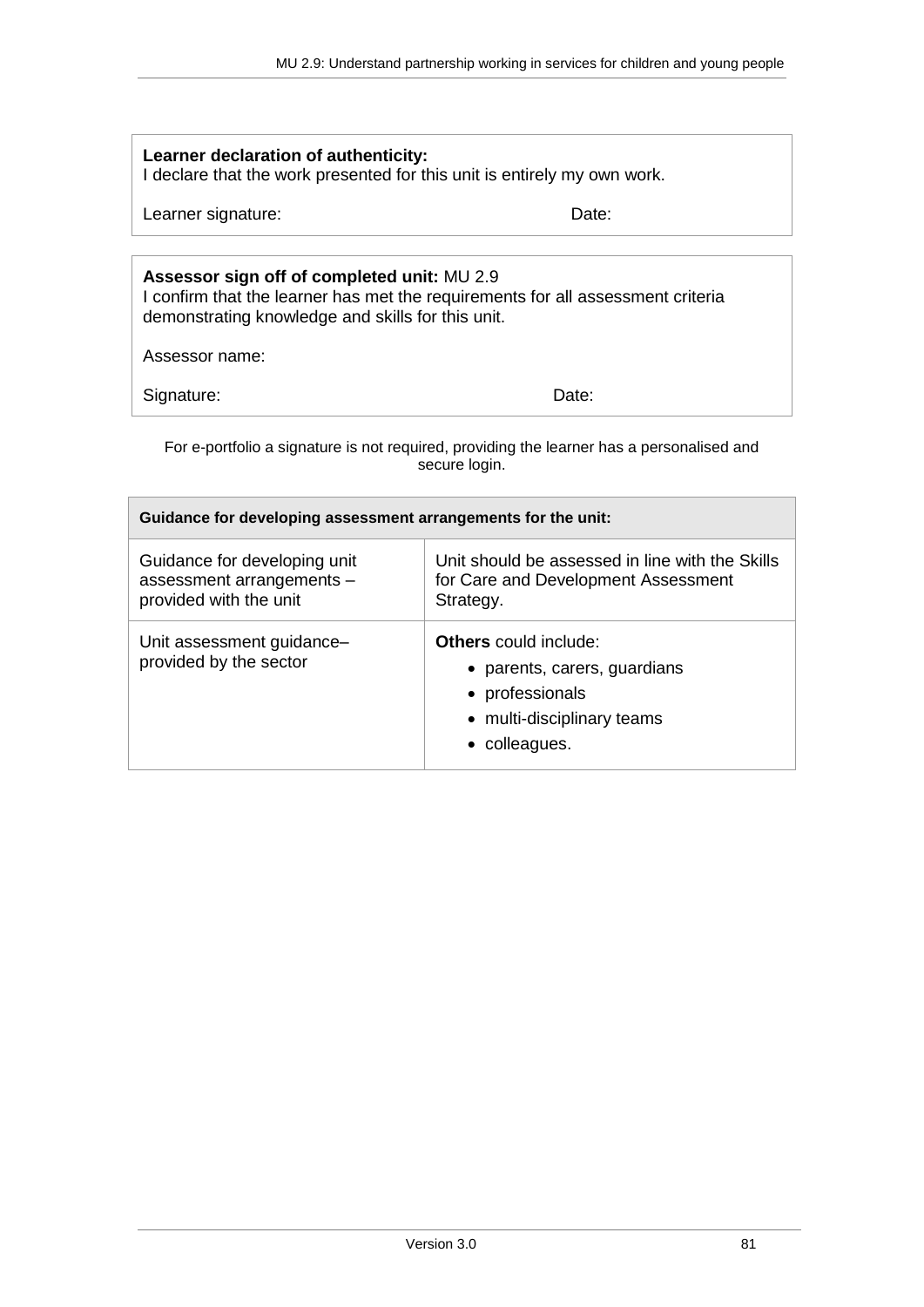## **Assessment task – MU 2.9 Understand partnership working in services for children and young people**

Partnership working is very beneficial in providing support for children, young people and their carers. Produce the following information to show an understanding of what partnership working means in practice.

You may choose to keep your information in a portfolio or folder.

**Task 1** links to learning outcome 1, assessment criteria 1.1, 1.2, 1.3 and 1.4.

 explain why working in partnership with **others** is important for children and young people

- identify who relevant partners would be in your own work setting
- define the characteristics of effective partnership working
- identify barriers to partnership working.

**Task 2** links to learning outcome 2, assessment criteria 2.1, 2.2, 2.3, 2.4, 2.5 and 2.6.

Effective communication is an important part of partnership working with services for children and young people. In your portfolio or folder:

- describe why clear and effective communication between partners is required
- identify policies and procedures in the work setting for information sharing
- explain where there may be conflicts or dilemmas in relation to sharing information with partners and maintaining confidentiality

• describe why it is important to record information clearly, accurately, legibly and concisely meeting legal requirements

• identify how communications and records are recorded and securely stored meeting data protection requirements

explain why and how referrals are made to different agencies.

**Task 3** links to learning outcome 3, assessment criteria 3.1, 3.2 and 3.3.

Partnership with carers is important in working with children and young people. In your portfolio or folder:

• identify the reasons for partnerships with carers

 describe how partnerships with carers are developed and sustained in own work setting

 describe circumstances where partnerships with carers may be difficult to develop and sustain.

NB: You may choose to use work products to support your work.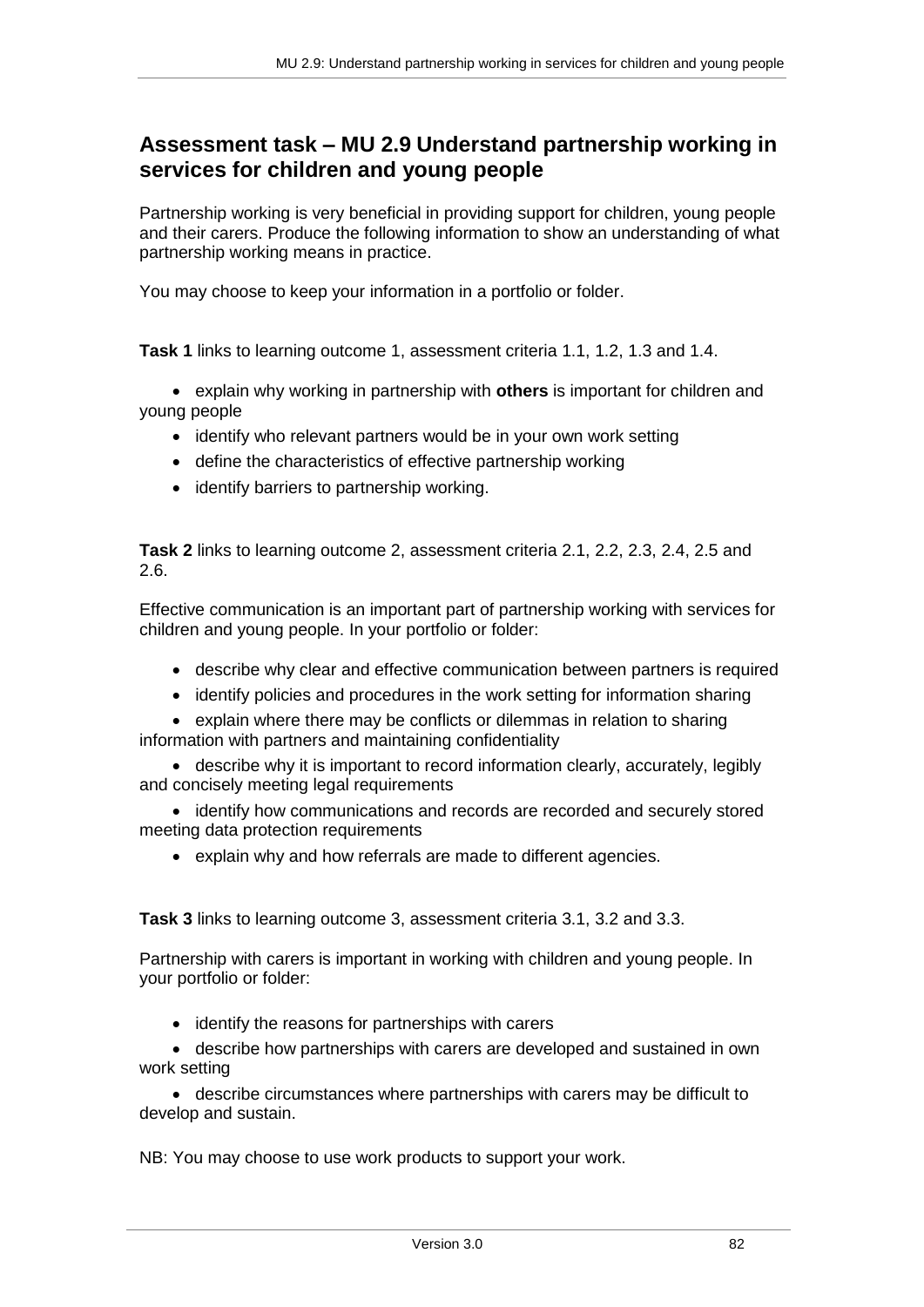# <span id="page-82-0"></span>**Section 4: Assessment and quality assurance information**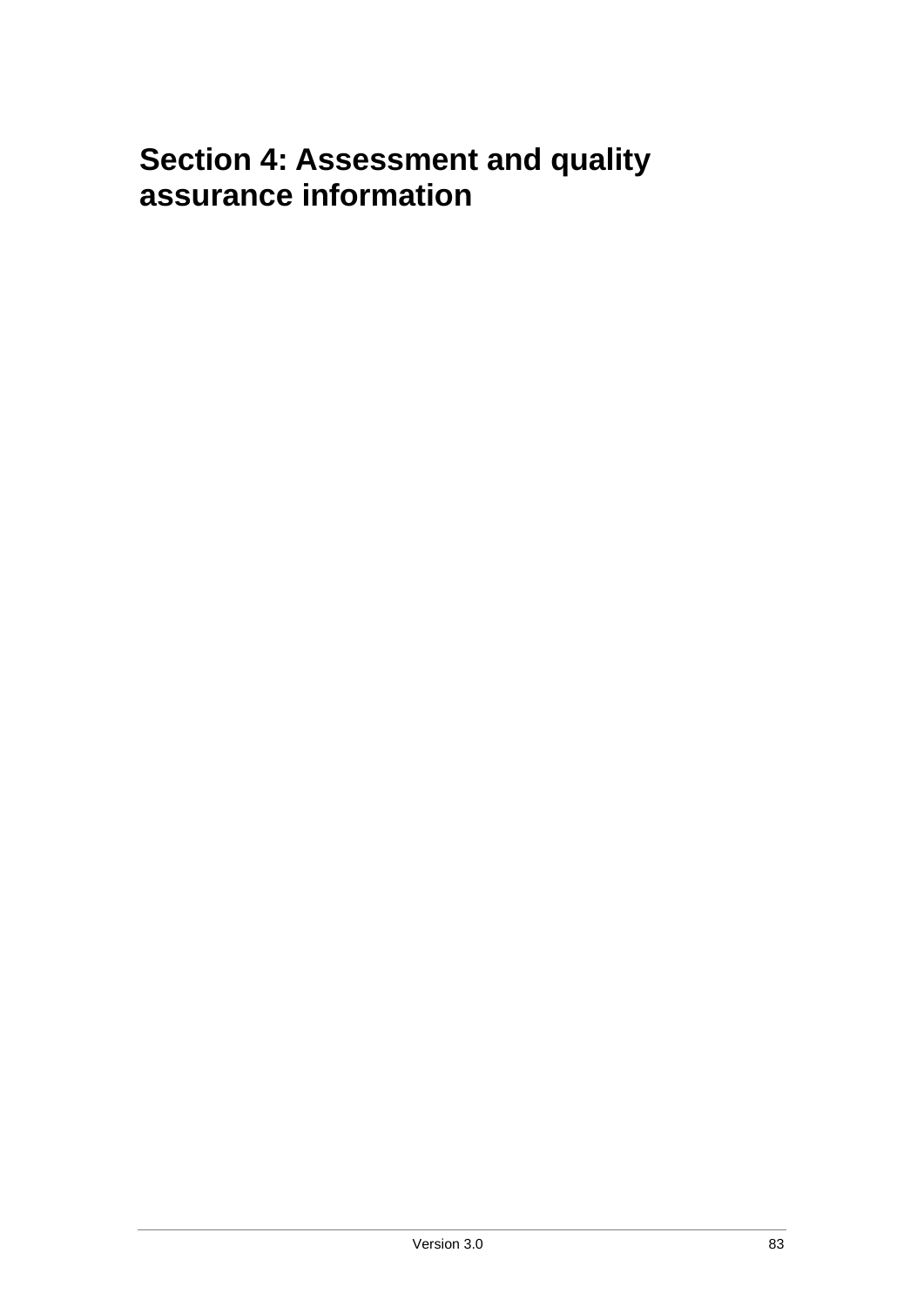## Recommended assessment methods

A recommended range of assessment methods has been identified, which may be used for the units in this qualification. This gives the opportunity for different learning styles and individual needs of learners to be taken into account.

If you are proposing to use an assessment method that is not included within the recommended list you should contact your Customer Quality Advisor with full details of your proposed method. It will need formal approval from us before it can be used.

Please refer to the notes relating to **Expert Witness testimony** and **simulation** which follow this table.

| <b>Ref</b>   | <b>Assessment Method</b>                                                                                                                                                                                                                       | Assessing<br>Competence/<br><b>Skills</b> | <b>Assessing</b><br>Knowledge/<br><b>Understanding</b> |
|--------------|------------------------------------------------------------------------------------------------------------------------------------------------------------------------------------------------------------------------------------------------|-------------------------------------------|--------------------------------------------------------|
| A            | Direct observation of learner by assessor<br>by an assessor who<br>meets the relevant Sector Skills<br>Council's or other assessment<br>strategy/principles and includes<br>inference of knowledge from this<br>direct observation of practice | Yes                                       | Yes                                                    |
| B.           | Professional discussion                                                                                                                                                                                                                        | Yes                                       | Yes                                                    |
| $\mathsf{C}$ | Expert Witness evidence*<br>when directed by the Sector Skills<br>Council or other assessment<br>strategy/principles                                                                                                                           | Yes                                       | Yes                                                    |
| D            | Learner's own work products                                                                                                                                                                                                                    | Yes                                       | Yes                                                    |
| E            | Learner log or reflective diary                                                                                                                                                                                                                | Yes                                       | Yes                                                    |
| F            | Activity plan or planned activity                                                                                                                                                                                                              | Yes                                       | Yes                                                    |
| G            | Observation of children, young people or<br>adults by the learner                                                                                                                                                                              | Yes                                       | Yes                                                    |
| H            | Portfolio of evidence<br>• may include simulation**                                                                                                                                                                                            | Yes                                       | Yes                                                    |
| I.           | Recognition of prior learning                                                                                                                                                                                                                  | Yes                                       | Yes                                                    |
| J            | Reflection on own practice in real work<br>environment                                                                                                                                                                                         | Yes                                       | Yes                                                    |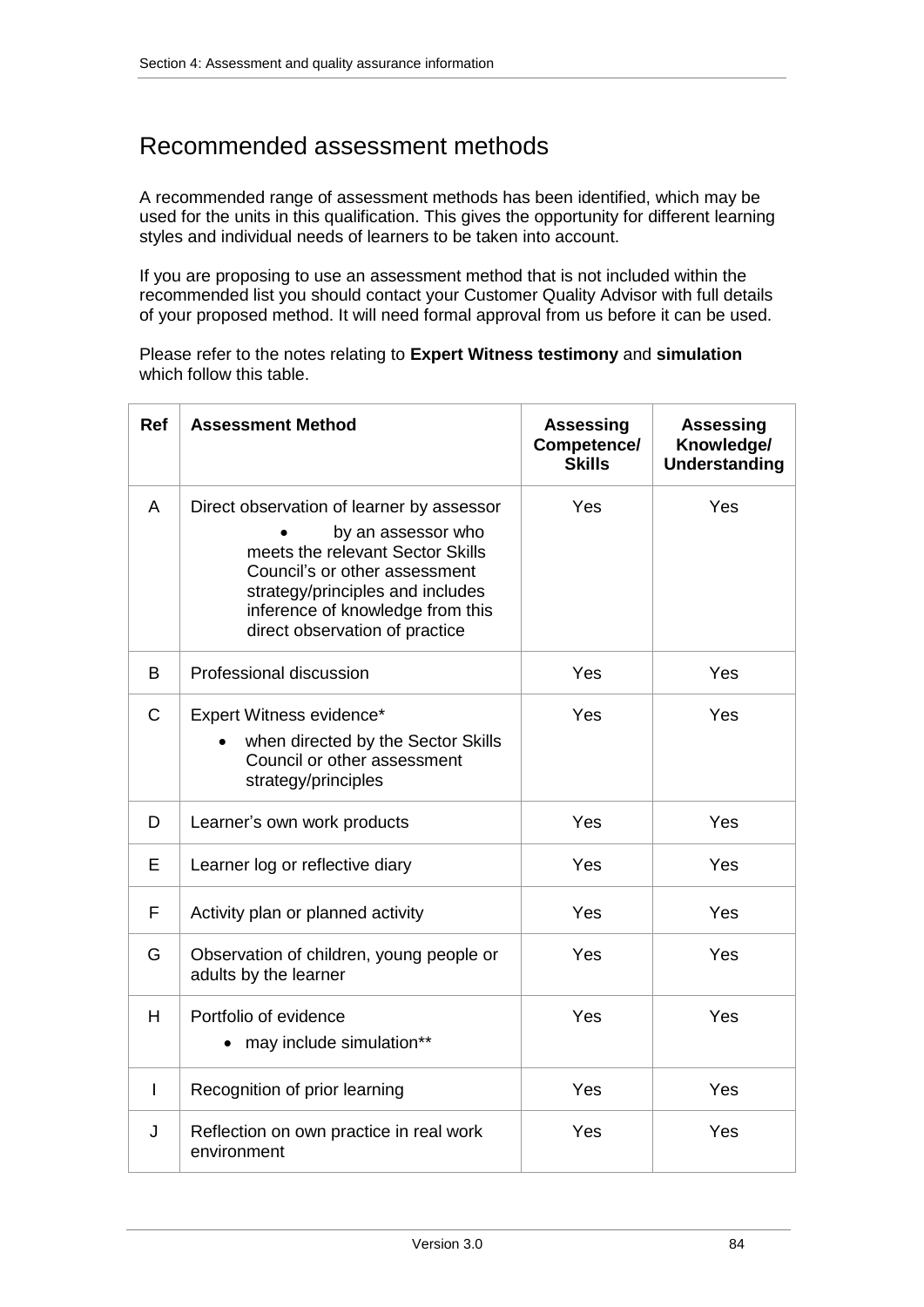| <b>Ref</b> | <b>Assessment Method</b>                            | <b>Assessing</b><br>Competence/<br><b>Skills</b> | Assessing<br>Knowledge/<br><b>Understanding</b> |
|------------|-----------------------------------------------------|--------------------------------------------------|-------------------------------------------------|
| K          | Written and pictorial information                   | No.                                              | Yes                                             |
|            | Scenario or case study                              | No.                                              | Yes                                             |
| M          | Task set by us (for knowledge learning<br>outcomes) | No.                                              | Yes                                             |
| N          | Oral questions and answers                          | Yes                                              | Yes                                             |

- **Expert Witness testimony** should be used in line with the relevant assessment strategy/principles. This method must be used with professional discretion, and only selected when observation would not be appropriate. Those providing an expert witness testimony must be lead practitioners with experience of making judgements around competence. The circumstances that may allow for an expert witness testimony include:
	- when assessment may cause distress to an individual, such as supporting a child with a specific need
	- a rarely occurring situation, such as dealing with an accident or illness
	- confidential situations, such as Safeguarding Strategy meetings, where it would be inappropriate for an assessor to observe the learner's performance.
- \*\* **Simulation**. A learner's Portfolio of Evidence may only include simulation of skills where simulation is permitted by the relevant assessment strategy/principles.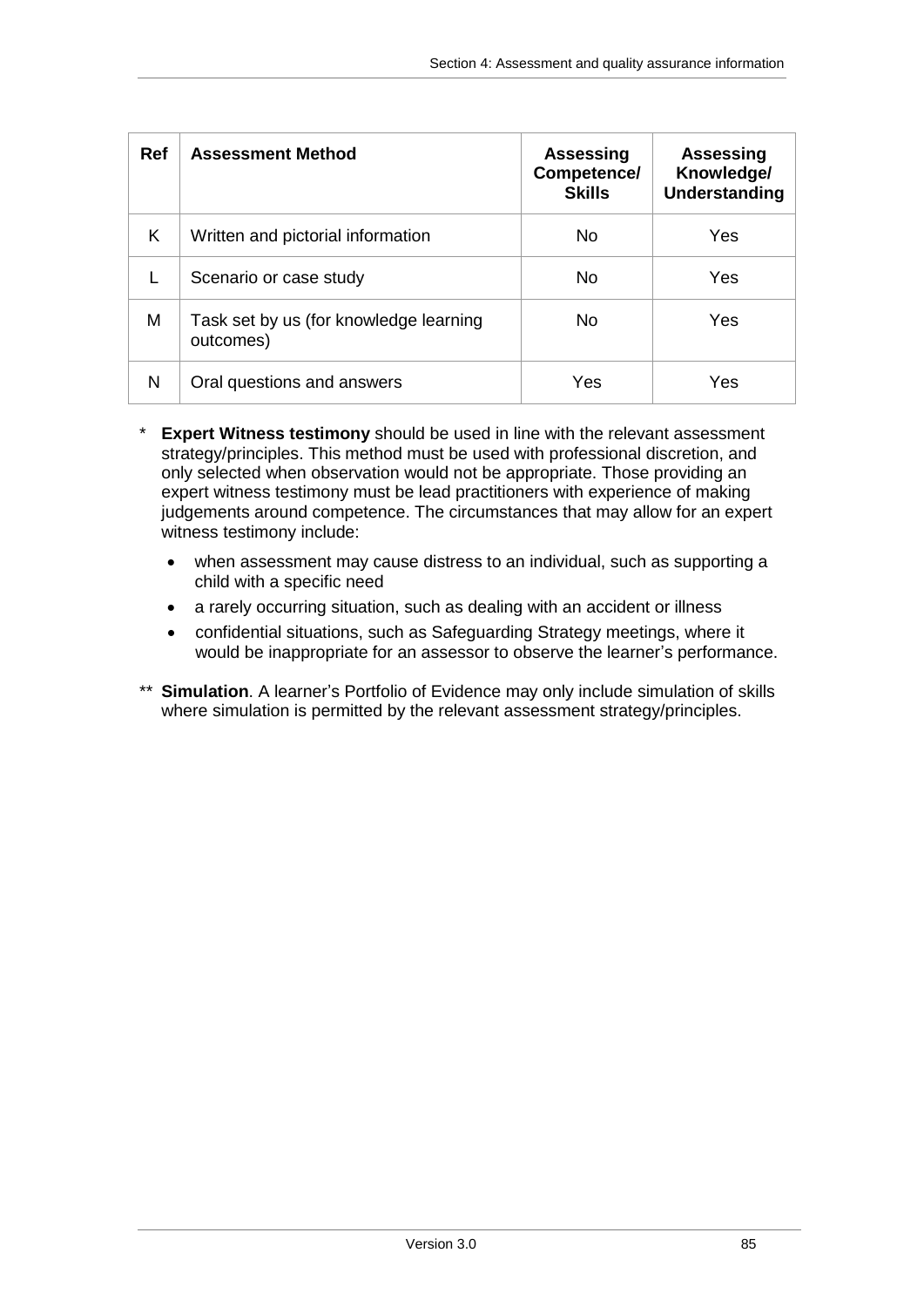#### **Assessment strategies and principles relevant to this qualification**

The units we offer have been developed in line with the specific **assessment strategies or principles** of different Sector Skills Councils (SSCs) or by us where there is no SSC lead.

The key requirements of the assessment strategies or principles that relate to units in this qualification are **summarised** below. More detailed strategies or principles can be found in the **Delivering Our Qualifications – Assessment and Internal Quality Assurance Guidance,** which can be found on the CACHE website.

The Centre needs to ensure that individuals undertaking assessor or quality assurer roles within your Centre conform to the SSC assessment requirements for the **unit** they are assessing or quality assuring.

#### **Skills for Care and Development Assessment Principles:**

#### **Knowledge learning outcomes**

 **Assessors** will need to be both occupationally knowledgeable and qualified to make assessment decisions

 **Internal Quality Assurers** will need to be both occupationally knowledgeable and qualified to make quality assurance decisions

#### **Competence / Skills learning outcomes**

 **Assessors** will need to be both occupationally competent and qualified to make assessment decisions

 **Internal Quality Assurers** will need to be both occupationally knowledgeable and qualified to make quality assurance decisions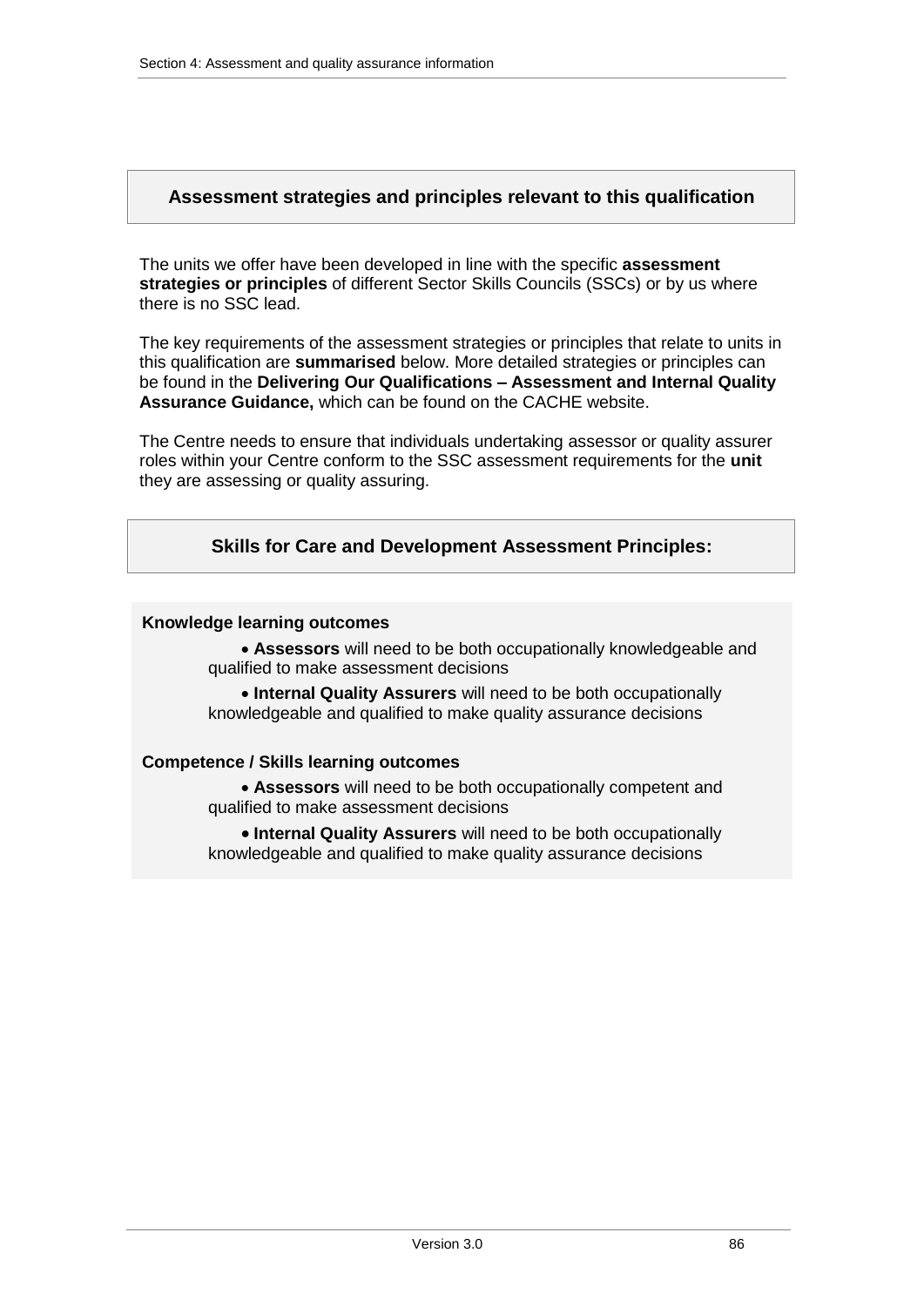## **Staffing requirements**

Centres delivering any of NCFE's qualifications must:

- have a sufficient number of appropriately qualified/experienced Assessors to assess the volume of learners they intend to register
- have a sufficient number of appropriately qualified/experienced Internal Quality Assurers to internally quality assure the anticipated number of Assessors and learners
- ensure that all staff involved in assessment and internal quality assurance are provided with appropriate training and undertake meaningful and relevant continuing professional development
- implement effective internal quality assurance systems and processes to ensure all assessment decisions are reliable, valid, authentic, sufficient and current. This should include standardisation to ensure consistency of assessment
- provide all staff involved in the assessment process with sufficient time and resources to carry out their roles effectively.

Assessors and Internal Quality Assurance

Staff involved in the Assessment and Internal Quality Assurance of this qualification must be able to demonstrate that they have (or are working towards) the relevant occupational knowledge and/or occupational competence, at the same level or higher as the units being assessed and internal quality assured. This may be gained through experience and/or qualifications.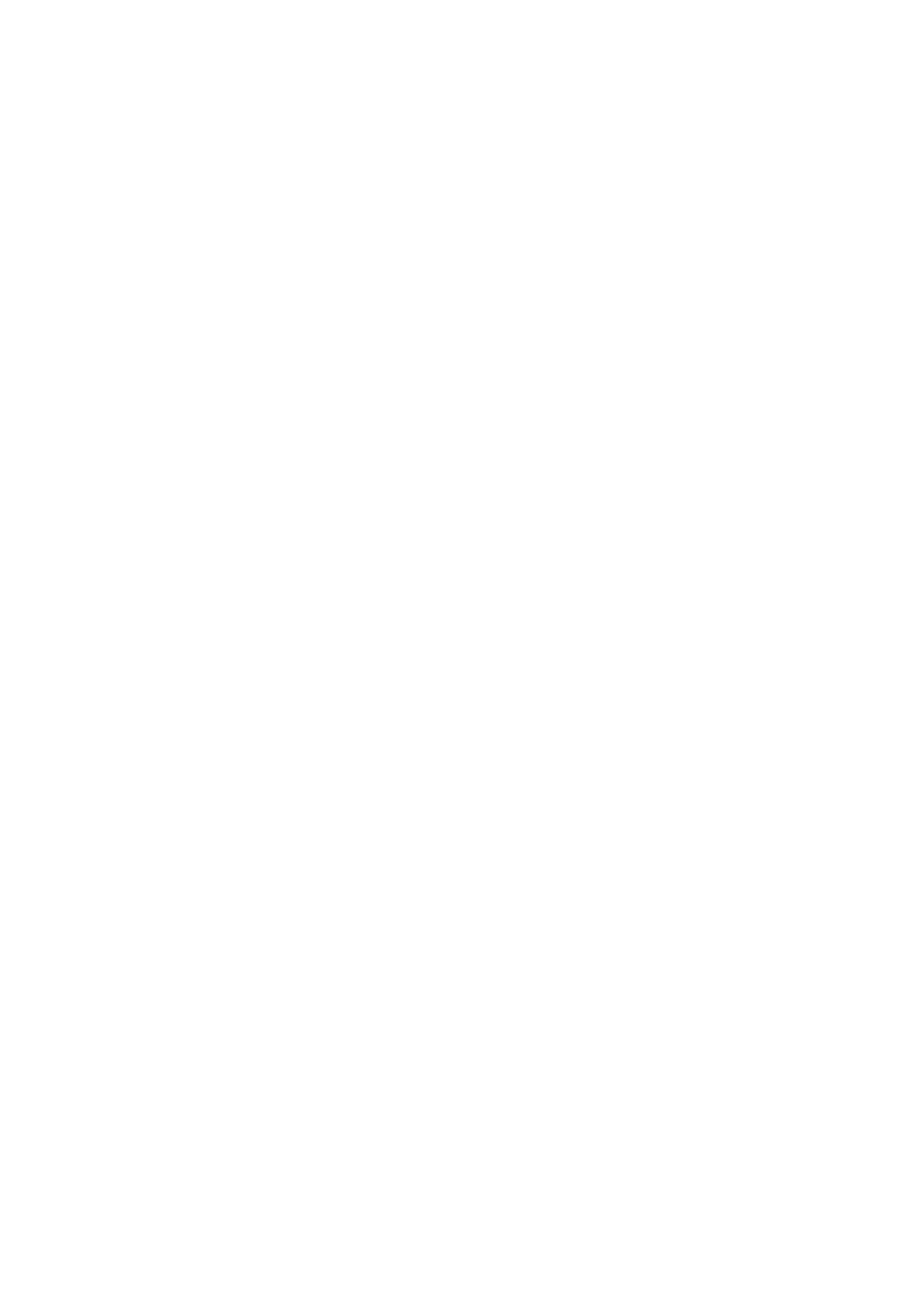# **Section 5: Documents**